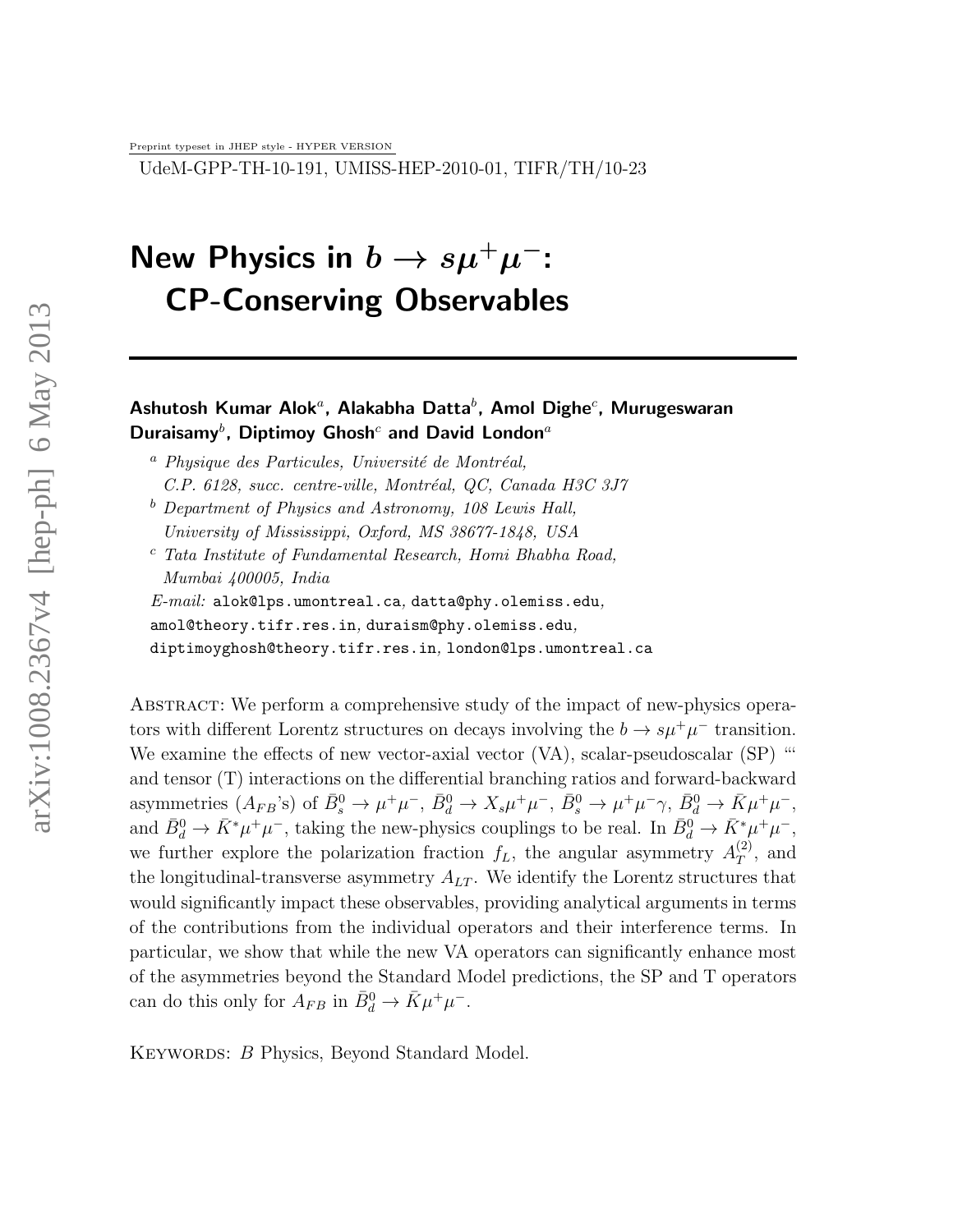### Contents

| 1. | Introduction                                                                                                        |                                    |  |  |
|----|---------------------------------------------------------------------------------------------------------------------|------------------------------------|--|--|
|    | 2. $b \rightarrow s\mu^+\mu^-$ Operators                                                                            | $\overline{\mathbf{4}}$            |  |  |
|    | Standard Model and New Physics: effective Hamiltonians<br>2.1<br>2.2<br>Constraints on NP couplings                 | $\sqrt{4}$<br>$\boldsymbol{6}$     |  |  |
|    | 3. $\bar{B}_s^0 \to \mu^+ \mu^-$                                                                                    | $\bf 8$                            |  |  |
|    | 3.1 Branching ratio<br>$3.2\,$<br>Muon polarization asymmetry                                                       | $\boldsymbol{9}$<br>$\overline{9}$ |  |  |
|    | 4. $\bar{B}_d^0 \to X_s \mu^+ \mu^-$                                                                                | 10                                 |  |  |
|    | 4.1<br>Differential branching ratio and forward-backward asymmetry<br>Polarization fractions $f_L$ and $f_T$<br>4.2 | 11<br>12                           |  |  |
|    | 5. $\bar{B}_s^0 \to \mu^+ \mu^- \gamma$                                                                             | 14                                 |  |  |
|    | Differential branching ratio and forward-backward asymmetry<br>5.1                                                  | 15                                 |  |  |
|    | 6. $\bar{B}_d^0 \to \bar{K} \mu^+ \mu^-$                                                                            | 17                                 |  |  |
|    | 6.1<br>Differential branching ratio and forward-backward asymmetry                                                  | 18                                 |  |  |
|    | 7. $\bar{B}_d^0 \to \bar{K}^* \mu^+ \mu^-$                                                                          | 20                                 |  |  |
|    | Angular analysis<br>7.1                                                                                             | 22                                 |  |  |
|    | 7.2 Differential branching ratio and forward-backward asymmetry<br>7.3 Polarization fraction $f_L$                  | 24<br>26                           |  |  |
|    | 7.4 Angular asymmetries $A_T^{(2)}$ and $A_{LT}$                                                                    | 27                                 |  |  |
| 8. | Discussion and Summary                                                                                              | 29                                 |  |  |
|    | A. Details of the $\bar{B}_d^0 \to X_s \mu^+ \mu^-$ analysis                                                        | 35                                 |  |  |
|    |                                                                                                                     | 37                                 |  |  |
|    | B. Details of the $\bar{B}_s^0 \to \mu^+ \mu^- \gamma$ analysis                                                     |                                    |  |  |
|    | C. Details of the $\bar{B}_d^0 \to \bar{K} \mu^+ \mu^-$ analysis                                                    | 40                                 |  |  |
|    | D. Details of the $\bar{B}_d^0 \to \bar{K}^* \mu^+ \mu^-$ angular analysis                                          | 43                                 |  |  |
|    | Matrix elements<br>D.1                                                                                              | 43                                 |  |  |
|    | Form factors<br>D.2                                                                                                 | 44                                 |  |  |
|    | Transversity amplitudes<br>D.3<br>D.4 Angular coefficients                                                          | 45<br>46                           |  |  |
|    |                                                                                                                     |                                    |  |  |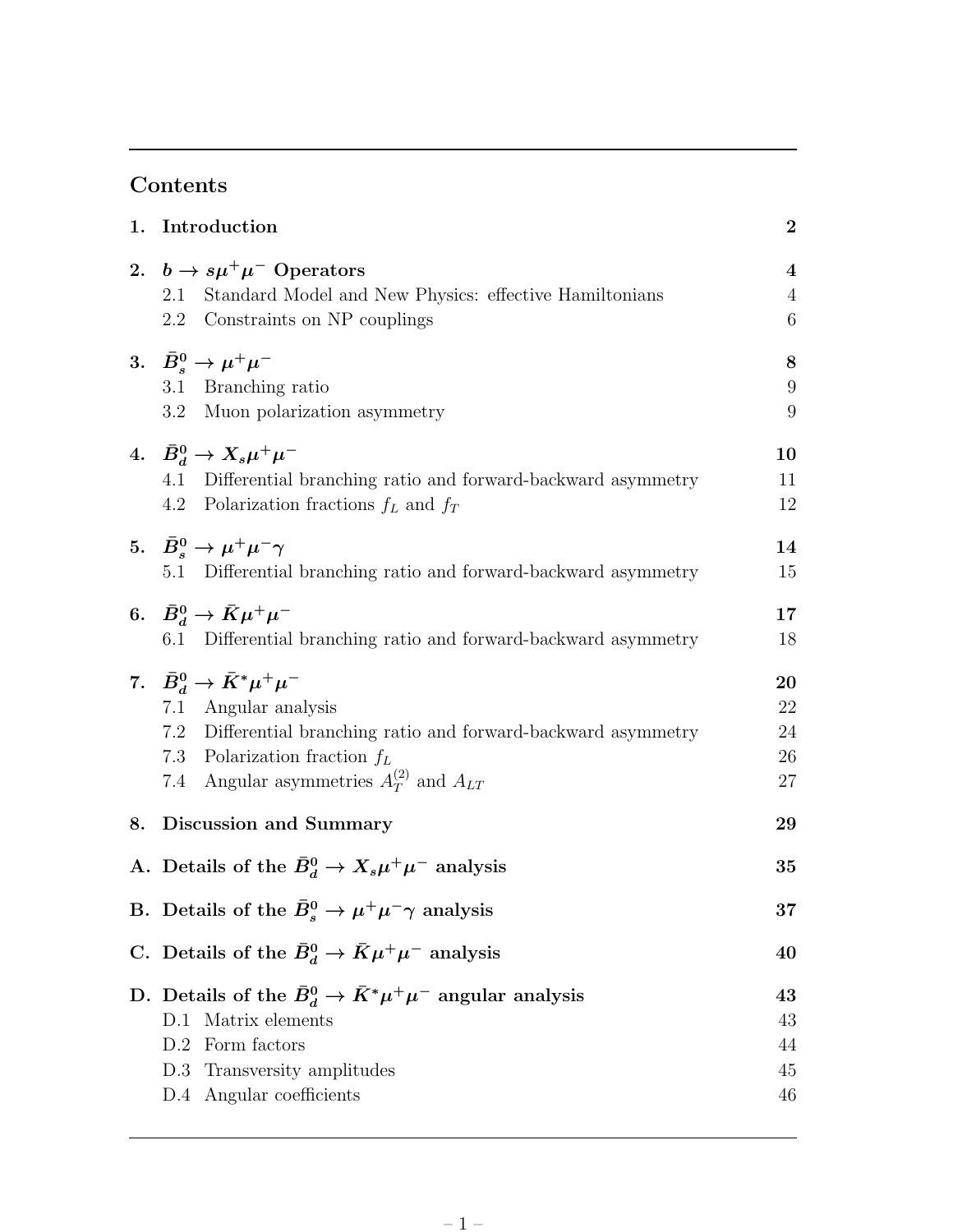### 1. Introduction

In recent years, there have been quite a few measurements of quantities in  $B$  decays which differ from the predictions of the Standard Model (SM) by  $\sim 2\sigma$ . For example, in  $B \to \pi K$ , the SM has some difficulty in accounting for all the experimental measurements [1]. The measured indirect (mixing-induced) CP asymmetry in some  $b \to s$  penguin decays is found not to be identical to that in  $B_d^0 \to J/\psi K_s$  [2, 3, 4], counter to the expectations of the SM. While the SM predicts that the indirect CP asymmetry in  $\bar{B}_s^0 \to J/\psi \phi$  should be  $\simeq 0$ , the measurement of this quantity by the CDF and DØ collaborations shows a deviation from the SM [5]. One naively expects the ratio of transverse and longitudinal polarizations of the decay products in  $B \to \phi K^*$  to be  $f_T / f_L \ll 1$ , but it is observed that  $f_T / f_L \simeq 1$  [6, 7]. It may be possible to explain this value of  $f_T / f_L$  within the SM, but this is not certain. Finally, the recent observation of the anomalous dimuon charge asymmetry by the  $D\mathcal{O}$  collaboration [8] also points towards some new physics in  $B_s$  mixing that affects the lifetime difference and mixing phase involved therein (for example, see Ref. [9]). Though none of the measurements above show a strong enough deviation from the SM to claim positive evidence for new physics (NP), they are intriguing since (i) the effects are seen in several different  $B$  decay channels, (ii) use a number of independent observables, and (iii) all involve  $b \rightarrow s$  transitions.

A further hint has recently been seen in the leptonic decay channel: in the exclusive decay  $\bar{B}_d^0 \to \bar{K}^* \mu^+ \mu^-$ , the forward-backward asymmetry  $(A_{FB})$  has been found to deviate somewhat from the predictions of the SM [10, 11, 13, 14]. This is interesting since it is a CP-conserving process, whereas most of the other effects involve CP violation. Motivated by this tantalizing hint of NP in  $\bar{B}_d^0 \to \bar{K}^* \mu^+ \mu^-$ , we explore the consequences of such NP in related decays. We do not restrict ourselves to any particular model, but work in the framework of effective operators with different Lorentz structures.

If NP affects  $\bar{B}_d^0 \to \bar{K}^* \mu^+ \mu^-$ , it must be present in the decay  $b \to s \mu^+ \mu^-$ , and will affect the related decays  $\bar{B}_s^0 \to \mu^+ \mu^-$ ,  $\bar{B}_d^0 \to X_s \mu^+ \mu^-$ ,  $\bar{B}_s^0 \to \mu^+ \mu^- \gamma$ , and  $\bar{B}_d^0 \to \bar{\mathcal{B}}_s$  $\bar{K}\mu^{+}\mu^{-}$ . The analyses of these decays in the context of the SM as well as in some NP models have been performed in the literature:  $\bar{B}_s^0 \to \mu^+ \mu^-$  [15, 16, 17, 18, 19, 20, 21, 22, 23, 24, 25],  $\bar{B}_d^0 \to X_s \mu^+ \mu^-$  [26, 27, 28, 29, 30, 31, 32, 33, 34, 35],  $\bar{B}_s^0 \to \mu^+ \mu^- \gamma$  $[ \bar{3}6, 37, 38, 39, 40, 41, 42, 43, 44], \, \bar{B}^0_d \rightarrow \bar{K} \mu^+ \mu^- \, [32, 45, 46, 47, 48, 49, 50, 51], \, \bar{B}^0_d \rightarrow$  $\bar{K}^* \mu^+ \mu^-$ [52, 53, 54, 55, 56, 57, 58, 59, 60, 61, 62, 63, 64, 65, 66, 67]. Correlations between some of these modes have been studied in Refs. [68, 69, 70].

In this paper, we consider the addition of NP vector-axial vector (VA), scalarpseudoscalar (SP), and tensor (T) operators that contribute to  $b \to s\mu^+\mu^-$ , and compute their effects on the above decays. Our aim here is not to obtain precise predictions, but rather to obtain an understanding of how the NP affects the observables, and to establish which Lorentz structure(s) can provide large deviations from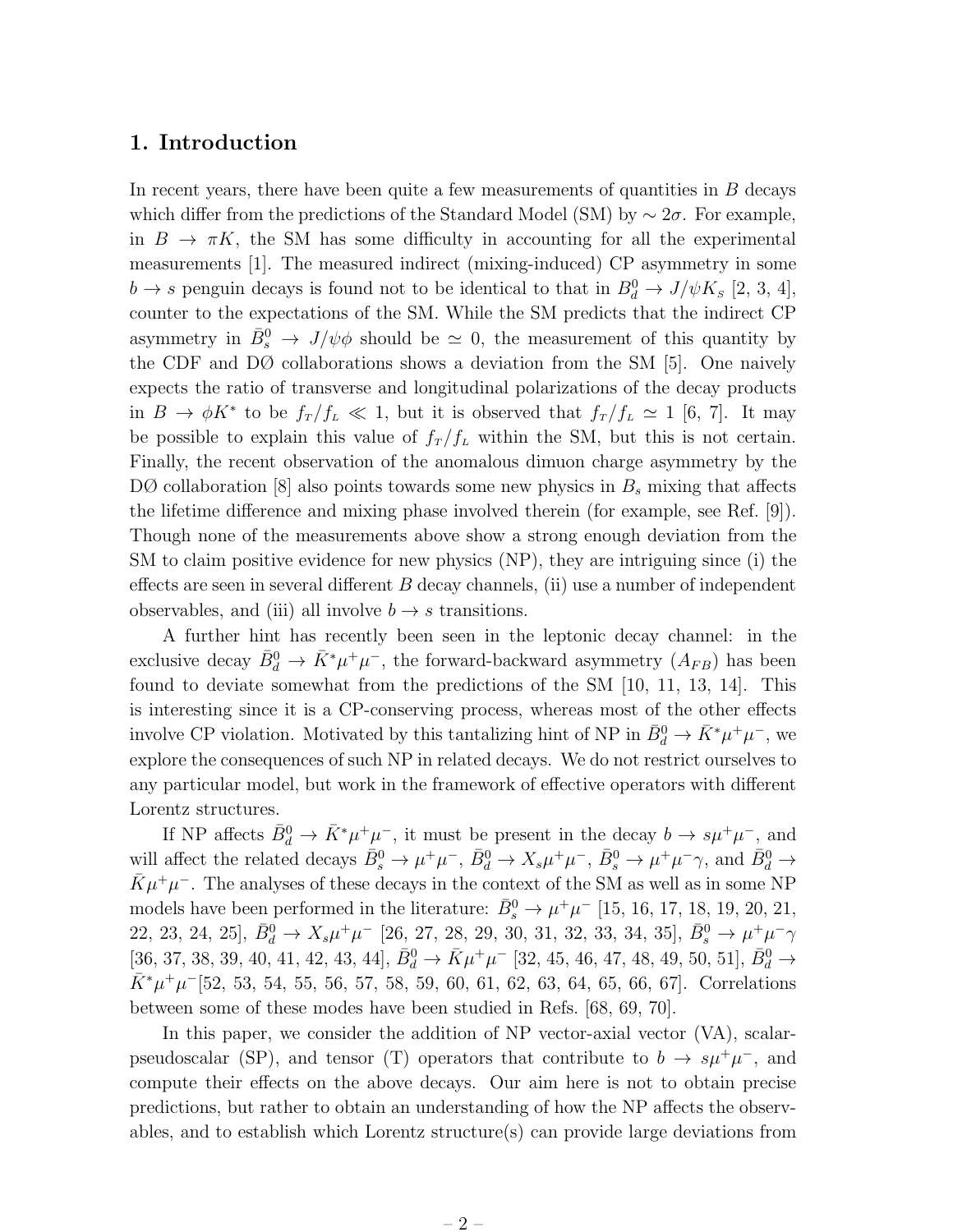the SM predictions. Some of these effects have already been examined by some of us: for example, new VA and SP operators in  $\bar{B}^0_s \to \mu^+\mu^-$  [21], new VA and SP operators in  $\bar{B}_s^0 \to \mu^+ \mu^- \gamma$  [43], the correlation between  $\bar{B}_s^0 \to \mu^+ \mu^-$  and  $\bar{B}_d^0 \to \bar{K} \mu^+ \mu^-$  with SP operators [69, 70], large forward-backward asymmetry in  $\bar{B}^0_d \to \bar{K} \mu^+ \mu^-$  from T operators [49], and the contribution of all Lorentz structures to  $\bar{B}_d^0 \to \bar{K}^* \mu^+ \mu^-$ , with a possible explanation of the  $A_{FB}$  anomaly [62]. Here we perform a combined study of all of these decay modes with all the Lorentz structures, consolidating and updating some of the earlier conclusions, and adding many new results and insights. Such a combined analysis, performed here for the first time, is crucial for obtaining a consistent picture of the bounds on NP and the possible effect of NP on the observables of interest. While observables like the differential branching ratio (DBR) and  $A_{FB}(q^2)$  by themselves are sensitive to NP, we also examine the correlations between them in the context of NP Lorentz structures.

A full angular distribution of  $\bar{B}_d^0 \to \bar{K}^* \mu^+ \mu^-$  allows us access to many independent observables, and hence to multiple avenues for probing NP. We present here for the first time the full angular distribution, including all the NP Lorentz structures, for this decay mode. This leads to the identification of observables that could be significantly influenced by specific Lorentz structures of NP. In addition to the DBR and  $A_{FB}$ , we also examine the longitudinal polarization fraction  $f_L$  and the angular asymmetry  $A_T^{(2)}$  $T$ , introduced recently in Ref. [57]. We further analyze the longitudinal-transverse asymmetry  $A_{LT}$ , which, as we will argue, has very small hadronic uncertainties.

Hadronic uncertainties often are the main source of error in the calculation of SM predictions of a quantity, and make the positive identification of NP rather difficult. In this paper, for  $\bar{B}_d^0 \to \bar{K} \mu^+ \mu^-$  we use the form factors from light-cone sum rules. For  $\bar{B}_d^0 \to \bar{K}^* \mu^+ \mu^-$ , we use the form factors obtained from QCD factorization at low  $q^2$ , and those from light-cone sum rules at high  $q^2$ . The latest next-to-leading order (NLO QCD) corrections [71] have not been included. These corrections would affect the central values of the SM predictions to a small extent, while also decreasing the renormalization-scale uncertainty. However, since our primary interest is looking for observables for which the NP effects are large, a LO analysis is sufficient at this stage. In our figures, we display bands for the SM predictions that include the form-factor uncertainties as claimed by the respective authors.

In addition to the form-factor uncertainties, the SM prediction bands also include the uncertainties due to quark masses, Cabibbo-Kobayashi-Maskawa (CKM) matrix elements and meson decay constants. In our figures, these bands are overlaid with some examples of the allowed values of these observables when NP contributions are included. This allows the scaling of these uncertainties to be easily visualized. It turns out that in many cases, the results with the NP can be significantly different from those without the NP, even taking into account inflated values for the hadronic uncertainties. We identify and emphasize such observables. We also show that the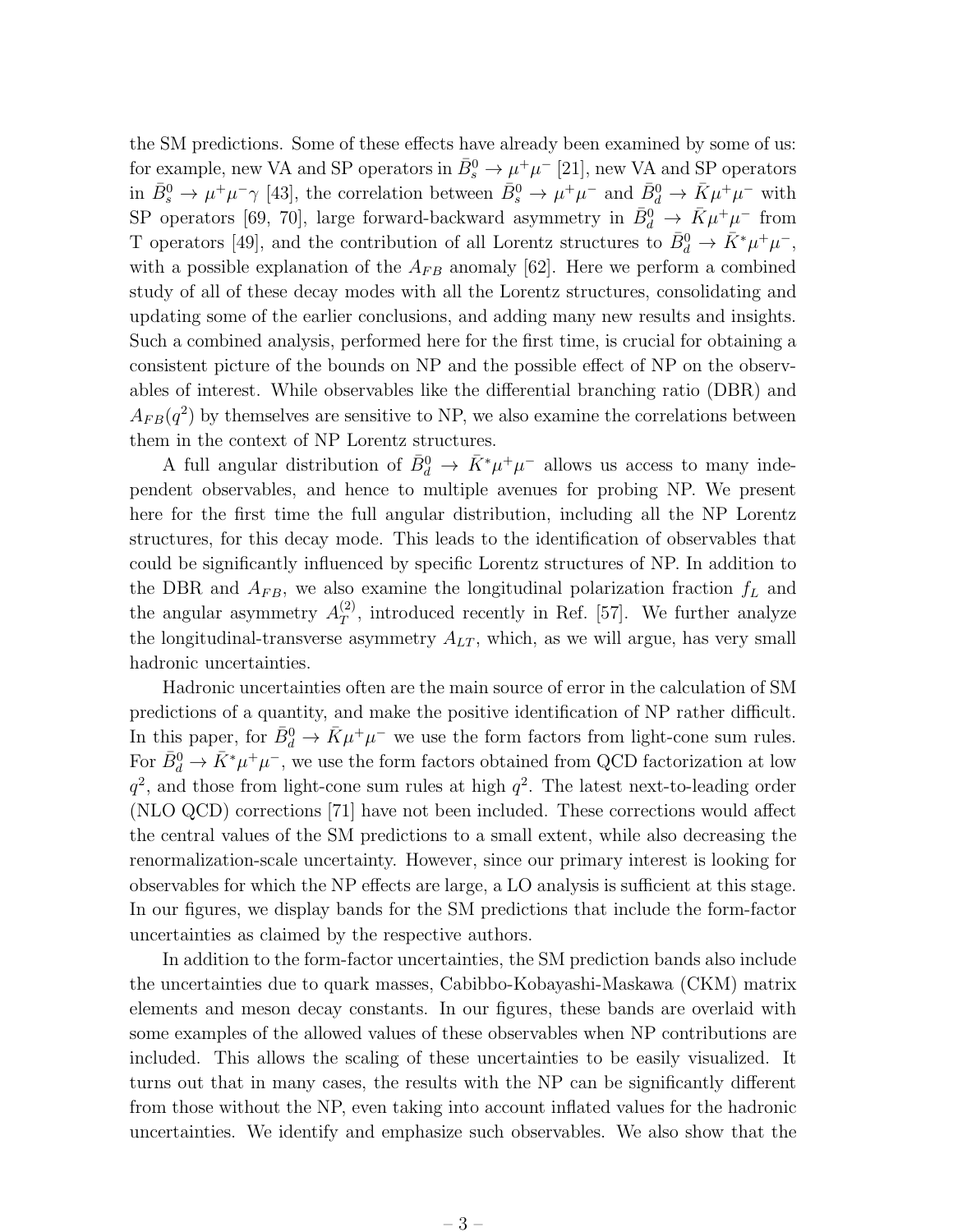hadronic uncertainties in several of these observables are under control, especially when the invariant mass of the muon pair is small and one can use the limit of largeenergy effective theory (LEET). This makes such observables excellent probes of new physics. Also, since all the observables are shown as functions of  $q^2$ , we have the information not just about the magnitudes of the observables, but also about their shape as a function of  $q^2$ , where some of the uncertainties are expected to cancel out.

In this paper, we restrict ourselves to real values for all the NP couplings, and study only the CP-conserving observables<sup>1</sup>. In section 2, we examine the various SM and NP  $b \to s\mu^+\mu^-$  operators, and give the current constraints on the NP couplings. The effects of the NP operators on the observables of the decays are discussed in the following sections:  $\bar{B}_s^0 \to \mu^+\mu^-$  (Sec. 3),  $\bar{B}_d^0 \to X_s\mu^+\mu^-$  (Sec. 4),  $\bar{B}_s^0 \to \mu^+\mu^-\gamma$ (Sec. 5),  $\bar{B}_d^0 \to \bar{K} \mu^+ \mu^-$  (Sec. 6), and  $\bar{B}_d^0 \to \bar{K}^* \mu^+ \mu^-$  (Sec. 7). Our notation in these sections clearly distinguishes the contributions from VA, SP and T operators and their interference terms, which offers many insights into their impact on modifying the observables. We give the details of the calculations involved in sections 4–7 in the appendices A-D, respectively, for the sake of completeness and in order to have a clear consistent notation for this combined analysis. In Sec. 8, we summarize our findings and discuss their implications. In particular, we point out the measurements which will allow one to distinguish among the different classes of NP operators, and thus clearly identify which type of new physics is present.

### 2.  $b \to s \mu^+ \mu^-$  Operators

#### 2.1 Standard Model and New Physics: effective Hamiltonians

Within the SM, the effective Hamiltonian for the quark-level transition  $b \to s \mu^+ \mu^$ is

$$
\mathcal{H}_{\text{eff}}^{SM} = -\frac{4G_F}{\sqrt{2}} V_{ts}^* V_{tb} \left\{ \sum_{i=1}^6 C_i(\mu) \mathcal{O}_i(\mu) + C_7 \frac{e}{16\pi^2} \left[ \bar{s} \sigma_{\mu\nu} (m_s P_L + m_b P_R) b \right] F^{\mu\nu} + C_9 \frac{\alpha_{em}}{4\pi} \left( \bar{s} \gamma^\mu P_L b \right) \bar{\mu} \gamma_\mu \mu + C_{10} \frac{\alpha_{em}}{4\pi} \left( \bar{s} \gamma^\mu P_L b \right) \bar{\mu} \gamma_\mu \gamma_5 \mu \right\} , \qquad (2.1)
$$

where  $P_{L,R} = (1 \mp \gamma_5)/2$ . The operators  $\mathcal{O}_i$   $(i = 1,..6)$  correspond to the  $P_i$  in Ref. [31], and  $m_b = m_b(\mu)$  is the running b-quark mass in the  $\overline{\text{MS}}$  scheme. We use the SM Wilson coefficients as given in Ref. [61]. In the magnetic dipole operator with the coefficient  $C_7$ , we neglect the term proportional to  $m_s$ .

<sup>&</sup>lt;sup>1</sup>The CP-violating observables, with complex values of the couplings, are treated in the companion paper [72].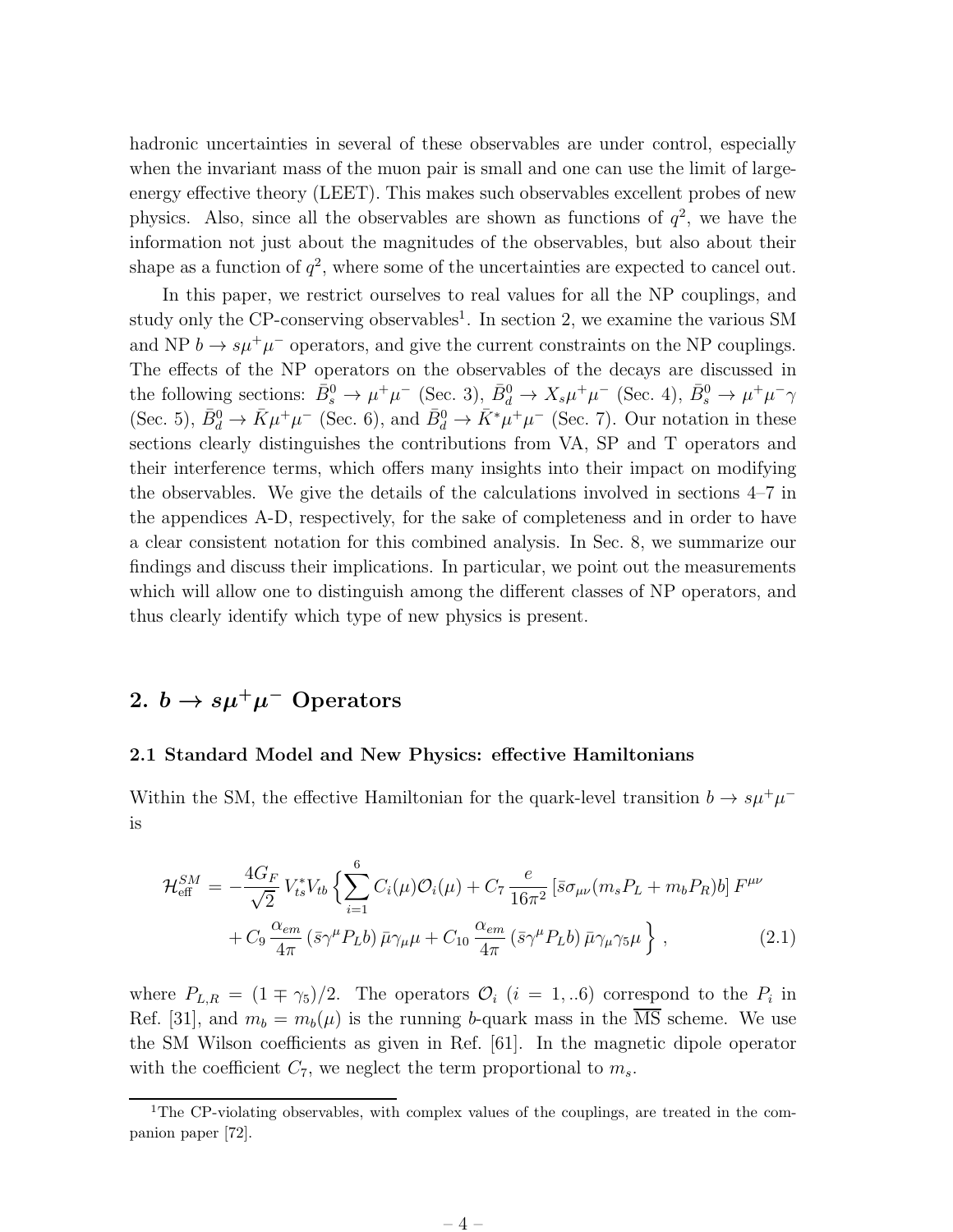The operators  $O_i$ ,  $i = 1$ -6, can contribute indirectly to  $b \to s\mu^+\mu^-$  and their effects can be included in an effective Wilson coeficient as [61]

$$
C_9^{\text{eff}} = C_9(m_b) + h(z, \hat{m_c}) \left( \frac{4}{3} C_1 + C_2 + 6 C_3 + 60 C_5 \right)
$$
  

$$
- \frac{1}{2} h(z, \hat{m_b}) \left( 7 C_3 + \frac{4}{3} C_4 + 76 C_5 + \frac{64}{3} C_6 \right)
$$
  

$$
- \frac{1}{2} h(z, 0) \left( C_3 + \frac{4}{3} C_4 + 16 C_5 + \frac{64}{3} C_6 \right) + \frac{4}{3} C_3 + \frac{64}{9} C_5 + \frac{64}{27} C_6 .
$$
 (2.2)

Here  $z \equiv q^2/m_b^2$ , and  $\hat{m}_q \equiv m_q/m_b$  for all quarks q. The function  $h(z, \hat{m})$  represents the one-loop correction to the four-quark operators  $O_1-O_6$  and is given by [27, 61]

$$
h(z, \hat{m}) = -\frac{8}{9} \ln \frac{m_b}{\mu_b} - \frac{8}{9} \ln \hat{m} + \frac{8}{27} + \frac{4}{9} x
$$
  

$$
-\frac{2}{9} (2+x) |1-x|^{1/2} \left\{ \left( \ln \left| \frac{\sqrt{1-x}+1}{\sqrt{1-x}-1} \right| - i\pi \right), \text{ for } x \le 1 ,\right. \\ 2 \arctan \frac{1}{\sqrt{x-1}}, \quad \text{ for } x > 1 ,
$$

where  $x \equiv 4\hat{m}^2/z$ . In the numerical analysis, the renormalization scale  $\mu_b$  is varied between  $m_b/2$  and  $2m_b$ . Note that in the high- $q^2$  region one can perform an operator product expansion (OPE) in  $1/Q$  with  $Q = (m_b\sqrt{q^2})$  [73, 74]. Numerically the results of Refs. [73, 74] differ little from those in Eq. (2.2) and so we use the above expression for the entire range of  $q^2$ . An analysis of  $b \to s\mu^+\mu^-$  where the OPE in the high- $q^2$  region is used can be found in Refs. [64, 66].

We now add new physics to the effective Hamiltonian for  $b \to s\mu^+\mu^-$ , so that it becomes

$$
\mathcal{H}_{\text{eff}}(b \to s\mu^{+}\mu^{-}) = \mathcal{H}_{\text{eff}}^{SM} + \mathcal{H}_{\text{eff}}^{VA} + \mathcal{H}_{\text{eff}}^{SP} + \mathcal{H}_{\text{eff}}^{T} , \qquad (2.4)
$$

where  $\mathcal{H}_{\text{eff}}^{SM}$  is given by Eq. (2.1), while

$$
\mathcal{H}_{\text{eff}}^{VA} = -\frac{4G_F}{\sqrt{2}} \frac{\alpha_{em}}{4\pi} V_{ts}^* V_{tb} \left\{ R_V \left( \bar{s} \gamma^\mu P_L b \right) \bar{\mu} \gamma_\mu \mu + R_A \left( \bar{s} \gamma^\mu P_L b \right) \bar{\mu} \gamma_\mu \gamma_5 \mu \right. \\ \left. + R_V' \left( \bar{s} \gamma^\mu P_R b \right) \bar{\mu} \gamma_\mu \mu + R_A' \left( \bar{s} \gamma^\mu P_R b \right) \bar{\mu} \gamma_\mu \gamma_5 \mu \right\} \,, \tag{2.5}
$$

$$
\mathcal{H}_{\text{eff}}^{SP} = -\frac{4G_F}{\sqrt{2}} \frac{\alpha_{em}}{4\pi} V_{ts}^* V_{tb} \left\{ R_S \left( \bar{s} P_R b \right) \bar{\mu} \mu + R_P \left( \bar{s} P_R b \right) \bar{\mu} \gamma_5 \mu \right. \\ \left. + R_S' \left( \bar{s} P_L b \right) \bar{\mu} \mu + R_P' \left( \bar{s} P_L b \right) \bar{\mu} \gamma_5 \mu \right\} \,, \tag{2.6}
$$

$$
\mathcal{H}_{\text{eff}}^{T} = -\frac{4G_{F}}{\sqrt{2}} \frac{\alpha_{em}}{4\pi} V_{ts}^{*} V_{tb} \left\{ C_{T} (\bar{s}\sigma_{\mu\nu}b) \bar{\mu}\sigma^{\mu\nu}\mu + iC_{TE} (\bar{s}\sigma_{\mu\nu}b) \bar{\mu}\sigma_{\alpha\beta}\mu \epsilon^{\mu\nu\alpha\beta} \right\} (2.7)
$$

are the new contributions. Here,  $R_V, R_A, R'_V, R'_A, R_S, R_P, R'_S, R'_P, C_T$  and  $C_{TE}$  are the NP effective couplings. We do not consider NP in the form of the  $O_7$  =  $\bar{s}\sigma^{\alpha\beta}P_Rb F_{\alpha\beta}$  operator or its chirally-flipped counterpart  $O'_7 = \bar{s}\sigma^{\alpha\beta}P_Lb F_{\alpha\beta}$ . This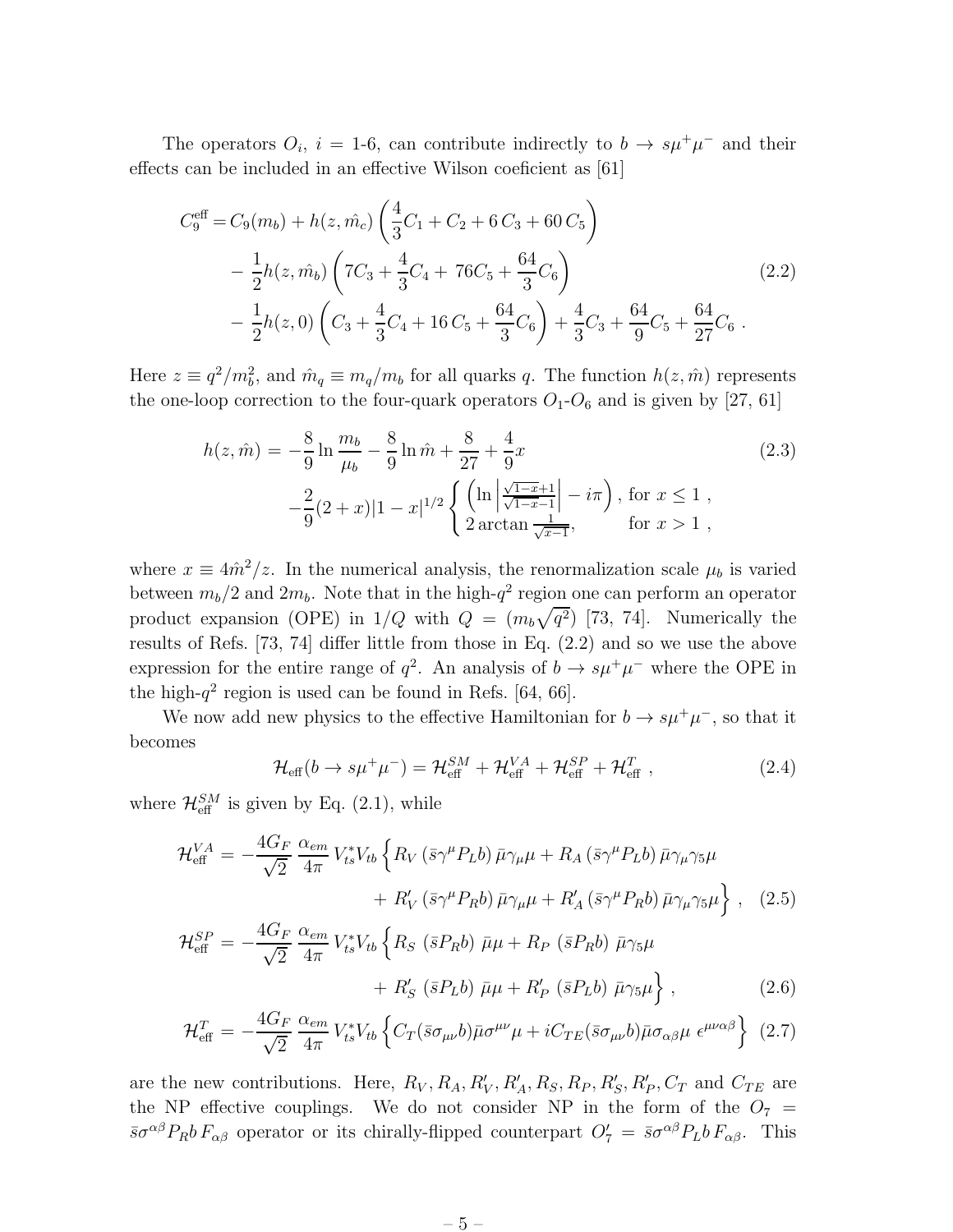is because there has been no hint of NP in the radiative decays  $\bar{B} \to X_s \gamma, \bar{K}^{(*)} \gamma$ [45], which imposes strong constraints on  $|C_7^{\text{eff}}|$ . This by itself does not rule out the possibility of a flipped-sign  $C_7^{\text{eff}}$  scenario. However this solution can be ruled out at  $3\sigma$  from the decay rate of  $\bar{B} \to X_s \ell^+ \ell^-$  if there are no NP effects in  $C_9$  and  $C_{10}$  [75]. Thus, NP effects exclusively in  $C_7$  cannot provide large deviations from the SM. The impact of  $O'_7$  on the forward-backward asymmetry in  $\bar{B}_d^0 \to \bar{K}^* \mu^+ \mu^-$ , together with other observables, was studied in Ref. [60].

Note that the operators with coefficients  $R_V$  and  $R_A$  have the same Lorentz structure as those in the SM involving  $C_9$  and  $C_{10}$ , respectively [see Eq. (2.1)], so that any measurement will be sensitive only to the combinations  $(C_9+R_V)$  or  $(C_{10}+R_A)$ . For simplicity, in our numerical analysis of the observables of various decays, these couplings are taken to be real. As a consequence, the results in this paper would be the same if the corresponding CP-conjugate decays were considered. However, for completeness, the expressions allow for a complex-coupling analysis.

When calculating the transition amplitudes, for the leptonic part we use the notation

$$
L^{\mu} \equiv \langle \mu^{+}(p_{+})\mu^{-}(p_{-})|\bar{\mu}\gamma^{\mu}\mu|0\rangle , \qquad L^{\mu 5} \equiv \langle \mu^{+}(p_{+})\mu^{-}(p_{-})|\bar{\mu}\gamma^{\mu}\gamma^{5}\mu|0\rangle ,
$$
  
\n
$$
L \equiv \langle \mu^{+}(p_{+})\mu^{-}(p_{-})|\bar{\mu}\mu|0\rangle , \qquad L^{5} \equiv \langle \mu^{+}(p_{+})\mu^{-}(p_{-})|\bar{\mu}\gamma^{5}\mu|0\rangle ,
$$
  
\n
$$
L^{\mu\nu} \equiv \langle \mu^{+}(p_{+})\mu^{-}(p_{-})|\bar{\mu}\sigma^{\mu\nu}\mu|0\rangle .
$$
\n(2.8)

#### 2.2 Constraints on NP couplings

The constraints on the NP couplings in  $b \to s\mu^+\mu^-$  come mainly from the upper bound on the branching ratio  $B(\bar{B}^0_s \to \mu^+\mu^-)$  and the measurements of the total branching ratios  $B(\bar{B}_{d}^{0} \to X_{s}\mu^{+}\mu^{-})$  and  $B(\bar{B}_{d}^{0} \to \bar{K}\mu^{+}\mu^{-})$  [76, 77, 78, 79, 80]:

$$
B(\bar{B}_s^0 \to \mu^+ \mu^-) < 3.60 \times 10^{-8} \quad (90\% \text{ C.L.}), \tag{2.9}
$$

$$
B(\bar{B}_d^0 \to X_s \mu^+ \mu^-) = \begin{cases} (1.60 \pm 0.50) \times 10^{-6} \text{ (low } q^2) \\ (0.44 \pm 0.12) \times 10^{-6} \text{ (high } q^2) \end{cases}, \tag{2.10}
$$

$$
B(\bar{B}_d^0 \to \bar{K}\mu^+\mu^-) = (4.5^{+1.2}_{-1.0}) \times 10^{-7} , \qquad (2.11)
$$

where the low- $q^2$  and high- $q^2$  regions correspond to 1 GeV<sup>2</sup>  $\leq q^2 \leq 6$  GeV<sup>2</sup> and  $q^2 \geq 14.4 \text{ GeV}^2$ , respectively, where  $q^2$  is the invariant mass squared of the two muons. The constraints from the first two quantities above have been derived in Ref. [62]. Here we also include the additional constraints from  $B(\bar{B}_d^0 \to \bar{K}\mu^+\mu^-)$ . The three decays above provide complementary information about the NP operators. For the SM predictions here, we use the latest NNLO calculations. Note that the measurements for  $B(\bar{B}_{d}^{0} \to \bar{K}_{\perp}^{*}\mu^{+}\mu^{-})$  are also available [11, 12]. However, the formfactor uncertainties in  $\bar{B}_d^0 \to \bar{K}^* \mu^+ \mu^-$  are rather large, and as a result the constraints due to this decay mode are subsumed in those from the other three modes.

The constraints on the new VA couplings come mainly from  $B(\bar{B}_d^0 \to X_s \mu^+ \mu^-)$ and  $B(\bar{B}_{d}^{0} \to \bar{K}\mu^{+}\mu^{-})$ . Their precise values depend on which NP operators are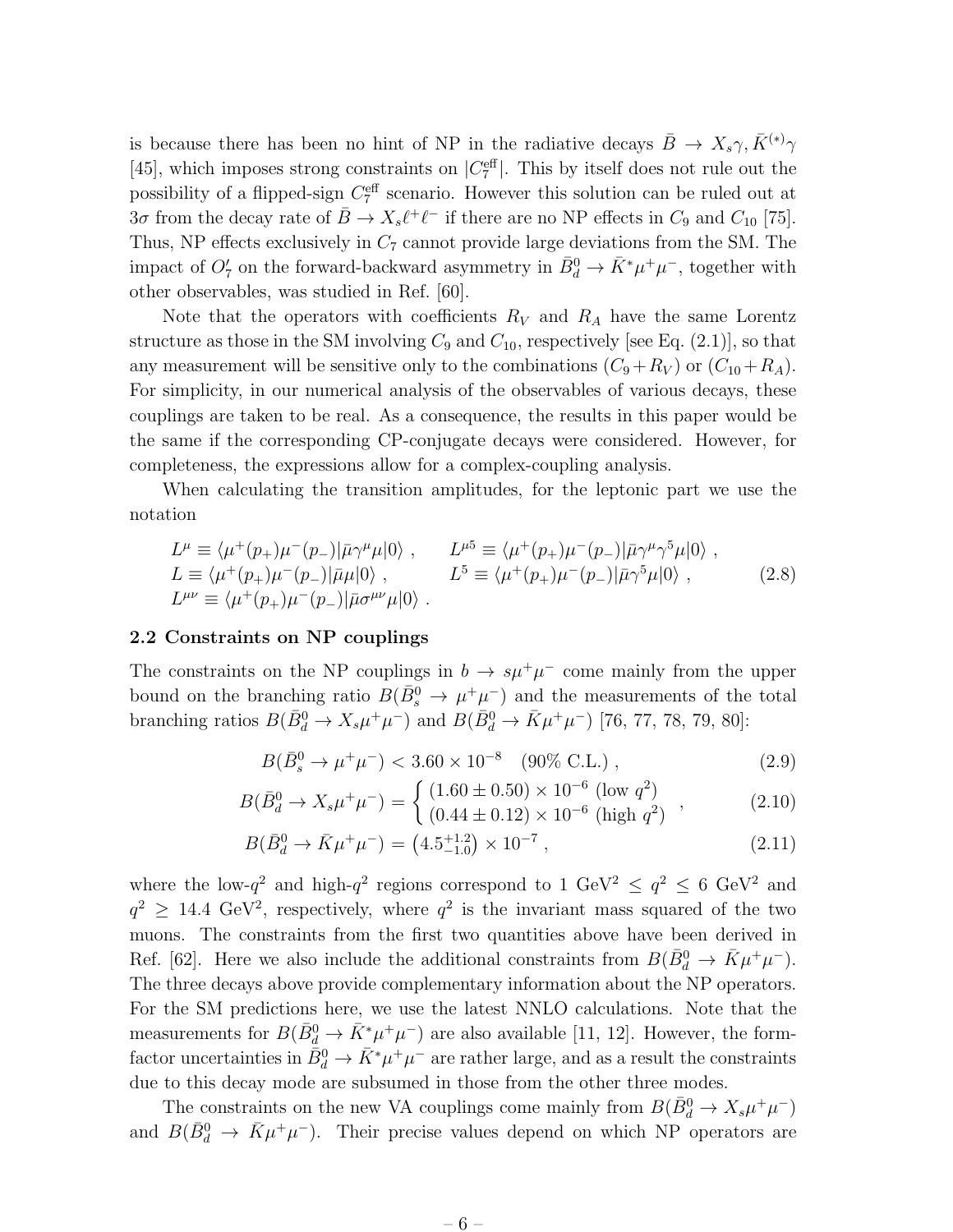

**Figure 1:** The constraints on the couplings  $R_V, R_A$  (left panel) and  $R'_V, R'_A$  (right panel) when only primed or unprimed couplings are present.

assumed to be present. For example, if only  $R_{V,A}$  or only  $R'_{V,A}$  couplings are present, the constraints on these couplings take the form shown in Fig. 1. For  $R_{V,A}$ , the allowed parameter space is the region between two ellipses:

$$
1.0 \le \frac{|R_V + 3.6|^2}{(4.7)^2} + \frac{|R_A - 4.0|^2}{(4.8)^2}, \quad \frac{|R_V + 2.8|^2}{(6.5)^2} + \frac{|R_A - 4.1|^2}{(6.6)^2} \le 1 ,\qquad(2.12)
$$

while for  $R'_{V,A}$ , the allowed region is the intersection of an annulus and a circle:

$$
22.2 \le |R_V' + 3.6|^2 + |R_A' - 4.0|^2 \le 56.6 , \quad |R_V'|^2 + |R_A'|^2 \le 17 . \tag{2.13}
$$

If both  $R_{V,A}$  and  $R'_{V,A}$  are present, the constraints on them get individually weakened to

$$
\frac{|R_V + 2.8|^2}{(6.5)^2} + \frac{|R_A - 4.1|^2}{(6.6)^2} \le 1 ,
$$
\n(2.14)

and

$$
|R_V'|^2 + |R_A'|^2 \leq 40 \tag{2.15}
$$

 $respectively<sup>2</sup>.$ 

For the SP operators, the present upper bound on  $B(\bar{B}^0_s \to \mu^+\mu^-)$  provides the limit

$$
|R_S - R'_S|^2 + |R_P - R'_P|^2 \le 0.44 , \qquad (2.16)
$$

where we have used  $f_{B_s} = (238.8 \pm 9.5) \,\text{MeV}$  [81] and  $|V_{ts}^* V_{tb}| = 0.0407 \pm 0.0010$  [77]. This constitutes a severe constraint on the NP couplings if only  $R_{S,P}$  or  $R'_{S,P}$  are present. However, if both types of operators are present, these bounds can be evaded

<sup>&</sup>lt;sup>2</sup>Note: the constraints on  $R_{V,A}$  obtained here are milder than those obtained in Ref. [43] using  $B(\bar{B}_{d}^{0} \to (\bar{K}, \bar{K}^{*}) \mu^{+} \mu^{-})$ . This is because Ref. [43] had neglected the interference terms between the SM and new physics VA operators. Their inclusion relaxes the stringent constraints therein.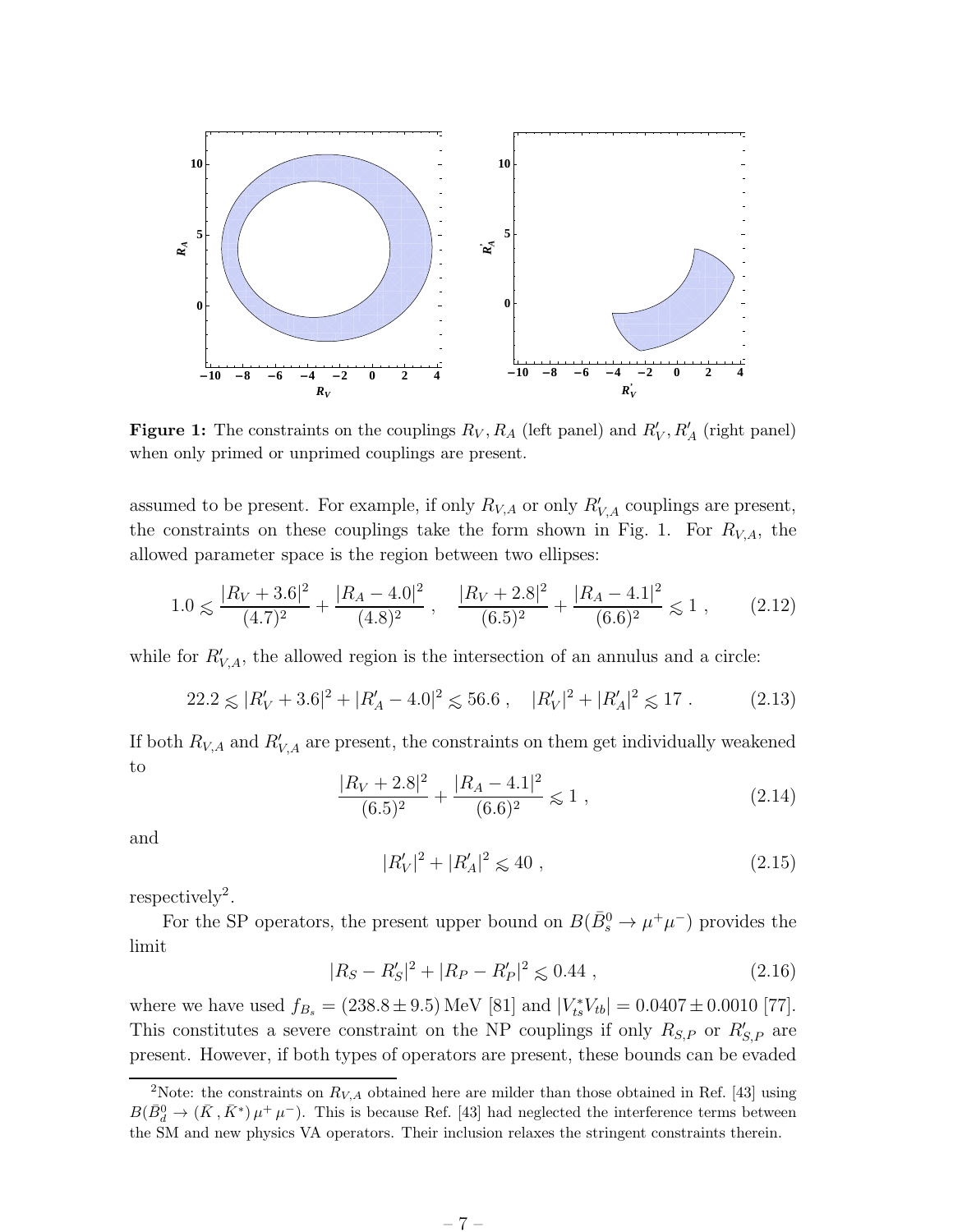due to cancellations between the  $R_{S,P}$  and  $R'_{S,P}$ . In that case,  $B(\bar{B}_{d}^{0} \to X_{s}\mu^{+}\mu^{-})$  and  $B(\bar{B}_d^0 \to \bar{K}\mu^+\mu^-)$  can still bound these couplings. The stronger bound is obtained from the measurement of the latter quantity, which yields

$$
|R_S|^2 + |R_P|^2 \leq 9 \ , \quad R_S \approx R'_S \ , \quad R_P \approx R'_P \ . \tag{2.17}
$$

Finally, the constraints on the NP tensor operators come entirely from  $B(\bar{B}^0_d \rightarrow$  $X_s \mu^+ \mu^-$ ). When only the T operators are present,

$$
|C_T|^2 + 4|C_{TE}|^2 \le 1.0 \tag{2.18}
$$

Although the bounds presented in this section for VA, SP and T couplings are obtained by taking one kind of Lorentz structure at a time, in our numerical analysis for scenarious where we consider combinations of two or more kinds of Lorentz structres, we use the allowed parameter space obtained by considering the corresponding combined Lorentz structures.

We now analyze the  $b \to s\mu^+\mu^-$  modes in detail and present our results. As explained in the Introduction, the figures have the SM prediction bands overlaid with the predictions for specific allowed values of NP couplings. The SM band is generated by varying the form factors within their ranges as predicted by the respective authors, while the CKM matrix elements, quark masses and meson decay constants are varied within their  $1.6\sigma$  allowed values.

## $3. \ \bar{B}^0_s \rightarrow \mu^+\mu^-$

In this section we examine the NP contributions to  $\bar{B}_s^0 \to \mu^+\mu^-$ . Within the SM,  $\bar{B}_{s}^{0} \rightarrow \mu^{+}\mu^{-}$  is chirally suppressed. The SM prediction for the branching ratio is  $B(\bar{B}_s^0 \to \mu^+\mu^-) = (3.35 \pm 0.32) \times 10^{-9}$  [22]. The Tevatron gives an upper bound on its branching ratio (BR) of  $3.6 \times 10^{-8}$  at 90% C.L. [76, 77, 78]. This decay can be observed at the Tevatron only if NP enhances its BR above 10−<sup>8</sup> . LHCb is the only experiment which will probe  $B(\bar{B}^0_s \to \mu^+ \mu^-)$  down to its SM value. It has the potential for a 3σ observation (5σ discovery) of  $\bar{B}^0_s \to \mu^+\mu^-$  with  $\sim 2 \text{ fb}^{-1} (\sim 6 \text{ fb}^{-1})$ of data [82]. LHCb therefore has the potential to observe either an enhancement or a suppression of  $B(\bar{B}^0_s \to \mu^+\mu^-)$ . It can observe  $\bar{B}^0_s \to \mu^+\mu^-$  as long as its BR is above  $1.0 \times 10^{-9}$ .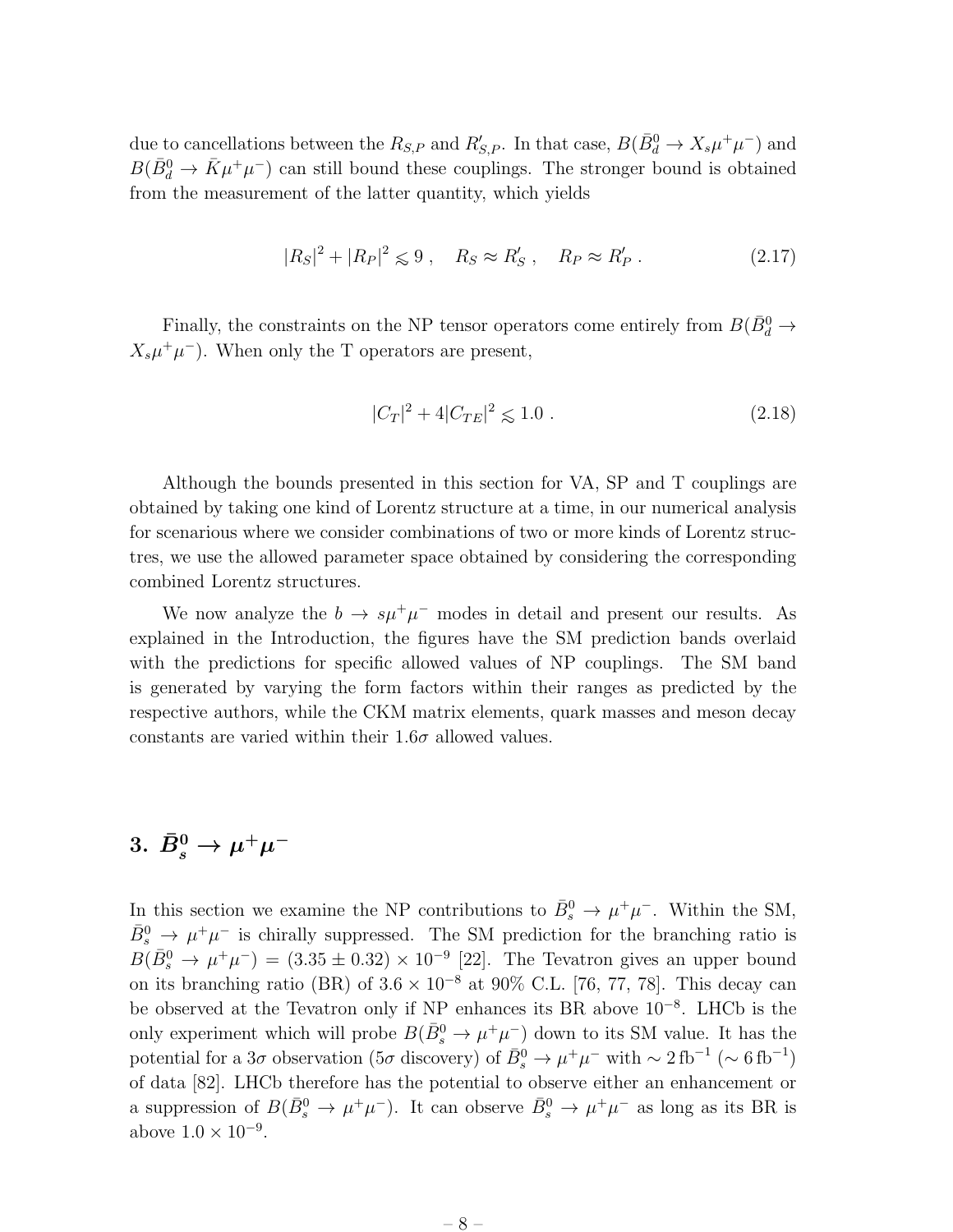#### 3.1 Branching ratio

The transition amplitude for  $\bar{B}_s^0 \to \mu^+ \mu^-$  is given by

$$
i\mathcal{M}(\bar{B}_s^0 \to \mu^+ \mu^-) = (-i)\frac{1}{2} \left[ -\frac{4G_F}{\sqrt{2}} \frac{\alpha_{em}}{4\pi} (V_{ts}^* V_{tb}) \right] \times
$$
  

$$
\left\{ \langle 0 \left| \bar{s} \gamma_\mu \gamma_5 b \right| \bar{B}_s^0(p) \rangle \left( -C_{10}^{\text{eff}} - R_A + R'_A \right) L^{5\mu} + \langle 0 \left| \bar{s} \gamma_5 b \right| \bar{B}_s^0(p) \rangle \left[ (R_S - R'_S) L + (R_P - R'_P) L^5 \right] \right\}, \quad (3.1)
$$

where  $L^{5\mu}$ , L and  $L^5$  are defined in Eq. (2.8). Using the matrix elements [15]

$$
\langle 0 \left| \bar{s} \gamma_{\mu} \gamma_5 b \right| \bar{B}_s^0(p) \rangle = i \, p_{\mu} \, f_{B_s} \;, \quad \langle 0 \left| \bar{s} \gamma_5 b \right| \bar{B}_s^0(p) \rangle = -i \, f_{B_s} \frac{m_{B_s}^2}{m_b + m_s} \;, \tag{3.2}
$$

the calculation of the BR gives

$$
B(\bar{B}_s^0 \to \mu^+ \mu^-) = \frac{G_F^2 \alpha_{em}^2 m_{Bs}^5 f_{Bs}^2 \tau_{Bs}}{64\pi^3} |V_{tb}V_{ts}^*|^2 \sqrt{1 - \frac{4m_\mu^2}{m_{Bs}^2}} \times \left\{ \left( 1 - \frac{4m_\mu^2}{m_{Bs}^2} \right) \left| \frac{R_S - R_S'}{m_b + m_s} \right|^2 + \left| \frac{R_P - R_P'}{m_b + m_s} + \frac{2m_\mu}{m_{Bs}^2} (C_{10} + R_A - R_A') \right|^2 \right\} .
$$
 (3.3)

Clearly, NP in the form of tensor operators does not contribute to  $\bar{B}^0_s \to \mu^+ \mu^-$ . From Eq. (3.3) and the constraints on NP couplings obtained in Sec. 2.2, one can study the effect of new VA and SP couplings.

Since the NP contribution from VA operators is suppressed by a factor of  $\sim$  $m_{\mu}/m_b$  compared to that from the SP operators, the effect of SP operators dominates. Both VA and SP operators can suppress  $B(\bar{B}^0_s \to \mu^+\mu^-)$  significantly below the SM prediction. However while VA operators can only marginally enhance  $B(\bar{B}^0_s \to \mu^+\mu^-)$ above 10−<sup>8</sup> , making the decay accessible at the Tevatron in an optimistic scenario, the SP operators can enhance the branching ratio even up to the present experimental bound. Indeed, the strongest limit on the SP couplings comes from this decay. This strong limit prevents the SP operators from expressing themselves in many other observables, as we shall see later in this paper.

### 3.2 Muon polarization asymmetry

The longitudinal polarization asymmetry of muons in  $\bar{B}^0_s \to \mu^+\mu^-$  is defined as

$$
A_{LP} = \frac{N_R - N_L}{N_R + N_L} \,,\tag{3.4}
$$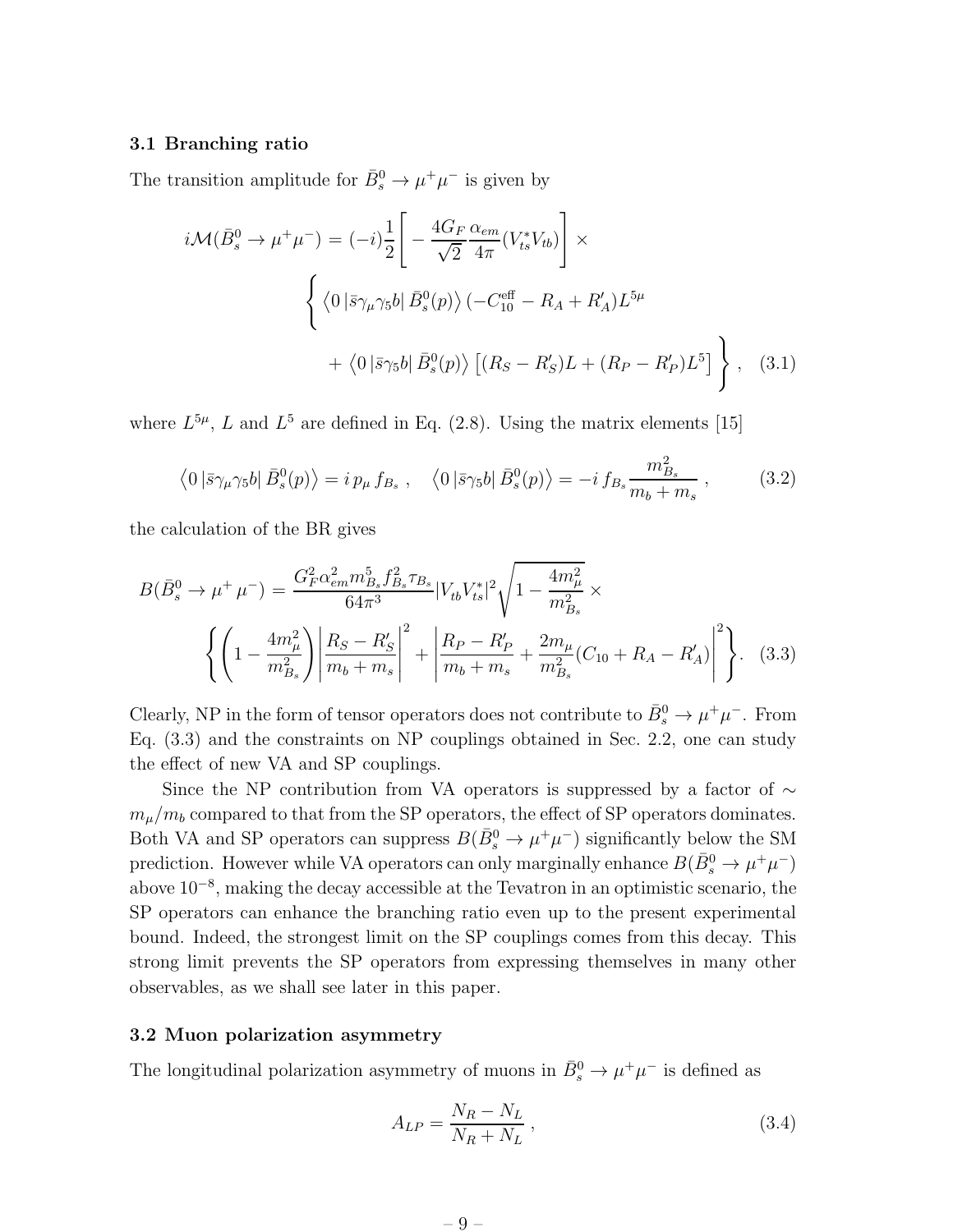where  $N_R(N_L)$  is the number of  $\mu$ <sup>-</sup>'s emerging with positive (negative) helicity.  $A_{LP}$ is a clean observable that is not suppressed by  $m_{\mu}/m_{B_s}$  only if the NP contribution is in the form of SP operators, such as in an extended Higgs sector.

 $A_{LP}$  for the most general NP is [70]

$$
A_{LP} = \frac{2\sqrt{1 - \frac{4m_{\mu}^2}{m_{B_s}^2}} \text{Re}\left[\left(\frac{R_S - R_S'}{m_b + m_s}\right)\left(\frac{R_P - R_P'}{m_b + m_s} + \frac{2m_{\mu}}{m_{B_s}^2}(C_{10} + R_A - R_A')\right)\right]}{\left(1 - \frac{4m_{\mu}^2}{m_{B_s}^2}\right)\left|\frac{R_S - R_S'}{m_b + m_s}\right|^2 + \left|\frac{R_P - R_P'}{m_b + m_s} + \frac{2m_{\mu}}{m_{B_s}^2}(C_{10} + R_A - R_A')\right|^2} \tag{3.5}
$$

From the above equation, we see that  $A_{LP}$  can be nonzero if and only if  $R_S - R'_S \neq$ 0, i.e. there must be a contribution from NP SP operators. (Within the SM, SP couplings are negligibly small, so that  $A_{LP} \simeq 0.$ )

The present upper bound on  $B(\bar{B}^0_s \to \mu^+\mu^-)$  puts no constraint on  $A_{LP}$ , and it can be as large as 100% [70].  $A_{LP}$  can be maximal even if  $B(\bar{B}^0_s \to \mu^+\mu^-)$  is close to its SM prediction. Therefore, in principle  $A_{LP}$  can serve as an important tool to probe NP of the SP form. However, in order to measure its polarization, the muon must decay within the detector. This is not possible due to the long muon lifetime  $(c\tau)$  for the muon is 659 m). Hence in practice, this quantity is not measurable at current detectors.

## $4. \,\, \bar{B}^0_d \rightarrow X_s \mu^+ \mu^-$

The BR of  $\bar{B}_d^0 \to X_s \mu^+ \mu^-$  in the low- $q^2$  and high- $q^2$  regions has been measured to be [79, 80]

$$
B(\bar{B} \to X_s \ell^+ \ell^-)_{\text{low }q^2} = \begin{cases} (1.49 \pm 0.50^{+0.41}_{-0.32}) \times 10^{-6}, \text{ (Belle)},\\ (1.8 \pm 0.7 \pm 0.5) \times 10^{-6}, \text{ (BaBar)},\\ (1.60 \pm 0.50) \times 10^{-6}, \text{ (Average)}. \end{cases} (4.1)
$$
  

$$
B(\bar{B} \to X_s \ell^+ \ell^-)_{\text{high }q^2} = \begin{cases} (0.42 \pm 0.12^{+0.06}_{-0.07}) \times 10^{-6}, \text{ (Belle)},\\ (0.50 \pm 0.25^{+0.08}_{-0.07}) \times 10^{-6}, \text{ (BaBar)},\\ (0.44 \pm 0.12) \times 10^{-6}, \text{ (Average)}. \end{cases} (4.2)
$$

The SM predictions for  $B(\bar{B} \to X_s \mu^+ \mu^-)$  in the low- $q^2$  and high- $q^2$  regions are  $(1.59 \pm 0.11) \times 10^{-6}$  and  $(0.24 \pm 0.07) \times 10^{-6}$ , respectively [33].

Apart from the measurement of the total BR of  $\bar{B}_d^0 \to X_s \mu^+ \mu^-$ , which has already been used to restrict the VA and T operators in Sec. 2.2, the differential branching ratio (DBR) as a function of  $q^2$  also contains valuable information that can help us detect NP. In particular, the SM predicts a positive zero crossing for  $A_{FB}$ in  $\bar{B}_d^0 \to X_s \mu^+ \mu^-$  in the low- $q^2$  region, i.e. for  $q^2$  less than (greater than) the crossing point, the value of  $A_{FB}$  is negative (positive). This zero crossing is sufficiently away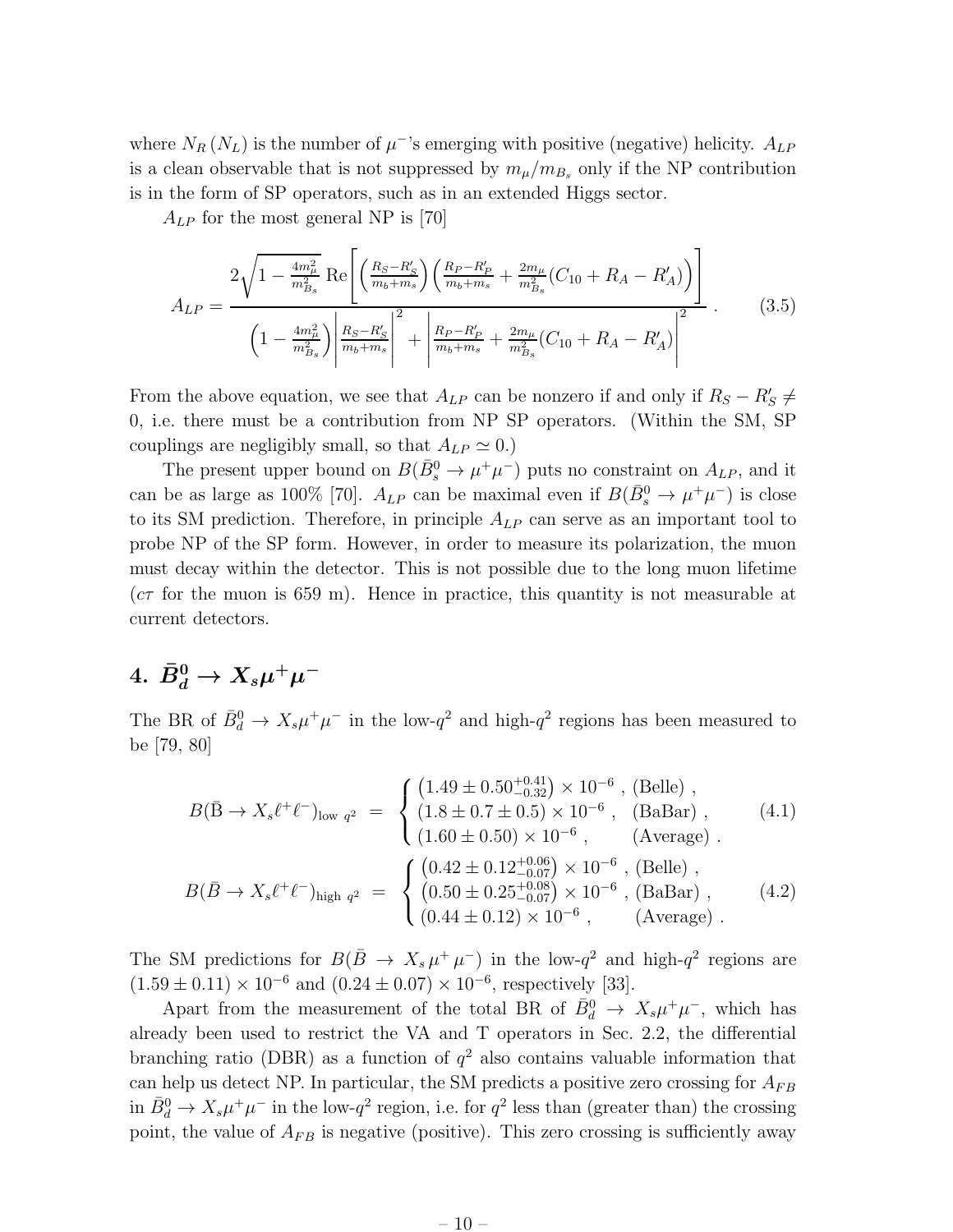from the charm resonances so that its value can be determined perturbatively to an accuracy of  $\sim 5\%$ . The NNLO prediction [33] for the zero of  $A_{FB}(q^2)$  is (taking  $m_b = 4.8 \text{ GeV}$ 

$$
(q2)0 = (3.5 \pm 0.12) \,\text{GeV}2.
$$
 (4.3)

This quantity has not yet been measured. However, estimates show that a precision of about 5% could be obtained at a Super-B factory [83]. A deviation from the zero crossing point predicted above will be a clear signal of NP.

#### 4.1 Differential branching ratio and forward-backward asymmetry

After including all the NP interactions, and neglecting terms suppressed by  $m_{\mu}/m_b$ and  $m_s/m_b$ , the total differential branching ratio  $dB/dz$  is given by

$$
\left(\frac{\mathrm{d}B}{\mathrm{d}z}\right)_{\text{Total}} = \left(\frac{\mathrm{d}B}{\mathrm{d}z}\right)_{\text{SM}} + B_0 \left[B_{SM\text{-}VA} + B_{VA} + B_{SP} + B_T\right],\tag{4.4}
$$

where the quantities  $B$  depend on the SM and NP couplings and kinematic variables. The complete expressions for these quantities are given in Appendix A. The subscripts denote the Lorentz structure(s) contributing to that term.

The forward-backward asymmetry in  $\bar{B}_d^0 \to X_s \mu^+ \mu^-$  is

$$
A_{FB}(q^2) = \frac{\int_0^1 d\cos\theta_\mu \frac{d^2B}{dq^2d\cos\theta_\mu} - \int_{-1}^0 d\cos\theta_\mu \frac{d^2B}{dq^2d\cos\theta_\mu}}{\int_0^1 d\cos\theta_\mu \frac{d^2B}{dq^2d\cos\theta_\mu} + \int_{-1}^0 d\cos\theta_\mu \frac{d^2B}{dq^2d\cos\theta_\mu}},
$$
(4.5)

where  $\theta_{\mu}$  is the angle between the  $\mu^{+}$  and the  $\bar{B}^{0}$  in the dimuon center-of-mass frame. We can write  $A_{FB}$  in the form

$$
A_{FB}(q^2) = \frac{N(z)}{\mathrm{d}B/\mathrm{d}z},\qquad(4.6)
$$

where the numerator is given by

$$
N(z) = B_0 \left[ N_{SM} + N_{SM-VA} + N_{VA} + N_{SP-T} \right].
$$
 (4.7)

The terms suppressed by  $m_{\mu}/m_b$  and  $m_s/m_b$  have been neglected as before. Again for the detailed expressions, we refer the reader to Appendix A.

Fig. 2 shows  $A_{FB}(q^2)$  and the DBR for  $\bar{B}^0_d \to X_s \mu^+ \mu^-$  in the presence of NP in the form of  $R_{V,A}$  couplings, which are the ones that can most influence these observables. Enhancement or suppression of the DBR by a factor of 2 is possible. The NP couplings can enhance  $A_{FB}$  up to 30% at low  $q^2$ , make it have either sign, and even make the zero crossing disappear altogether. At high  $q^2$ , however,  $A_{FB}$  can only be suppressed. The  $R'_{V,A}$  couplings can only affect these observables mildly: a 50%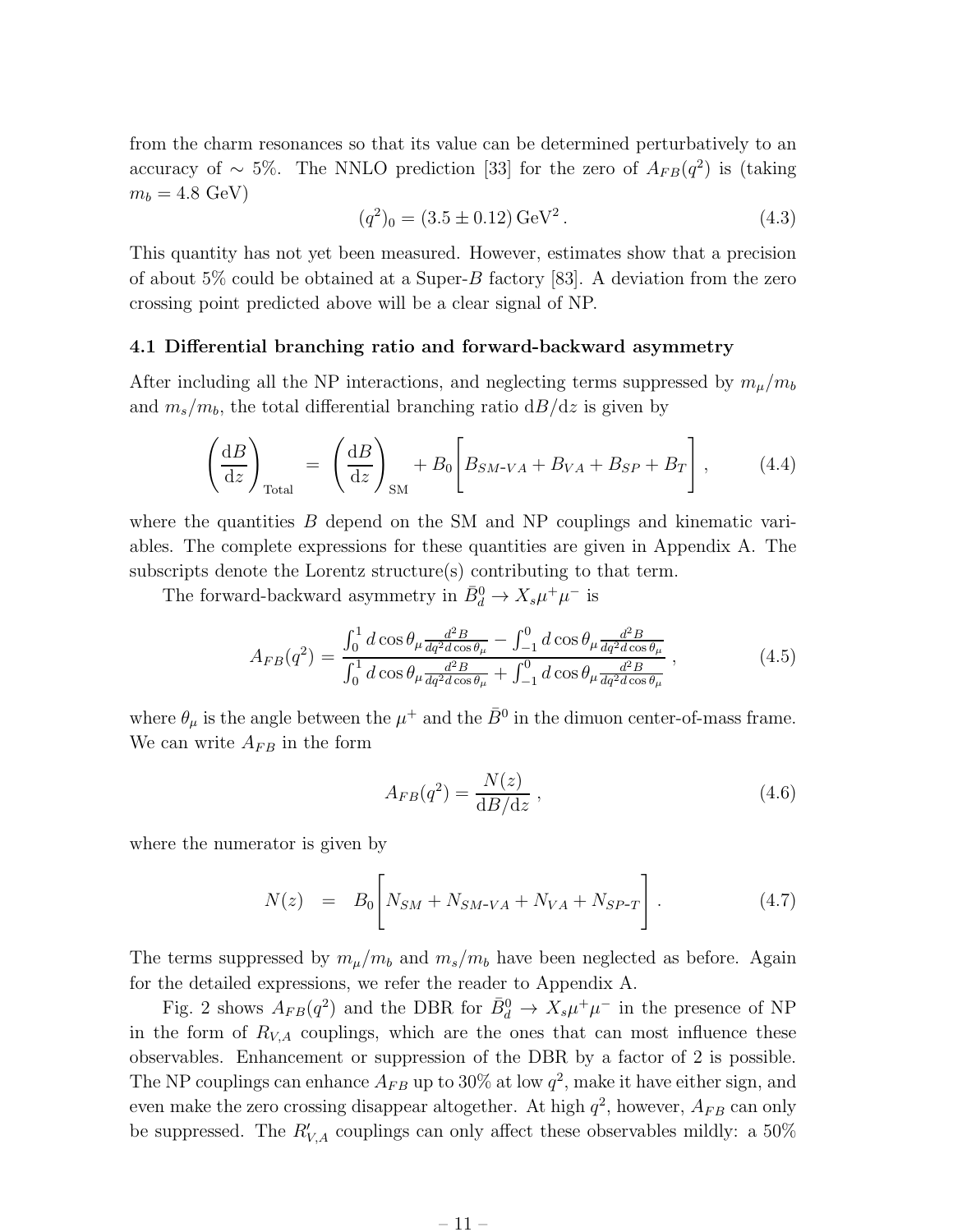

**Figure 2:** The left (right) panels of the figure show  $A_{FB}$  and DBR for  $\bar{B}_d^0 \to X_s \mu^+ \mu^-$  in the low- $q^2$  (high- $q^2$ ) region, in the scenario where only  $(R_V, R_A)$  terms are present. The band corresponds to the SM prediction and its uncertainties; the lines show predictions for some representative values of NP parameters  $(R_V, R_A)$ . For example, the blue curves in the low- $q^2$  and high- $q^2$  regions correspond to (-6.85, 8.64) and (-9.34, 8.85), respectively.

enhancement in DBR is possible (no suppression), but  $A_{FB}$  can only be marginally enhanced and a positive zero crossing in the  $q^2 = 2$ -4 GeV<sup>2</sup> region is maintained. The mild effect of  $R'_{V,A}$  couplings as compared to the  $R_{V,A}$  couplings is a generic feature for almost all observables. This may be attributed to the bounds on the magnitudes of these couplings: from Sec. 2.2, while  $|R_{V,A}| < 10$ , the values of  $|R'_{V,A}| < 5$ .

Eq. (4.7) shows that if SP or T couplings are individually present, their contribution to  $A_{FB}$  is either absent or suppressed by  $m_{\mu}/m_b$ . In such a case, though they can enhance the DBR (marginally for SP, by up to a factor of 2 for T),  $A_{FB}$ is suppressed in general (marginally for SP, significantly for T). However if both SP and T operators are present, their interference term is not suppressed and some enhancement of  $A_{FB}$  is possible. This still is not significant, since the magnitude of the SP couplings is highly constrained from  $\bar{B}_s^0 \to \mu^+\mu^-$  measurements. A positive zero crossing in the low- $q^2$  region is always maintained. This may be seen in Fig. 3.

### 4.2 Polarization fractions  $f_L$  and  $f_T$

In Ref. [34] it was pointed out that, besides the dilepton invariant mass spectrum and the forward-backward asymmetry, a third observable can be obtained from  $\bar{B}^0_d \rightarrow$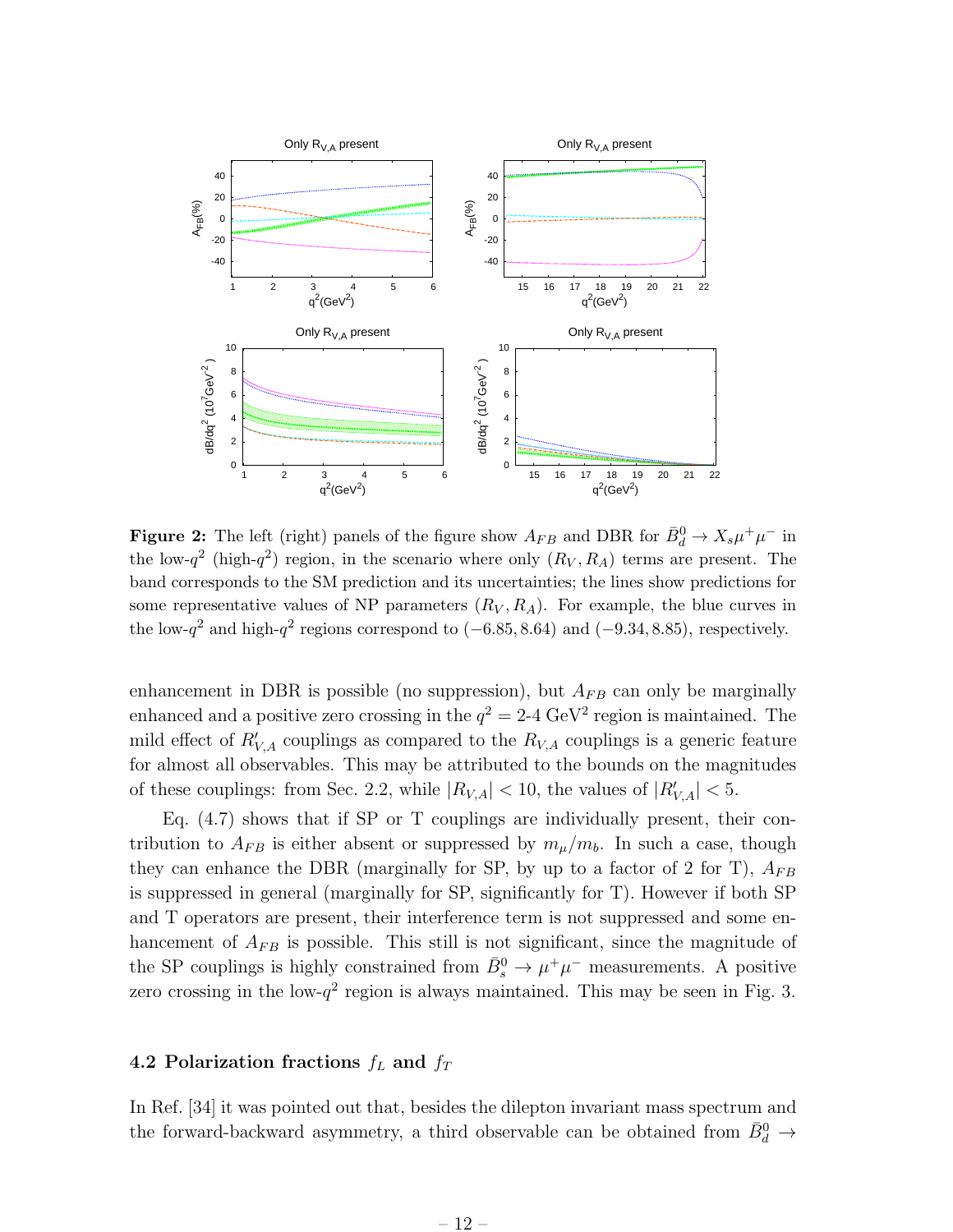

**Figure 3:** The left (right) panels of the figure show  $A_{FB}$  and DBR for  $\bar{B}^0_d \to X_s \mu^+ \mu^$ in the low- $q^2$  (high- $q^2$ ) region, in the scenario where both SP and T terms are present. The band corresponds to the SM prediction and its uncertainties; the lines show predictions for some representative values of NP parameters  $(R_S, R_P, R'_S, R'_P, C_T, C_{TE})$ . For example, the magenta curves in the low- $q^2$  and high- $q^2$  regions correspond to  $(-1.23, -1.79, -0.86, -1.85, 0.27, -0.36)$  and  $(-1.23, -0.23, -1.35, 0.08, 1.37, 0.01)$ , respectively.

 $X_s\mu^+\mu^-$ , namely the double differential decay width:

$$
\frac{d^2B}{dz d\cos\theta_\mu} = \frac{3}{8} \Big[ (1 + \cos^2\theta_\mu) H_T(z) + 2\cos\theta_\mu H_A(z) + 2(1 - \cos^2\theta_\mu) H_L(z) \Big]. \tag{4.8}
$$

The functions  $H_i(z)$  do not depend on  $\cos \theta_\mu$ . The sum  $H_L(z) + H_T(z)$  gives the differential branching ratio  $dB/dz$ , while the forward-backward asymmetry is given by  $3 H_A/4(H_L + H_T)$ . Splitting  $dB/dz$  into longitudinal and transverse parts separates the contributions with different  $q^2$  dependences, providing a third independent observable. This does not require measuring any additional kinematical variable –  $q^2$  and  $\cos \theta_{\mu}$  are sufficient. Including all the NP interactions, and neglecting terms suppressed by  $m_{\mu}/m_b$  and  $m_s/m_b$ ,  $H_L(z)$  and  $H_T(z)$  are given by

$$
H_L(z) = H_L^{SM}(z) + H_L^{SM-VA}(z) + H_L^{VA}(z) + H_L^{SP}(z) + H_L^{T}(z) ,\qquad(4.9)
$$

$$
H_T(z) = H_T^{SM}(z) + H_T^{SM-VA}(z) + H_T^{VA}(z) + H_T^{SP}(z) + H_T^{T}(z) ,\qquad (4.10)
$$

where the  $H$  functions are given in Appendix A. The superscripts indicate the Lorentz structures contributing to the term. The polarization fractions  $f<sub>L</sub>$  and  $f<sub>T</sub>$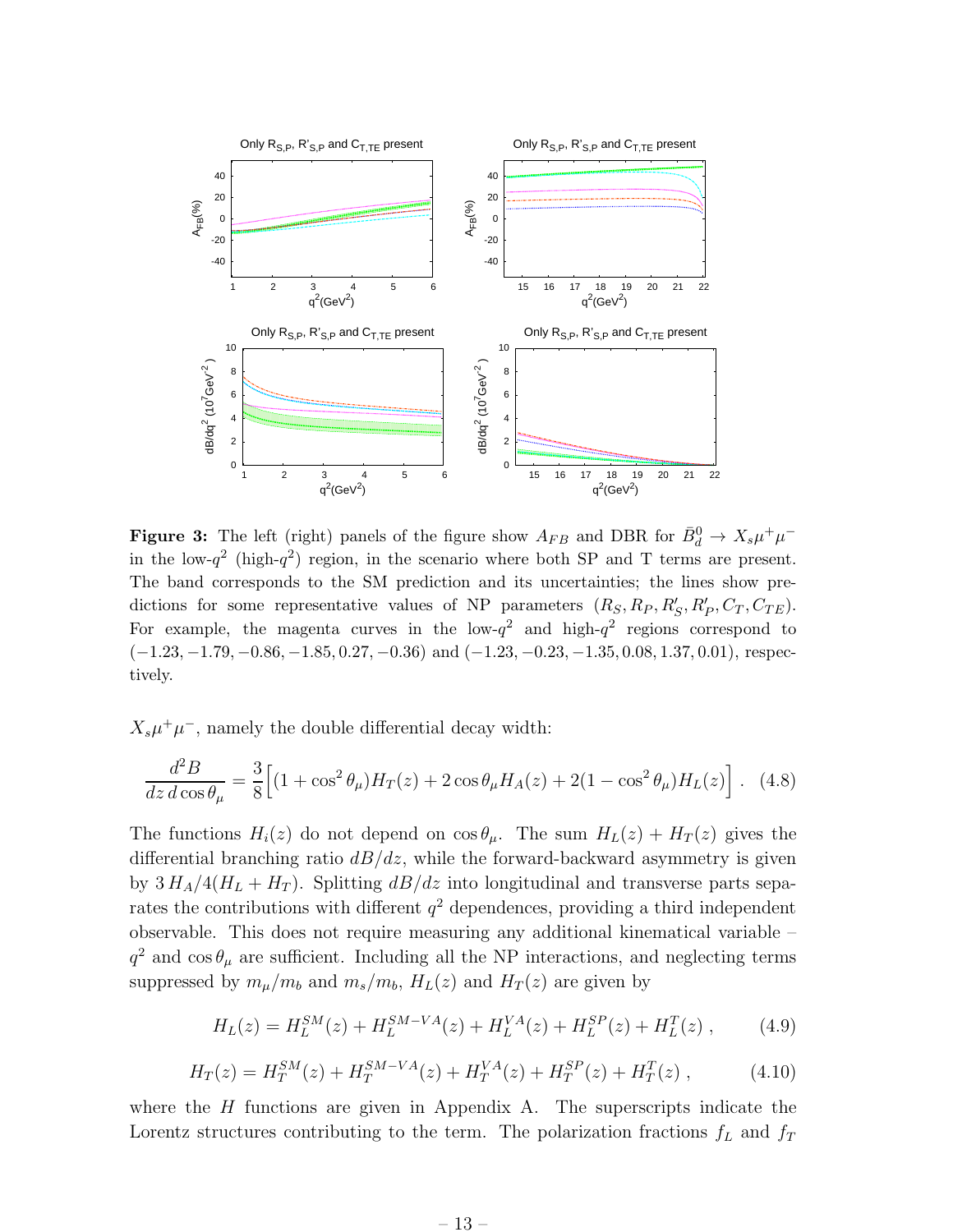

**Figure 4:** The left (right) panels of the figure show  $f_L$  for  $\bar{B}_d^0 \to X_s \mu^+ \mu^-$  in the low $q^2$  (high- $q^2$ ) region, in the scenario where only  $(R_V, R_A)$  terms are present. The band corresponds to the SM prediction and its uncertainties; the lines show predictions for some representative values of NP parameters  $(R_V, R_A)$ . For example, the blue curves in the low- $q^2$  and high- $q^2$  regions correspond to  $(-8.14, 5.75)$  and  $(1.87, 4.85)$ , respectively.

can be defined as

$$
f_L = \frac{H_L(z)}{H_L(z) + H_T(z)}, \qquad f_T = \frac{H_T(z)}{H_L(z) + H_T(z)}.
$$
 (4.11)

In the SM,  $f_L$  can be as large as 0.9 at low  $q^2$ , and it decreases to about 0.3 at high  $q^2$ .

Fig. 4 shows that when only  $R_{V,A}$  couplings are present, in the low- $q^2$  region  $f_L$ can be suppressed substantially, or even enhanced up to 1. A similar effect – small enhancement or a factor of two suppression – is possible at high  $q^2$ . The suppression at low- $q^2$  is typically correlated with an enhancement at high- $q^2$ . The effect of  $R'_{V,A}$ couplings is similar, but much milder, as expected. SP and T operators, individually or together, can only have an marginal effect on  $f<sub>L</sub>$ .

## $5. \,\, \bar{B}^0_s \rightarrow \mu^+ \mu^- \gamma$

In this section we examine the NP contributions to the radiative leptonic decay  $\bar{B}_s^0 \to \mu^+ \mu^- \gamma$ . This decay has not been detected as yet. The SM prediction for the BR in the range  $q^2 \leq 9.5 \text{ GeV}^2$  and  $q^2 \geq 15.9 \text{ GeV}^2$  is  $\approx 18.9 \times 10^{-9}$  [41]. Although this decay needs the emission of an additional photon as compared to  $\bar{B}^0_s \to \mu^+\mu^-$ , which would suppress the BR by a factor of  $\alpha_{em}$ , the photon emission also frees it from helicity suppression, making its BR much larger than  $\bar{B}_s^0 \to \mu^+ \mu^-$ .

This decay has contributions from many channels [36, 37, 38, 39, 41, 42]: (i) direct emission of real or virtual photons from valence quarks of the  $\bar{B}_s^0$ , (ii) real photon emitted from an internal line of the  $b \to s$  loop, (iii) weak annihilation due to the axial anomaly, and (iv) bremsstrahlung from leptons in the final state. The photon emission from the  $b \to s$  loop is suppressed by  $m_b^2/m_W^2$  [37], and the weak annihilation is further suppressed by  $\Lambda_{QCD}/m_b$  [41]. These two contributions can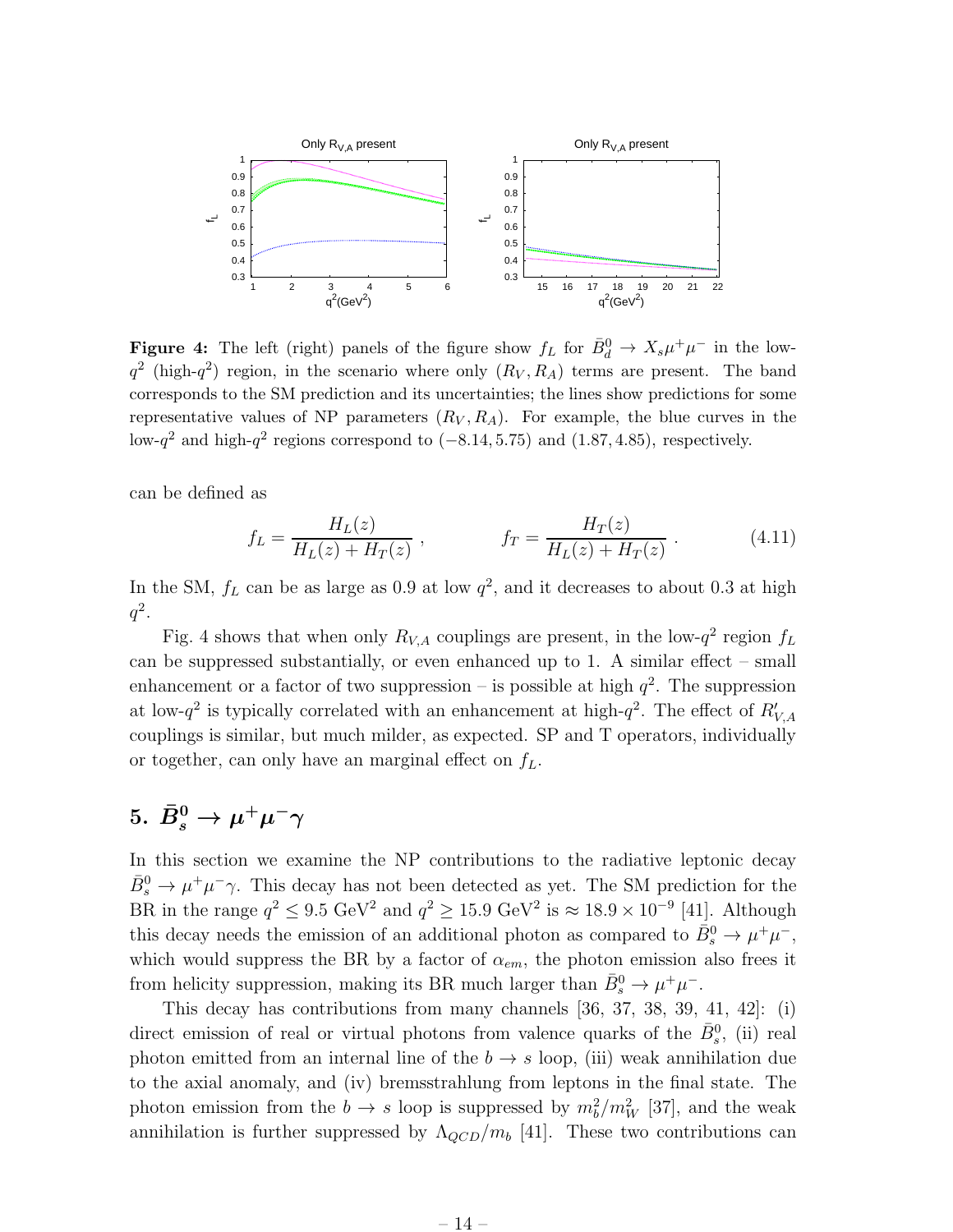then be neglected. The bremsstrahlung contribution is suppressed by  $m_{\mu}/m_b$ , and dominates only at extremely low photon energies due to the infrared divergence. The virtual photon emission dominates in the low- $q^2$  region around the  $\phi$  resonance. If we choose the regions  $2 \text{ GeV}^2 \le q^2 \le 6 \text{ GeV}^2$  and  $14.4 \text{ GeV}^2 \le q^2 \le 25 \text{ GeV}^2$  as the low- $q^2$  and high- $q^2$  regions, respectively, then the dominating contribution comes from the diagrams in which the final-state photon is emitted either from the b or the s quark. Then the  $\bar{B}_s^0 \to \mu^+ \mu^- \gamma$  decay is governed by the effective Hamiltonian describing the  $b \to s\mu^+\mu^-$  transition, as given in Eq. (2.1), and our formalism is applicable. Here we consider the the DBR and  $A_{FB}$  in  $\bar{B}^0_s \to \mu^+ \mu^- \gamma$ .

#### 5.1 Differential branching ratio and forward-backward asymmetry

We begin with the differential branching ratio. The SP operators do not contribute to the amplitude of  $\bar{B}_s^0 \to \mu^+ \mu^- \gamma$  and hence do not play any role in the decay.

In terms of the dimensionless parameter  $x_{\gamma} = 2E_{\gamma}/m_{B_s}$ , where  $E_{\gamma}$  is the photon energy in the  $\bar{B}^0_s$  rest frame, one can calculate the double differential decay rate to be

$$
\frac{\mathrm{d}^2 \Gamma}{\mathrm{d}x_\gamma \mathrm{d}(\cos \theta_\mu)} = \frac{1}{2m_{B_s}} \frac{2v \, m_{B_s}^2 x_\gamma}{(8\pi)^3} \mathcal{M}^\dagger \mathcal{M} \,, \tag{5.1}
$$

where  $v \equiv \sqrt{1-4m_{\mu}^2/[m_{B_s}^2(1-x_{\gamma})]}$ . From Eq. (5.1) we get the DBR to be

$$
\frac{dB}{dx_{\gamma}} = \tau_{B_s} \int_{-1}^{1} \frac{d^2 \Gamma}{dx_{\gamma} d(\cos \theta_{\mu})} d \cos \theta_{\mu}
$$
\n
$$
= \tau_{B_s} \left[ \frac{1}{2m_{B_s}} \frac{2 v m_{B_s}^2}{(8\pi)^3} \right] \left[ \frac{1}{4} \frac{16G_F^2}{2} \frac{\alpha_{em}^2}{16\pi^2} |V_{tb} V_{ts}^*|^2 e^2 \right] \Theta . \tag{5.2}
$$

Here the quantity  $\Theta$  has the form

$$
\Theta = \frac{2}{3} m_{B_s}^4 x_{\gamma}^3 \Big[ X_{VA} + X_T + X_{VA-T} \Big] , \qquad (5.3)
$$

where the  $X$  terms are given in Appendix B. The subscripts of the  $X$  terms denote the Lorentz structure(s) contributing to that term. For the sake of brevity, we have included the SM contributions in  $X_{VA}$ .

The normalized forward-backward asymmetry of muons in  $\bar{B}_s^0 \to \mu^+ \mu^- \gamma$  is defined as

$$
A_{FB}(q^2) = \frac{\int_0^1 d\cos\theta_\mu \frac{d^2B}{dq^2d\cos\theta_\mu} - \int_{-1}^0 d\cos\theta_\mu \frac{d^2B}{dq^2d\cos\theta_\mu}}{\int_0^1 d\cos\theta_\mu \frac{d^2B}{dq^2d\cos\theta_\mu} + \int_{-1}^0 d\cos\theta_\mu \frac{d^2B}{dq^2d\cos\theta_\mu}},
$$
(5.4)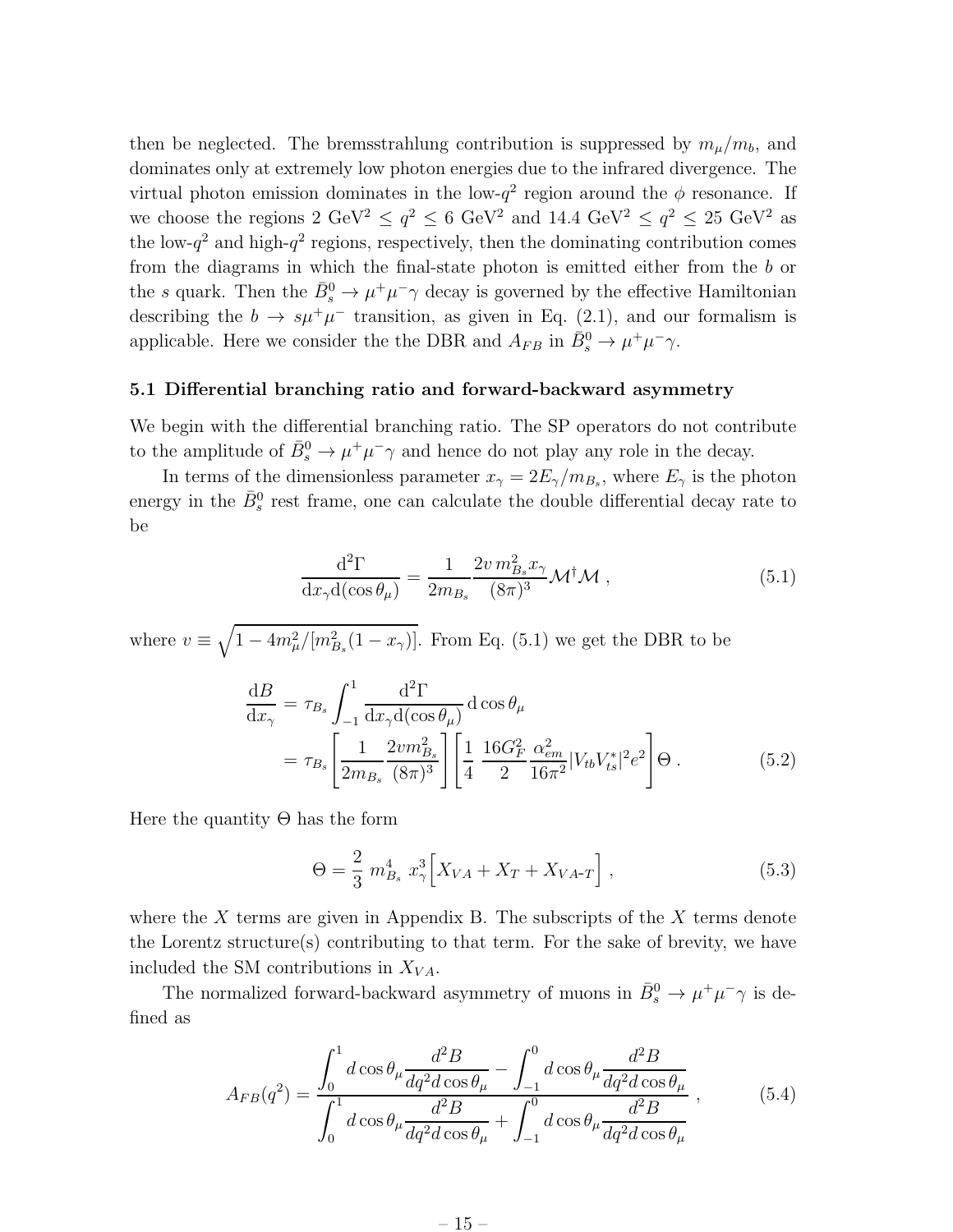where  $\theta_{\mu}$  is the angle between the three-momentum vectors of the  $\bar{B}^0_s$  and the  $\mu^+$  in the dimuon center-of-mass frame. The calculation of  $A_{FB}$  gives

$$
A_{FB}(q^2) = \frac{1}{\Theta} \left( 2m_{B_s}^4 v x_{\gamma}^3 \right) \left[ Y_{VA} + Y_{VA-T} \right], \tag{5.5}
$$

with the Y terms are defined in Appendix B.

The details of the calculation are given in Appendix B. For the numerical calculations, we use the matrix elements given in Ref. [40]. The parameters involved in the form factor calculations are chosen in such a way that the LEET relations between form factors are satisfied to a 10% accuracy [40]. In our numerical analysis we take the errors in these form factors to be  $\pm 10\%$ .

Within the SM,  $A_{FB}(q^2)$  is predicted to vanish around  $q^2 \approx 4.3 \text{ GeV}^2$  (i.e.  $x_{\gamma} \approx 0.85$ ) [40], and the crossing is predicted to be negative. It is therefore interesting to see the effects of various NP operators and their combinations on  $A_{FB}$ . In the extreme LEET limit, using the form-factor relations given in Ref. [40], one can easily see that the  $A_{FB}$  is independent of the form factors. In Fig. 5 we see large bands in the SM predictions of  $A_{FB}$  in the low  $q^2$  region. One may tend to interpret these as large corrections to the LEET limit, however this would be somewhat misleading, as we take the errors in the form factors, due to corrections from the LEET limit, to be uncorrelated. In realistic models, LEET corrections to the form factors will be correlated, leading to a smaller uncertainty band for  $A_{FB}$  in the SM.

Fig. 5 also shows  $A_{FB}$  and DBR in the presence of NP in the form of  $R_{V,A}$ couplings. With the large allowed values of  $|R_{V,A}|$  and the absence of any helicity suppression, we expect VA operators to have a significant impact on the observables. As can be seen from the figure, the maximum allowed value of DBR can be 2-3 times larger than the SM prediction. The BR can also be suppressed below the SM prediction due to destructive interference. In the low- $q^2$  region, the suppression can be large. The features of the zero-crossing predicted by the SM can be affected: it can be positive or negative, can take place at any value of  $q^2$ , and can disappear altogether. As expected, the impact of  $R'_{V,A}$  couplings is much milder. In particular, the zero-crossing is always positive and in the low- $q^2$  region.

With new tensor couplings, an enhancement of the DBR by up to a factor of 3 in comparison to the SM prediction is possible. Moreover, in the limit of neglecting the muon mass, T operators do not contribute to the Y-terms in Eq.  $(5.5)$ ; their contribution is only to  $\Theta$ . As a result, they can only suppress  $A_{FB}$  from its SM value.

When all NP operators are allowed, we find that  $B(\bar{B}^0_s \to \mu^+ \mu^- \gamma)$  can be enhanced by a factor of 4, or it can be suppressed significantly. The shape of  $A_{FB}(q^2)$ is determined by the new VA couplings, while its magnitude can be suppressed if the T couplings are significant.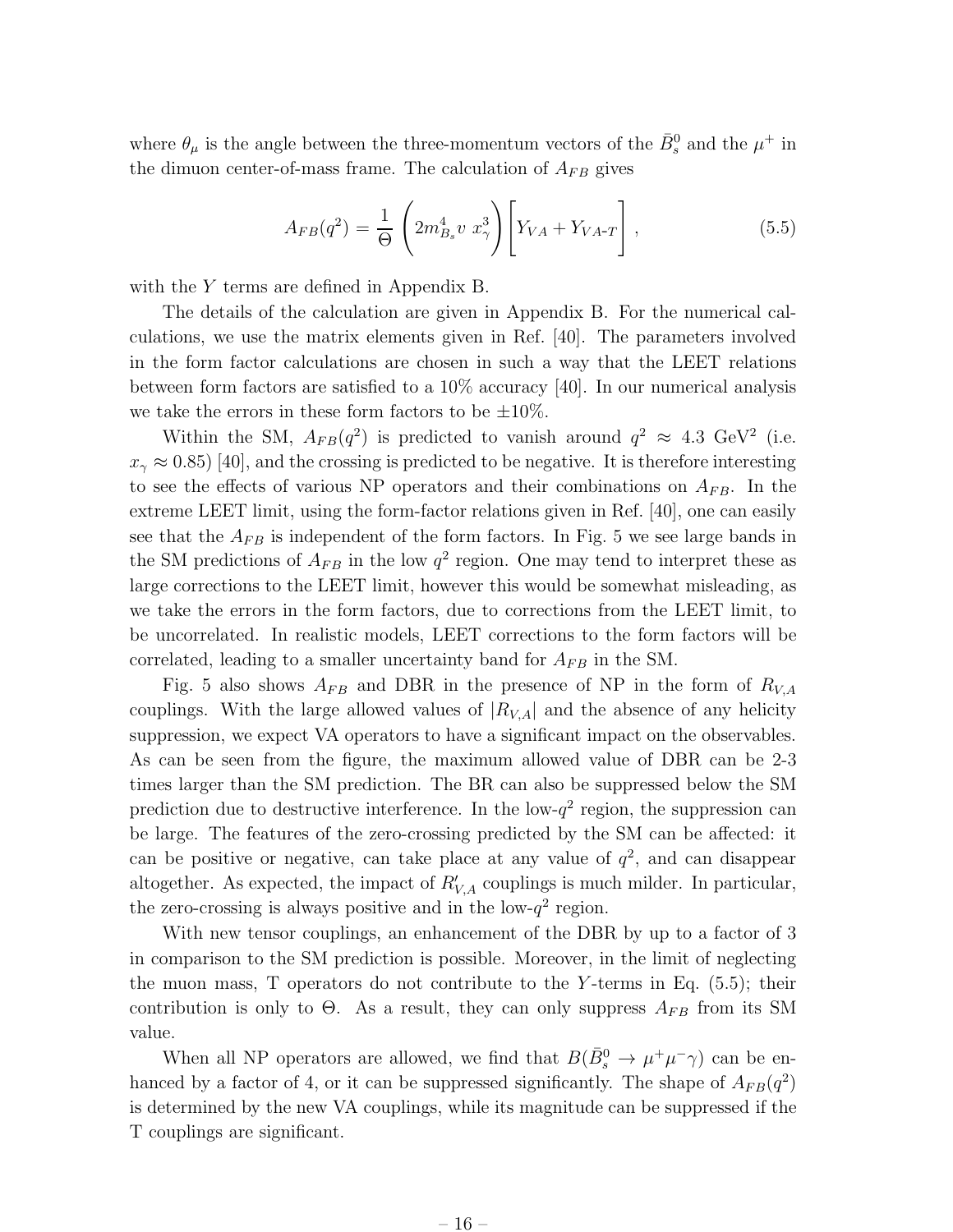

**Figure 5:** The left (right) panels of the figure show  $A_{FB}$  and DBR for  $\bar{B}^0_s \to \mu^+ \mu^- \gamma$  in the low- $q^2$  (high- $q^2$ ) region, in the scenario where only  $(R_V, R_A)$  terms are present. Note that here  $q^2 = m_B^2(1 - x_\gamma)$ . The band corresponds to the SM prediction and its uncertainties; the lines show predictions for some representative values of NP parameters  $(R_V, R_A)$ . For example, the magenta curves in the low- $q^2$  and high- $q^2$  regions correspond to  $(2.47, 7.08)$ and  $(-7.14, -0.42)$ , respectively.

## $6. \ \bar{B}^0_d \rightarrow \bar{K} \mu^+ \mu^-$

The decay mode  $\bar{B}^0_d \to \bar{K} \mu^+ \mu^-$  is interesting primarily because the forward-backward asymmetry of muons is predicted to vanish in the SM. This is due to the fact that the hadronic matrix element for the  $\bar{B}_d^0 \to \bar{K}$  transition does not have any axial-vector contribution.  $A_{FB}$  can have a nonzero value only if it receives a contribution from new physics in the form of SP or T operators. Thus, the information from this decay is complementary to that from the other decays considered earlier, which were more sensitive to new physics VA operators.

The total branching ratio of  $\bar{B}_d^0 \to \bar{K} \mu^+ \mu^-$  has been measured to be [78]

$$
B(\bar{B}_d^0 \to \bar{K}\mu^+\mu^-) = (4.5^{+1.2}_{-1.0}) \times 10^{-7} , \qquad (6.1)
$$

which is consistent with the SM prediction [32]

$$
B(\bar{B}_d^0 \to \bar{K}\mu^+\mu^-)_{\rm SM} = (3.5 \pm 1.2) \times 10^{-7} . \tag{6.2}
$$

The integrated asymmetry,  $\langle A_{FB} \rangle$ , has been measured by BaBar [84] and Belle [10, 85] to be

$$
\langle A_{FB} \rangle = (0.15^{+0.21}_{-0.23} \pm 0.08) \quad \text{(BaBar)}\,,\tag{6.3}
$$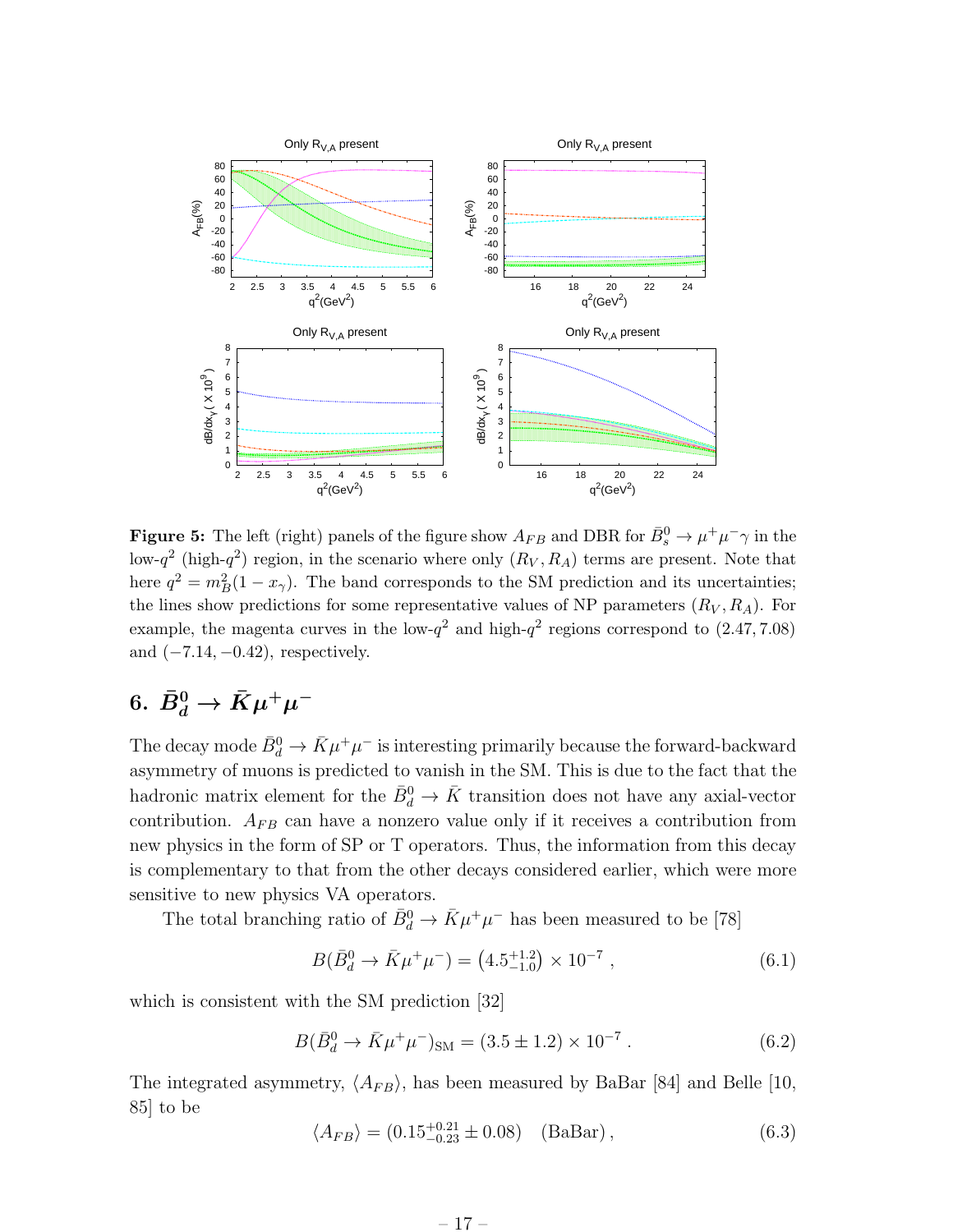$$
\langle A_{FB} \rangle = (0.10 \pm 0.14 \pm 0.01) \text{ (Belle)}.
$$
 (6.4)

These measurements are consistent with zero. However, within  $2\sigma$  they can be as large as  $\sim 40\%$ . Experiments such as the LHC or a future Super-B factory will increase the statistics by more than two orders of magnitude. For example, at ATLAS at the LHC, after analysis cuts the number of  $\bar{B}_d^0 \to \bar{K} \mu^+ \mu^-$  events is expected to be ~ 4000 with 30 fb<sup>-1</sup> of data [86]. Thus,  $\langle A_{FB} \rangle$  can soon be probed to values as low as 5%. With higher statistics, one will even be able to measure  $A_{FB}$  as a function of the invariant dimuon mass squared  $q^2$ . This can provide a stronger handle on this quantity than just its average value  $\langle A_{FB} \rangle$ .

The effect of NP on  $\langle A_{FB} \rangle$  and the  $A_{FB}(q^2)$  distribution in  $\bar{B}_d^0 \to \bar{K} \mu^+ \mu^-$  was studied in Refs. [48] and [49] respectively. In the latter, it was shown that simultaneous new-physics SP and T operators can lead to a large enhancement of  $A_{FB}(q^2)$ in the high- $q^2$  region. However, NP effects due to other operators were not studied. Here we present a complete analysis of the effect of NP on the  $A_{FB}(q^2)$  distribution in  $\bar{B}_d^0 \to \bar{K} \mu^+ \mu^-$  by taking into account all possible NP operators and their combinations. In addition, we study the possible zero crossing of  $A_{FB}(q^2)$  and the correlations between the DBR and  $A_{FB}$  features.

#### 6.1 Differential branching ratio and forward-backward asymmetry

The differential branching ratio for this mode is given by

$$
\frac{dB}{dz} = B_0' \phi^{1/2} \beta_\mu \left[ X_{VA}' + X_{SP}' + X_T' + X_{VA-SP}' + X_{VA-T}' \right],\tag{6.5}
$$

where the normalization factor  $B'_0$ , the phase factor  $\phi$  and the X' terms are given in Appendix C. The subscripts for the  $X'$  terms denote the Lorentz structure(s) contributing to that term.

The normalized forward-backward asymmetry for the muons in  $\bar{B}^0_d \to \bar{K} \mu^+ \mu^$ is defined as

$$
A_{FB}(q^2) = \frac{\int_0^1 d\cos\theta_\mu \frac{d^2B}{dq^2d\cos\theta_\mu} - \int_{-1}^0 d\cos\theta_\mu \frac{d^2B}{dq^2d\cos\theta_\mu}}{\int_0^1 d\cos\theta_\mu \frac{d^2B}{dq^2d\cos\theta_\mu} + \int_{-1}^0 d\cos\theta_\mu \frac{d^2B}{dq^2d\cos\theta_\mu}},
$$
(6.6)

where  $\theta_{\mu}$  is the angle between the three-momenta of the  $\bar{B}^0_d$  and the  $\mu^+$  in the dimuon center-of-mass frame. The calculation of  $A_{FB}(q^2)$  gives

$$
A_{FB}(q^2) = \frac{2B_0' \beta_\mu \phi}{dB/dz} \left[ Y'_{VA-SP} + Y'_{VA-T} + Y'_{SP-T} \right]
$$
 (6.7)

where the Y terms are given in Appendix C.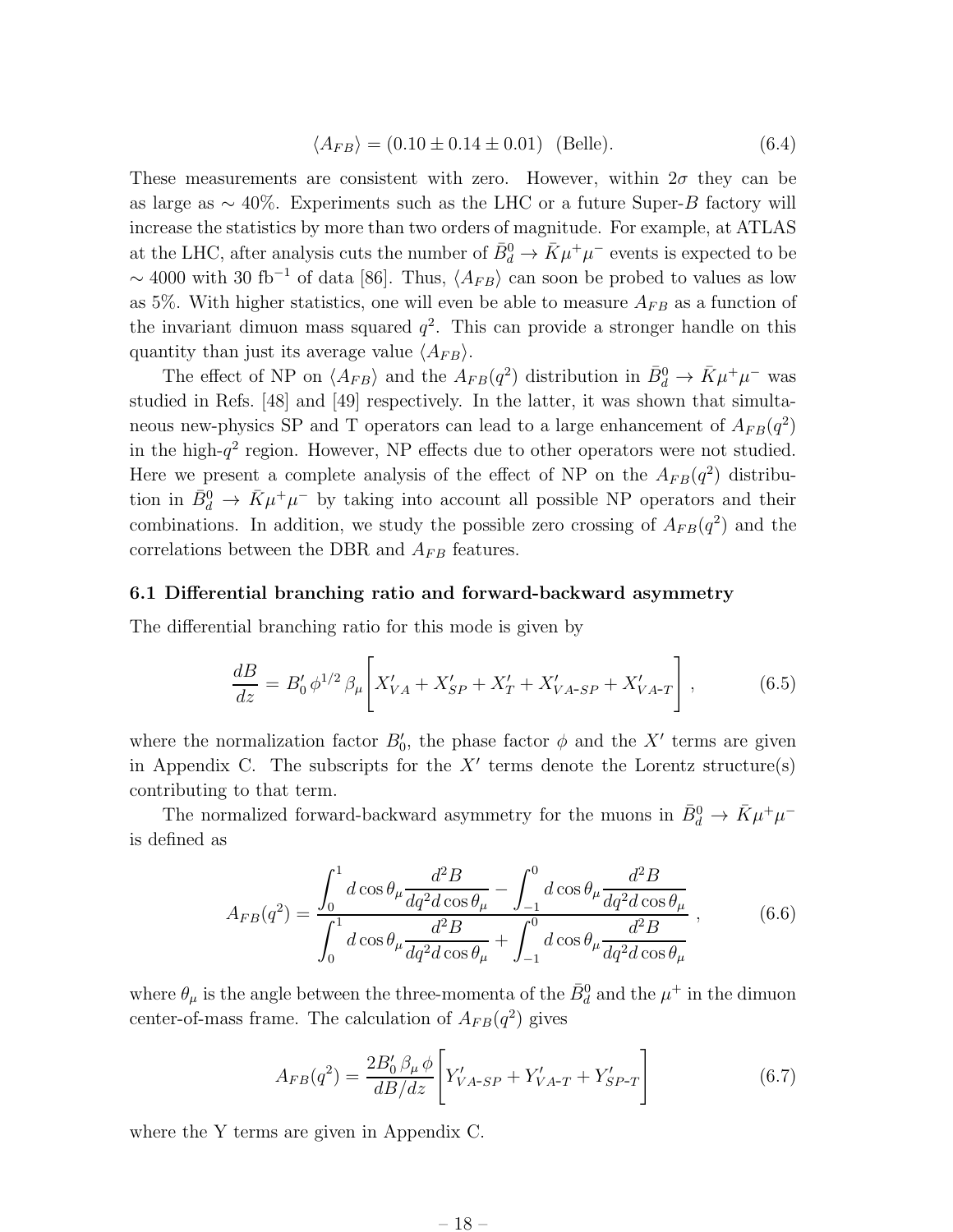The largest source of uncertainty in the calculations are the  $\bar{B} \to \bar{K}$  form factors. As these cannot be calculated from first principles within QCD, one has to rely on models. In the numerical calculations, we use the form factors as calculated in Ref. [45] in the framework of QCD light-cone sum rules; the details are given in Appendix C. There are, however, certain limits in which relations between form factors can be rigorously obtained. In the large energy (LEET) limit, these relations are valid up to  $\alpha_s$ ,  $1/E_K$  and  $1/m_b$  corrections [50, 51].

In the LEET limit, using the form-factor relations in Eq.  $(C.10)$ , one can verify that  $A_{FB}$  is independent of the form factors. This is quite useful as it implies that the measurement of  $A_{FB}$  can be used to extract the parameters of the new-physics operators without form-factor uncertainties in this limit.

In the low-energy, large  $q^2$ , region one can also derive relations between form factors in the heavy-quark limit [73, 74]. However, these relations do not completely eliminate the form-factor dependence of the calculated quantities, and hence we do not consider these relations. An analysis where these relations have been used in the context of  $b \to s\mu^+\mu^-$  can be found in Refs. [64, 66].

From Eq. (6.7), clearly new VA couplings alone cannot give rise to  $A_{FB}$ , which vanishes in the SM in any case. Note that this is one of the few cases where the VA couplings fail to influence an asymmetry significantly, in spite of the large allowed values of the couplings. This is because the argument about the hadronic matrix element  $\bar{B}_d^0 \to \bar{K}$  not having any axial-vector contribution stays valid even in the presence of NP. The DBR can, however, be enhanced by up to a factor of 2, or marginally suppressed.

The contribution of SP operators through the  $Y'_{VA-SP}$  terms can give rise to  $A_{FB}$ , where the VA contribution comes from the SM operators. The effect is rather small when only  $R_{S,P}$  or only  $R'_{S,P}$  couplings are present, due to the strong constraints on their values. The peak value of  $A_{FB}$  in the low- $q^2$  region stays below the percent level, while in the the high- $q^2$  region it can be enhanced up to 2% at the extreme end point  $(q^2 \geq 22 \text{ GeV}^2)$ , which is virtually impossible to observe. However if both the primed and unprimed SP couplings are present simultaneously, the constraints on them are weakened. In such a situation, the peak value of  $A_{FB}$  in the low- $q^2$ (high- $q^2$ ) can become ~ 5% (~ 3%). This may be seen in Fig. 6. It is also observed that  $A_{FB}$  is always positive or always negative, i.e. there is no zero crossing. The DBR also is significantly affected only if both the primed and unprimed SP couplings are present: it can be enhanced by up to a factor of 3.

New T couplings are also expected to give rise to  $A_{FB}$  through the  $Y'_{VA-T}$  terms in Eq. (C.12). It is observed from Fig. 7 that  $A_{FB}(q^2)$  can be enhanced up to 5-6% in almost the entire  $q^2$  region. Moreover, at  $q^2 \ge 21 \text{ GeV}^2$ , the peak value of  $A_{FB}(q^2)$ reaches a larger value (  $\sim 30\%$ ). The value of  $A_{FB}(q^2)$  is always positive or always negative, i.e. there is no zero crossing point. The DBR values do not go significantly outside the SM-allowed range.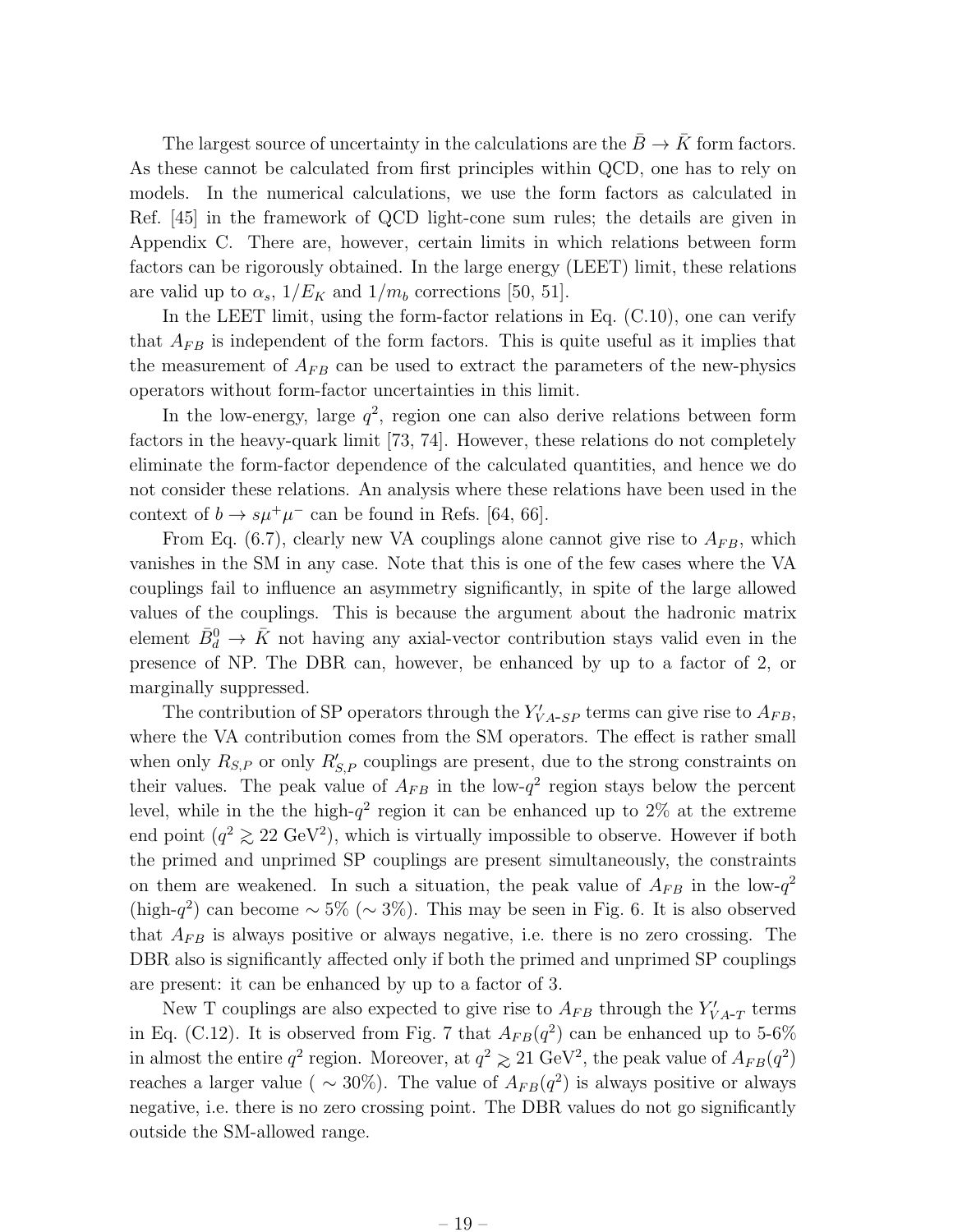

**Figure 6:** The left (right) panels of the figure show  $A_{FB}$  and DBR for  $\bar{B}_d^0 \to \bar{K} \mu^+ \mu^-$  in the low- $q^2$  (high- $q^2$ ) region, in the scenario where all NP SP couplings are present. The band corresponds to the SM prediction and its uncertainties; the lines show predictions for some representative values of NP parameters  $(R_S, R_P, R'_S, R'_P)$ . For example, the blue curves in the low- $q^2$  and high- $q^2$  regions correspond to  $(-2.50, 6.18, -2.84, -5.64)$  and  $(-2.41, 1.86, -2.07, 1.42)$ , respectively.

When VA and T couplings are present simultaneously, a DBR enhancement of up to a factor of 2 is possible, while  $A_{FB}$  can be large only at extremely high  $q^2$ . On the other hand, when SP and T couplings are present simultaneously, their interference can have a large impact on  $A_{FB}$ . The interference term  $Y'_{SP-T}$  that contributes to  $A_{FB}$  is not suppressed by  $m_{\mu}/m_b$ , and therefore a large  $A_{FB}$  is possible, as can be seen from Fig. 8. This is also the only combination of NP couplings where a zero crossing may occur. Among the asymmetries considered in this paper, this is the one where the SP and T operators can have the largest impact. The DBR can also be enhanced by up to a factor of 2-3 at large  $q^2$  due to the simultaneous presence of primed and unprimed SP operators.

## 7.  $\bar{B}^0_d \to \bar{K}^* \mu^+ \mu^-$

The measurement of the forward-backward asymmetry in  $\bar{B}^0_d \to \bar{K}^* \mu^+ \mu^-$  by the Belle collaboration [10, 11], which showed a deviation from the SM prediction, indicates the possibility of the presence of new physics. According to the SM,  $A_{FB}$  is  $\leq 20\%$ and negative at low  $q^2$ , has a zero crossing at  $q^2 \approx 4 \text{ GeV}^2$ , and is positive but  $\leq 40\%$  for larger  $q^2$  values. The experiment showed the asymmetry to be positive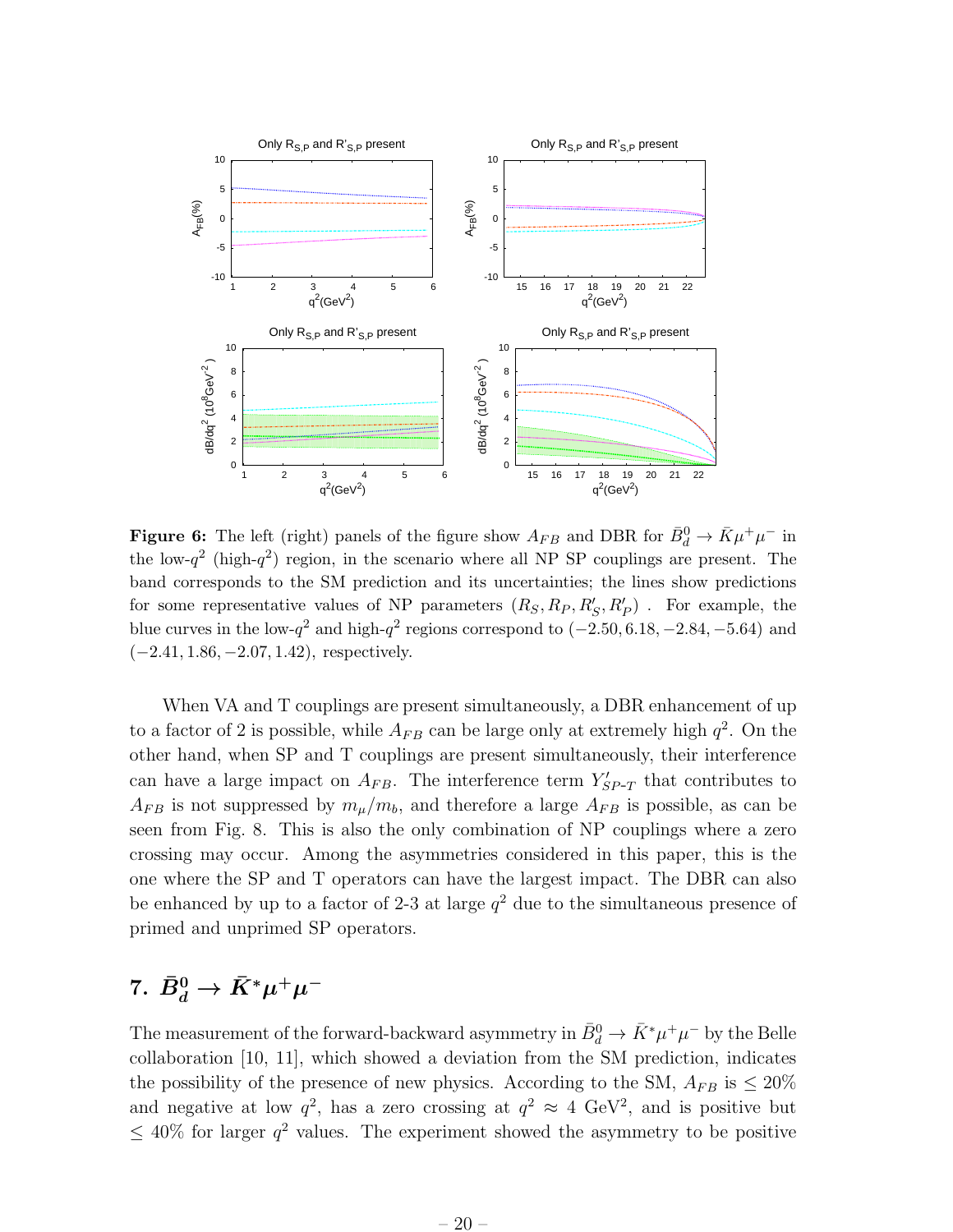

**Figure 7:** The left (right) panels of the figure show  $A_{FB}$  and DBR for  $\bar{B}^0_d \to \bar{K}\mu^+\mu^$ in the low- $q^2$  (high- $q^2$ ) region, in the scenario where only T terms are present. The band corresponds to the SM prediction and its uncertainties; the lines show predictions for some representative values of NP parameters  $(C_T, C_{TE})$ . For example, the blue curves in the low- $q^2$  and high- $q^2$  regions correspond to  $(0.30, 0.37)$  and  $(0.49, 0.57)$ , respectively.

throughout the range of  $q^2$  – consequently no zero crossing – and  $A_{FB} \approx 60\%$  at large  $q^2$  values. This has generated a special interest in this decay.

There have already been a number of theoretical studies, both within the SM [52, 53, 60] and in specific NP scenarios [57, 58, 61, 62], focusing on the branching fraction and  $A_{FB}$  of  $\bar{B}^0_d \to \bar{K}^* \mu^+ \mu^-$ . For example, Ref. [59] has pointed out that  $A_{FB}(q^2)$  is a sensitive probe of NP that affects the SM Wilson coefficients. Other observables based on the K<sup>∗</sup> spin amplitudes of this decay are at present under active theoretical and experimental analysis [57, 58, 60]. Finally, more challenging observables, such as the polarized lepton forward-backward asymmetry [46, 47, 55, 56], have also been considered, though the measurement of this quantity is still lacking.

In the coming years, the LHCb experiment will collect around 3000 events of  $\bar{B}^0_d \to \bar{K}^* \mu^+ \mu^-$  per fb<sup>-1</sup> in the full range of  $q^2$ . An integrated luminosity of 2 fb<sup>-1</sup> already would allow the extraction of the SM zero of  $A_{FB}$  (if it is there) with a precision of  $\pm 0.5$  GeV<sup>2</sup> [87]. Indeed, a dataset of 100 pb<sup>-1</sup> would already improve the world precision obtained by Babar, Belle and CDF. These measurements would also permit many of the additional tests for NP mentioned above.

The decay  $\bar{B}_d^0 \to \bar{K}^* \mu^+ \mu^-$ , with  $\bar{K}^*$  decaying to  $\bar{K}\pi$ , has four particles in the final state. This implies that there are three physical angles that can specify the relative directions of these four final-state particles. The differential decay rate as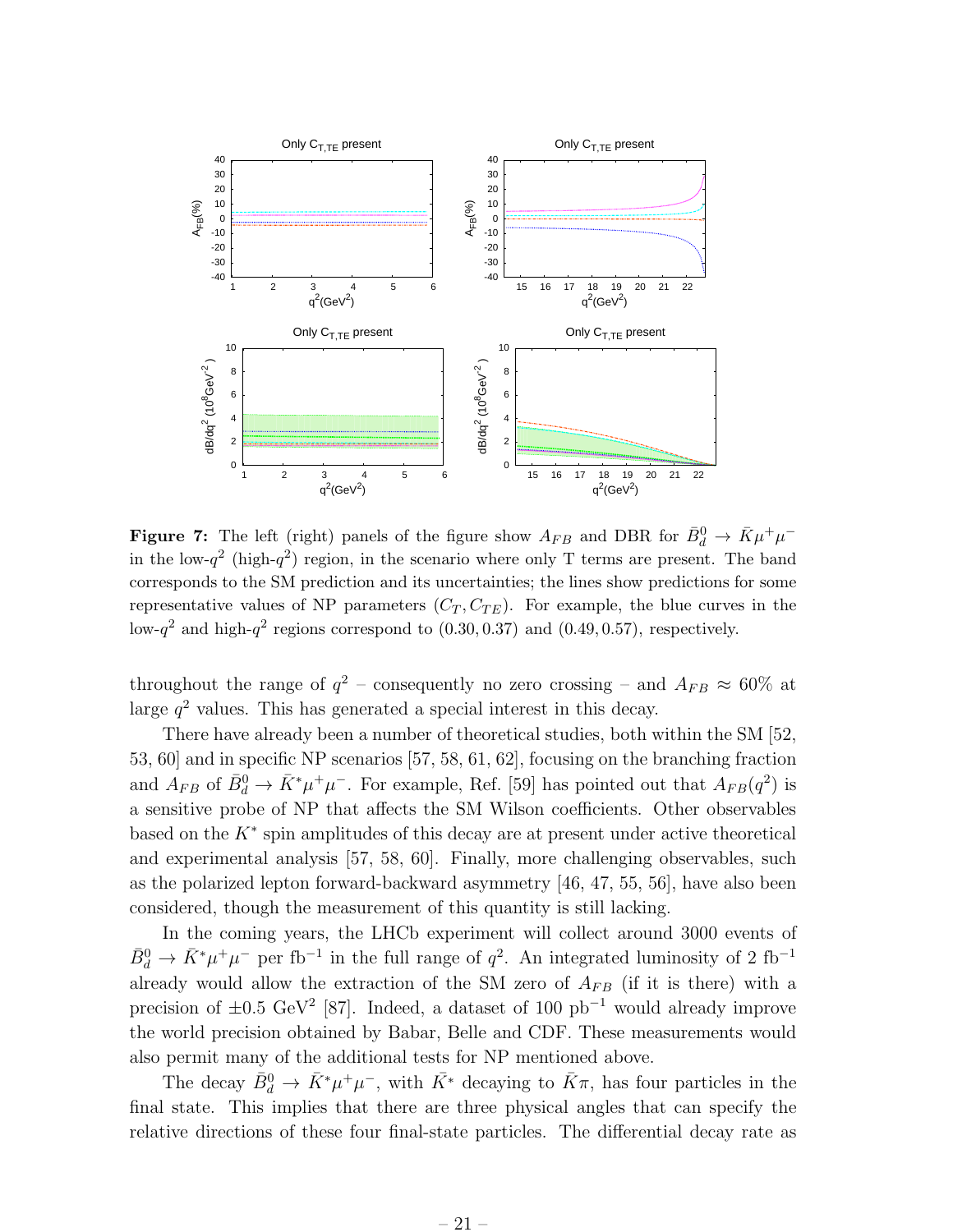

**Figure 8:** The left (right) panels of the figure show  $A_{FB}$  and DBR for  $\bar{B}^0_d \to \bar{K}\mu^+\mu^$ in the low- $q^2$  (high- $q^2$ ) region, in the scenario where both SP and T terms are present. The band corresponds to the SM prediction and its uncertainties; the lines show predictions for some representative values of NP parameters  $(R_S, R_P, R'_S, R'_P, C_T, C_{TE})$ . For example, the magenta curves in the low- $q^2$  and high- $q^2$  regions correspond to  $(-0.09, -2.24, 0.16, -2.14, -0.33, -0.40)$  and  $(-0.40, 1.87, -0.59, 1.88, -0.34, 0.66)$ , respectively.

a function of these three angles has much more information than just the forwardbackward asymmetry. Indeed,  $A_{FB}$  is just one of the observables that can be derived from the complete angular analysis of this decay. In this section we also consider other CP-conserving observables.

#### 7.1 Angular analysis

The complete angular distribution in  $\bar{B}^0_d \to \bar{K}^* \mu^+ \mu^-$  has been calculated in Refs. [88, 89] within the SM. In this section, we calculate the angular distribution in the presence of NP, which is a new result. The full transition amplitude for  $\bar{B}(p_B) \rightarrow$  $\bar{K}^{*}(p_{K^{*}}, \epsilon^{*})\mu^{+}(p_{\mu}^{+})\mu^{-}(p_{\mu}^{-})$  is

$$
i\mathcal{M}(\bar{B}_d^0 \to \bar{K}^* \mu^+ \mu^-) = (-i)\frac{1}{2} \left[ \frac{4 G_F \alpha_{em}}{\sqrt{2}} (V_{ts}^* V_{tb}) \right] \times
$$
  

$$
[M_{V\mu} L^{\mu} + M_{A\mu} L^{\mu 5} + M_S L + M_P L^5 + M_{T\mu\nu} L^{\mu\nu} + i M_{E\mu\nu} L_{\alpha\beta} \epsilon^{\mu\nu\alpha\beta}],
$$
(7.1)

where the L's are defined in Eq.  $(2.8)$ . The M's are given in Appendix D.

The complete three-angle distribution for the decay  $\bar{B} \to \bar{K}^* (\to \bar{K}\pi) \mu^+ \mu^-$  can be expressed in terms of  $q^2$ , two polar angles  $\theta_{\mu}$ ,  $\theta_{K}$ , and the angle between the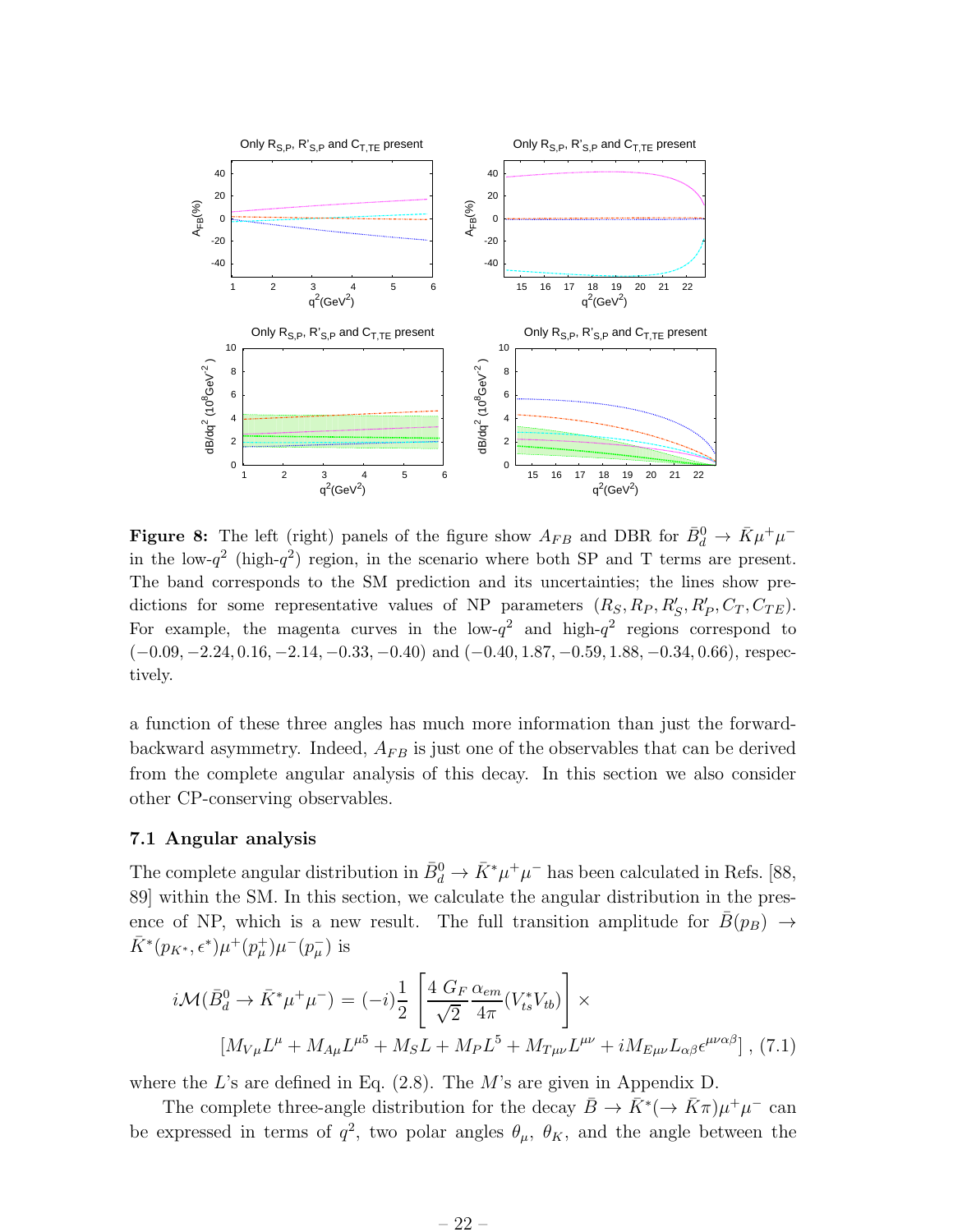

**Figure 9:** The description of the angles  $\theta_{\mu,K}$  and  $\phi$  in the angular distribution of  $\bar{B} \to$  $\bar{K}^* (\to \bar{K}\pi)\mu^+\mu^-$  decay.

planes of the dimuon and  $K\pi$  decays,  $\phi$ . These angles are described in Fig. 9. We choose the momentum and polarization four-vectors of the  $K^*$  meson in the dimuon rest frame as

$$
p_{K^*} = (E_{K^*}, 0, 0, |\vec{p}_{K^*}|),
$$
  
\n
$$
\varepsilon(0) = \frac{1}{m_{K^*}}(|\vec{p}_{K^*}|, 0, 0, E_{K^*}), \quad \varepsilon(\lambda = \pm 1) = \mp \frac{1}{\sqrt{2}}(0, 1, \pm i, 0), \quad (7.2)
$$

with

$$
E_{K^*} = \frac{m_B^2 - m_{K^*}^2 - q^2}{2\sqrt{q^2}}, \quad |\vec{p}_{K^*}| = \sqrt{E_{K^*}^2 - m_{K^*}^2} \,. \tag{7.3}
$$

The three-angle distribution can be obtained using the helicity formalism:

$$
\frac{d^4\Gamma}{dq^2d\cos\theta_{\mu}d\cos\theta_{K}d\phi} = N_F \times
$$
\n
$$
\begin{cases}\n\cos^2\theta_K \Big( I_1^0 + I_2^0 \cos 2\theta_{\mu} + I_3^0 \cos \theta_{\mu} \Big) + \sin^2\theta_K \Big( I_1^T + I_2^T \cos 2\theta_{\mu} + I_3^T \cos \theta_{\mu} \Big) \\
+ I_4^T \sin^2\theta_{\mu} \cos 2\phi + I_5^T \sin^2\theta_{\mu} \sin 2\phi \Big) + \sin 2\theta_K \Big( I_1^{LT} \sin 2\theta_{\mu} \cos \phi \Big) \\
+ I_2^{LT} \sin 2\theta_{\mu} \sin \phi + I_3^{LT} \sin \theta_{\mu} \cos \phi + I_4^{LT} \sin \theta_{\mu} \sin \phi \Big) \end{cases}
$$
\n(7.4)

where the normalization factor  $N_F$  is

$$
N_F = \frac{3\alpha_{em}^2 G_F^2 |V_{ts}^* V_{tb}|^2 |\vec{p}_{K^*}^B| \beta_\mu}{2^{14} \pi^6 m_B^2} Br(K^* \to K\pi) \,. \tag{7.5}
$$

Here  $\beta_{\mu} = \sqrt{1 - 4m_{\mu}^2/q^2}$ , and  $|\bar{p}_{K^*}^B|$  is the magnitude of the  $K^*$  momentum in the B-meson rest frame:

$$
|\vec{p}_{K^*}^B| = \frac{1}{2m_B} \sqrt{m_B^4 + m_{K^*}^4 + q^4 - 2[q^2m_B^2 + m_{K^*}^2(m_B^2 + q^2)]} \,. \tag{7.6}
$$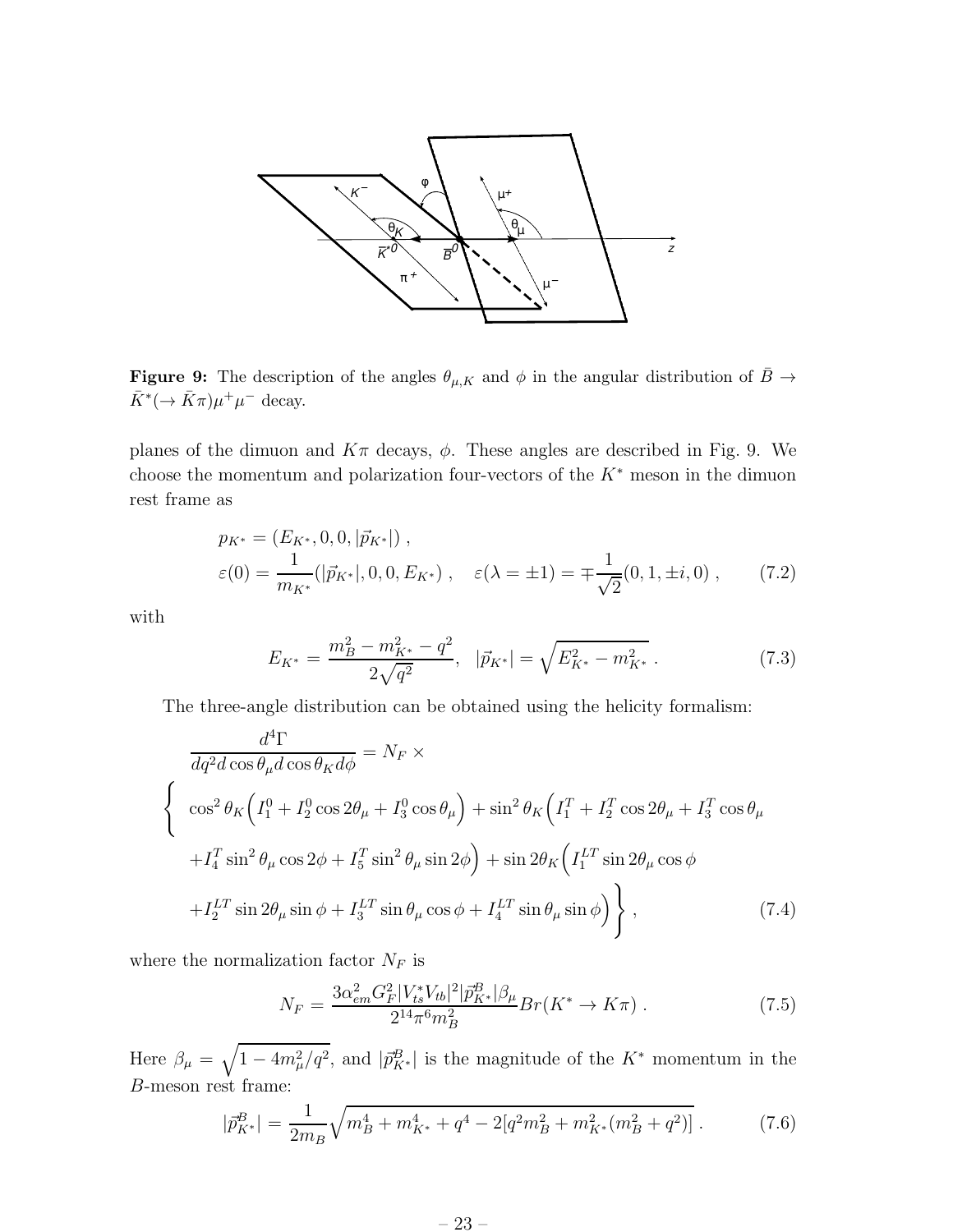The twelve angular coefficients I depend on the couplings, kinematic variables and form factors, and are given in Appendix D. In this paper we concentrate on the CP-conserving observables: the DBR, the forward-backward asymmetry  $A_{FB}$ , the polarization fraction  $f_L$ , and the asymmetries  $A_T^{(2)}$  $T^{(2)}$  and  $A_{LT}$ .

The theoretical predictions for the relevant  $B \to K^*$  form factors are rather uncertain in the region (7 GeV<sup>2</sup>  $\leq q^2 \leq 12$  GeV<sup>2</sup>) due to nearby charmed resonances. The predictions are relatively more robust in the lower and higher  $q^2$  regions. We therefore concentrate on calculating the angular distribution in the low- $q^2$  (1 GeV<sup>2</sup>  $\leq$  $q^2 \leq 6 \text{ GeV}^2$ ) and the high- $q^2$  ( $q^2 \geq 14.4 \text{ GeV}^2$ ) regions. For numerical calculations, we follow Ref. [62] for the form factors: in the low- $q^2$  region, we use the form factors obtained using QCD factorization, while in the high- $q^2$  region, we use the form factors calculated in the light-cone sum-rule approach.

#### 7.2 Differential branching ratio and forward-backward asymmetry

The forward-backward asymmetry for the muons is defined by

$$
A_{FB}(q^2) = \frac{\int_0^1 d\cos\theta_\mu \frac{d^2\Gamma}{dq^2 d\cos\theta_\mu} - \int_{-1}^0 d\cos\theta_\mu \frac{d^2\Gamma}{dq^2 d\cos\theta_\mu}}{\int_0^1 d\cos\theta_\mu \frac{d^2\Gamma}{dq^2 d\cos\theta_\mu} + \int_{-1}^0 d\cos\theta_\mu \frac{d^2\Gamma}{dq^2 d\cos\theta_\mu}}.
$$
(7.7)

It can be obtained by integrating over the two angles  $\theta_K$  and  $\phi$  in Eq. (7.4). We obtain the double differential decay rate as

$$
\frac{d^2\Gamma}{dq^2d\cos\theta_{\mu}} = \frac{8\pi N_F}{3} \left[ \frac{1}{2} \left( I_1^0 + I_2^0 \cos 2\theta_{\mu} + I_3^0 \cos \theta_{\mu} \right) + \left( I_1^T + I_2^T \cos 2\theta_{\mu} + I_3^T \cos \theta_{\mu} \right) \right].
$$
\n(7.8)

Further integration over the angle  $\theta_{\mu}$  gives the differential decay rate. The contribution of the NP operators to the differential branching ratio and forward-backward asymmetry of  $\bar{B}_d^0 \to \bar{K}^* \mu^+ \mu^-$  was examined in detail in Ref. [62]. We do not reproduce the analysis here, but only give the results below.

If only  $R_{V,A}$  couplings are present,  $A_{FB}$  can be enhanced at low  $q^2$ , while keeping it positive, so that there is no zero crossing as indicated by the recent data [10, 11, 13, 14]. However, an enhancement at high  $q^2$ , also indicated by the same data, is not possible. On the other hand, if only  $R'_{V,A}$  couplings are present,  $A_{FB}$  can become large and positive at high  $q^2$ , but then it has to be large and negative at low  $q^2$ . These couplings are therefore unable to explain the positive values of  $A_{FB}$  at low  $q^2$ . Thus, in order to reproduce the current  $\bar{B}_d^0 \to \bar{K}^* \mu^+ \mu^-$  experimental data, one needs both unprimed and primed NP VA operators. The NP coupling values that come closest to the data typically correspond to suppressed DBR at low  $q^2$ . (See Fig. 10.) But it is also possible to have a large  $A_{FB}$  (up to 60%) in the entire  $q^2$  region while being consistent with the SM prediction for the DBR. At present, the errors on the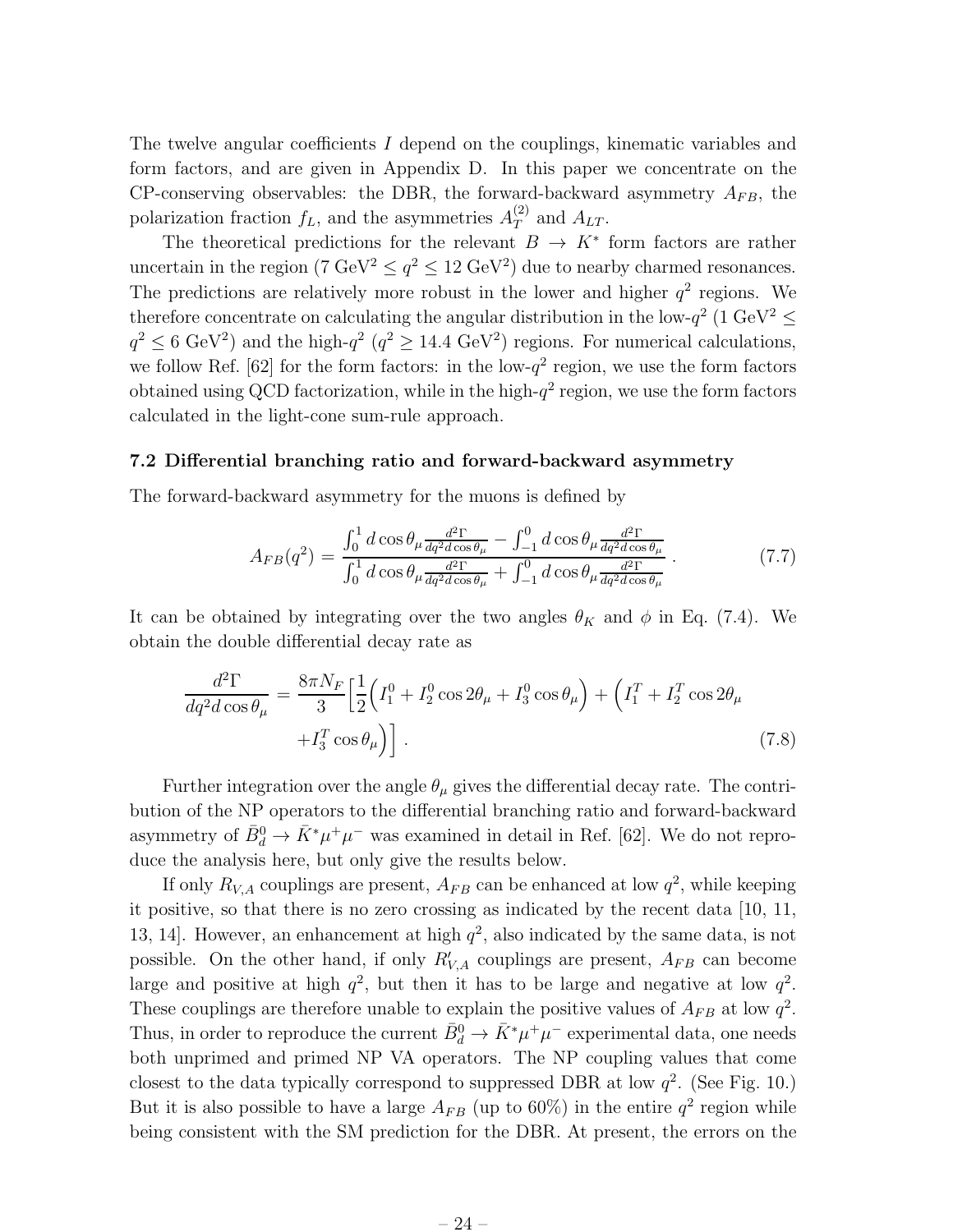

**Figure 10:** The left (right) panels of the figure show  $A_{FB}$  and DBR for  $\bar{B}_d^0 \to \bar{K}^* \mu^+ \mu^-$  in the low- $q^2$  (high- $q^2$ ) region, in the scenario where both  $(R_V, R_A)$  and  $(R'_V, R'_A)$  terms are present. The band corresponds to the SM prediction and its uncertainties; the lines show predictions for some representative values of NP parameters  $(R_V, R_A, R'_V, R'_A)$ . For example, the red curves for  $A_{FB}$  in the low and high  $q^2$  regions correspond to (−1.55, 1.75, 6.16, 1.73) and (−5.79, 1.10, 0.47, −3.34), respectively. The pink curves for DBR in the low- $q^2$  and high- $q^2$  regions correspond to  $(1.96, -4.09, 4.61, 0.13)$ . For comparison, the experimental data are also displayed in blue cross lines.

measurements are quite large. However, if future experiments reproduce the current central values with greater precision, this will put important constraints on any NP proposed to explain the data.

New SP couplings by themselves cannot significantly affect either the DBR or the  $A_{FB}$  predictions of the SM. New T couplings in general tend to enhance DBR significantly, by up to a factor of 2, while not contributing any additional terms to the asymmetry. As a result, the magnitude of  $A_{FB}$  is suppressed. The zero crossing can be anywhere in the entire  $q^2$  range, or it may disappear altogether. However, whenever it is present, it is always a SM-like (positive) crossing. When SP and T couplings are present simultaneously, additional contributions to  $A_{FB}$  that are not suppressed by  $m_{\mu}/m_B$  are possible. As a result,  $A_{FB}$  obtained with this combination can be marginally enhanced as compared to the case with only T operators. It is then possible to have no zero crossing. However, the magnitude of  $A_{FB}$  cannot be large in the high- $q^2$  region.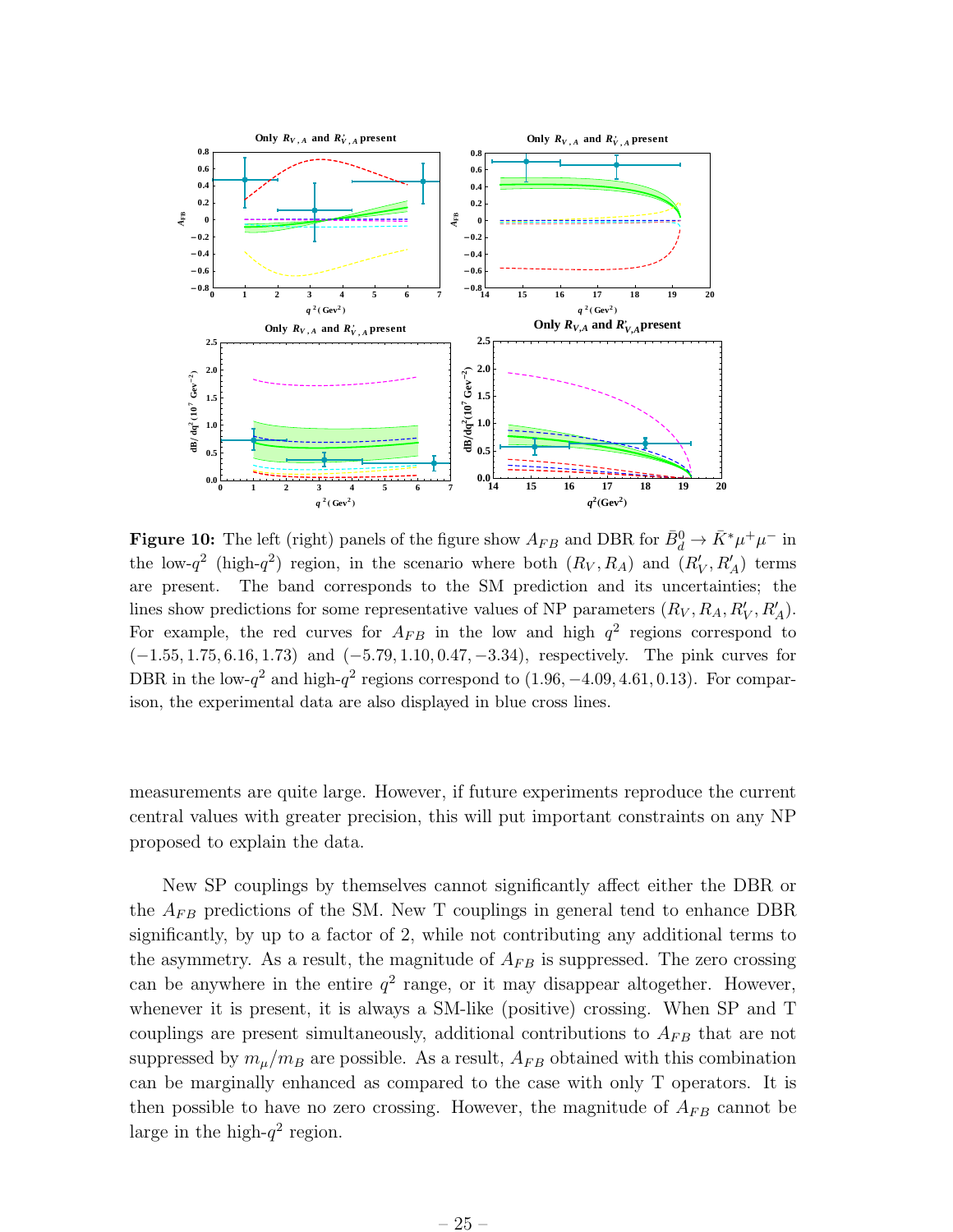

**Figure 11:** The left (right) panel of the figure shows  $f_L$  for  $\bar{B}_d^0 \to \bar{K}^* \mu^+ \mu^-$  in the low- $q^2$  (high- $q^2$ ) region, in the scenario where both  $(R_V, R_A)$  and  $(R'_V, R'_A)$  terms are present. For example, the blue curves in the low- $q^2$  and high- $q^2$  regions correspond to (1.64, −0.90, 4.27, −0.91) and (1.96, −4.09, 4.61, 0.13), respectively. For comparison, the experimental data are also displayed in blue cross lines.

### 7.3 Polarization fraction  $f_L$

The differential decay rate and  $K^*$  polarization fractions can be found by integrating over the three angles in Eq. (7.4) to get

$$
\frac{d\Gamma}{dq^2} = \frac{8\pi N_F}{3} (A_L + A_T) , \qquad (7.9)
$$

where the longitudinal and transverse polarization amplitudes  $A_L$  and  $A_T$  are obtained from Eq. (7.8):

$$
A_L = \left(I_1^0 - \frac{1}{3}I_2^0\right), \quad A_T = 2\left(I_1^T - \frac{1}{3}I_2^T\right). \tag{7.10}
$$

It can be seen from the expressions for the I's in Appendix D [see Eq.  $(D.15)$ ] that SP couplings cannot affect  $A_T$ . The longitudinal and transverse polarization fractions,  $f<sub>L</sub>$  and  $f<sub>T</sub>$ , respectively, are defined as

$$
f_L = \frac{A_L}{A_L + A_T} \quad , \quad f_T = \frac{A_T}{A_L + A_T} \tag{7.11}
$$

In the SM,  $f_L$  can be as large as 0.9 at low  $q^2$ , and it decreases to about 0.3 at high  $q^2$ . As can be seen from Fig. 11, new VA couplings can suppress  $f_L$  substantially: it can almost vanish in some allowed parameter range.

New SP couplings cannot change the value of  $f<sub>L</sub>$  outside the range allowed by the SM. This may be attributed to the strong constraints on the values of these couplings. New T couplings tend to suppress  $f_L$ , except at  $q^2 \approx 1$ -2 GeV<sup>2</sup>, where the value of  $f_L$  cannot be less than 0.5 as may be seen from Fig. 12. Since both VA and T couplings tend to suppress  $f_L$ , their combined effect results in a similar behavior.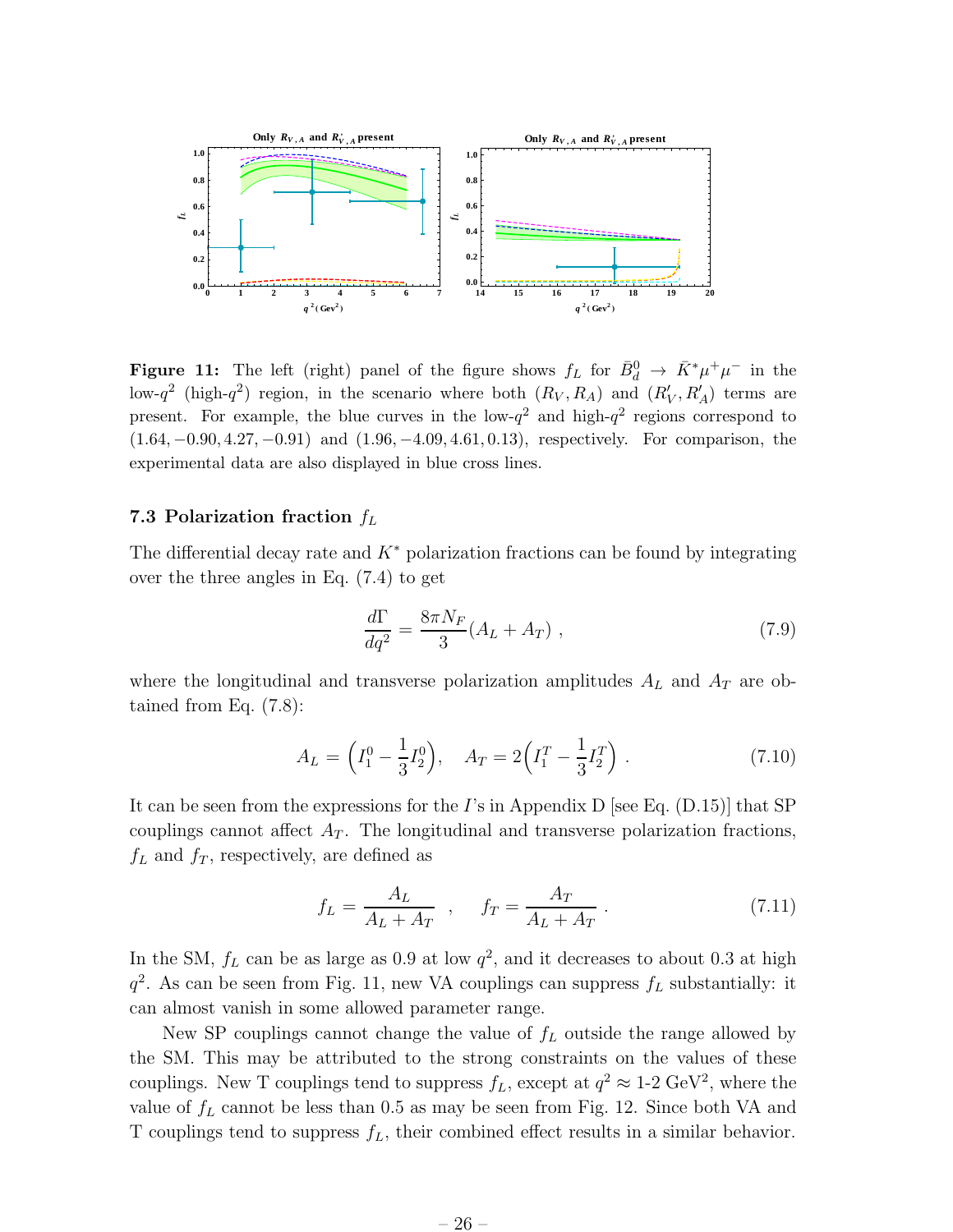

**Figure 12:** The left (right) panel of the figure shows  $f_L$  for  $\bar{B}_d^0 \to \bar{K}^* \mu^+ \mu^-$  in the low $q^2$  (high- $q^2$ ) region, in the scenario where only new T couplings are present. The band corresponds to the SM prediction and its uncertainties; the lines show predictions for some representative values of NP parameters  $(C_T, C_{TE})$ . For example, the red curves in the low- $q^2$  and high- $q^2$  regions correspond to  $(0.66, -0.14)$  and  $(0.3, -0.46)$ , respectively.

### 7.4 Angular asymmetries  $A_T^{(2)}$  and  $A_{LT}$

In this subsection we consider the two angular asymmetries  $A_T^{(2)}$  $T$  and  $A_{LT}$ . The first quantity was discussed before in Ref. [57], while  $A_{LT}$  is introduced here for the first time.

The CP-conserving transverse asymmetry  $A_T^{(2)}$  $T(T)$  can be defined through the double differential decay rate

$$
\frac{d^2\Gamma}{dq^2 d\phi} = \frac{1}{2\pi} \frac{d\Gamma}{dq^2} \Big[ 1 + f_T \left( A_T^{(2)} \cos 2\phi + A_T^{(im)} \sin 2\phi \right) \Big] \,. \tag{7.12}
$$

Here  $A_T^{(im)}$  depends on the imaginary part of a certain combination of amplitudes and can be used to construct CP-violating observables. We will not consider it any further in this work. The asymmetry  $A_T^{(2)}$  $T$ <sup>(2)</sup> can be obtained by integrating over the two polar angles  $\theta_{\mu}$  and  $\theta_{K}$  in Eq. (7.4). It can be expressed as

$$
A_T^{(2)} = \frac{4I_4^T}{3A_T}.\tag{7.13}
$$

We observe that  $A_T^{(2)}$  $T<sup>(2)</sup>$  cannot be affected by SP couplings.

In the SM,

$$
A_T^{(2)} \approx \frac{4\beta_\mu^2 \left( |A_\perp^V|^2 - |A_\parallel^V|^2 + |A_\perp^A|^2 - |A_\parallel^A|^2 \right)}{3A_T} \,. \tag{7.14}
$$

The transversity amplitudes  $A_{\parallel,\perp}$  are defined through Eqs. (D.11) and (D.12) given in Appendix D. At leading order in  $\Lambda_{QCD}/E_{K^*}$ ,  $\Lambda_{QCD}/m_b$  and  $\alpha_s$  (the LEET limit), one can use the form-factor relations of Refs. [50, 51] and neglect terms of  $\mathcal{O}(m_{K^*}^2/m_B^2)$ to obtain

$$
A_V^+ \approx 0 \quad , \quad A_A^+ \approx 0 \tag{7.15}
$$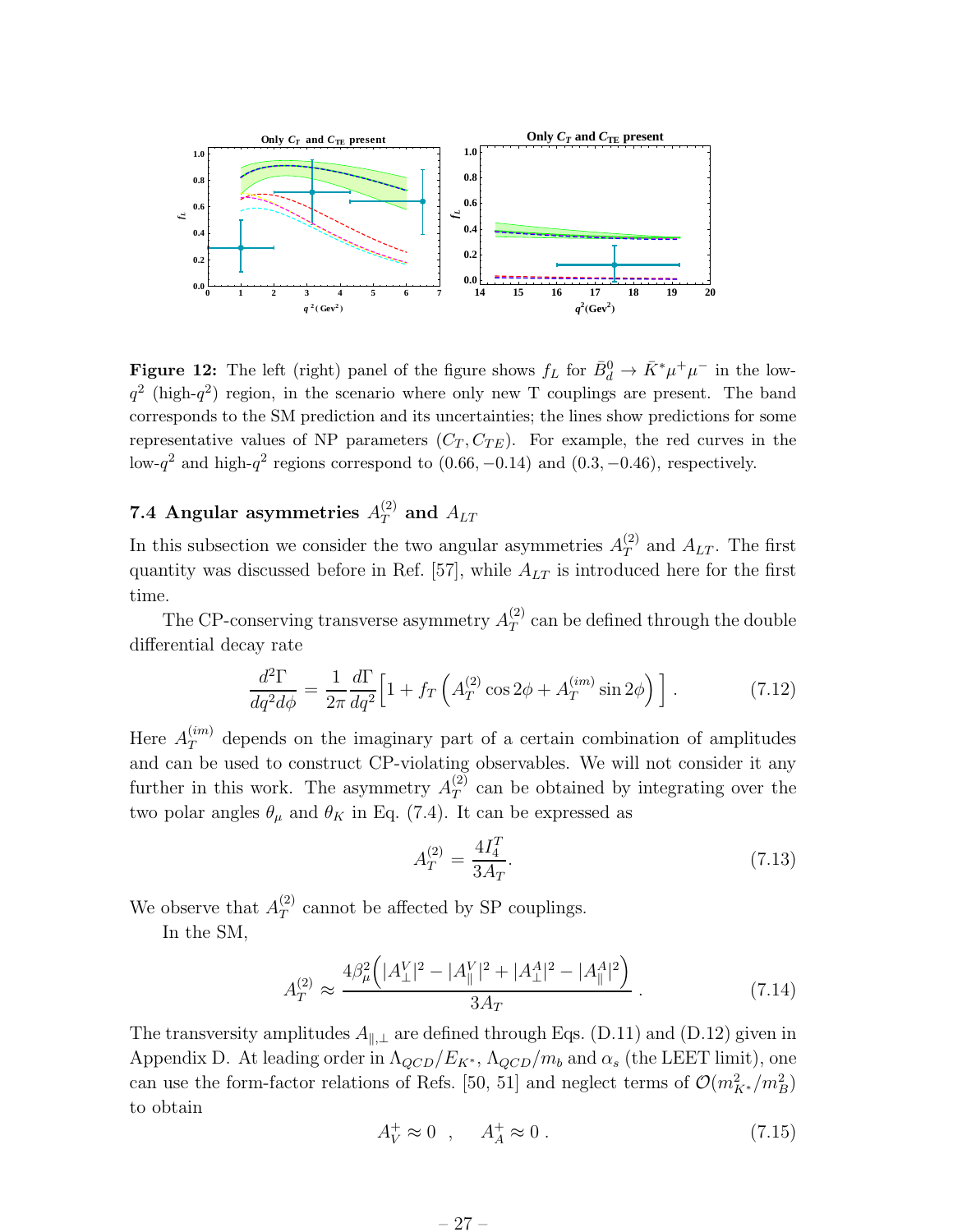Thus, in the low- $q^2$  region,

$$
A_{\parallel}^{i} \approx \frac{A_{i}^{-}}{\sqrt{2}} , \quad A_{\perp}^{i} \approx -\frac{A_{i}^{-}}{\sqrt{2}} \quad \text{for} \quad i = V, A , \qquad (7.16)
$$

which corresponds to the LEET limit.  $A_T^{(2)} \approx 0$  in the SM and is independent of form factors up to corrections of order  $\Lambda_{QCD}/E_{K^*}$ ,  $\Lambda_{QCD}/m_b$  and  $\alpha_s$ , i.e. the hadronic uncertainty is small. This can be seen in Figs. 13 and 14. This indicates that corrections to the LEET limit are small, and makes  $A_T^{(2)}$  $T^{(2)}$  an excellent observable to look for new-physics effects [57].

We now examine the longitudinal-transverse asymmetry  $A_{LT}$ , defined by

$$
A_{LT} = \frac{\int_{-\pi/2}^{\pi/2} d\phi (\int_0^1 d\cos\theta_K \frac{d^3 \Gamma}{dq^2 d\phi d\cos\theta_K} - \int_{-1}^0 d\cos\theta_K \frac{d^3 \Gamma}{dq^2 d\phi d\cos\theta_K})}{\int_{-\pi/2}^{\pi/2} d\phi (\int_0^1 d\cos\theta_K \frac{d^3 \Gamma}{dq^2 d\phi d\cos\theta_K} + \int_{-1}^0 d\cos\theta_K \frac{d^3 \Gamma}{dq^2 d\phi d\cos\theta_K})} . \tag{7.17}
$$

One can compare  $A_{LT}$  to  $A_{FB}$ . In  $A_{FB}$  the angle  $\phi$  is integrated over its entire range, while in  $A_{LT} \phi$  is only integrated over the range  $(-\pi/2, \pi/2)$ . This choice of integration range eliminates all terms which depend on the imaginary part of combinations of amplitudes in the angular distribution. (These eliminated terms can be used to construct CP-violating observables and will not be discussed here.) In  $A_{LT}$  only the CP-conserving parts of the angular distribution survive. Note that, in the CP-conserving limit,  $A_{LT}$  is the same as the observable  $S_5$  defined in Ref. [61], apart from a normalization constant. The quantity  $A_{LT}$  can also be expressed in terms of the observables  $A_T^{(3)}$  $T_T^{(3)}$  and  $A_T^{(4)}$  defined in Ref. [60]. However,  $A_{LT}$  is easily extracted from the angular distribution and has different properties in the LEET limit than  $A_T^{(3)}$  $T^{(3)}$  and  $A_T^{(4)}$  $T^{(4)}$ .

Using Eq. (7.4), the asymmetry  $A_{LT}$  can be expressed as

$$
A_{LT} = \frac{I_3^{LT}}{2(A_L + A_T)}.\t(7.18)
$$

We observe from Eq. (D.16) that  $A_{LT}$  depends on the VA couplings, as well as on V-S, S-TE, P-T, and V-T interference terms. In the SM,

$$
A_{LT} = \frac{\beta_{\mu} \text{Re}[A_{0,VA}^{L}(A_{\perp}^{V*} - A_{\perp}^{A*}) - A_{0,VA}^{R}(A_{\perp}^{V*} + A_{\perp}^{A*})]}{\sqrt{2}(A_{L} + A_{T})} \tag{7.19}
$$

Now, in the LEET limit,  $A_{V,A}^+ \approx 0$ . Hence, in this limit,

$$
A_{LT}^{LEET} \propto \frac{\text{Re}[A_V^0 A_A^{-*} + A_A^0 A_V^{-*}]}{A_L + A_T} \,. \tag{7.20}
$$

From this it can be shown that the SM predicts  $A_{LT} = 0$  at

$$
q^2 \approx -\frac{C_7^{eff} m_b m_B^2}{C_7^{eff} m_b + C_9^{eff} m_B} \approx 1.96 \text{ GeV}^2. \tag{7.21}
$$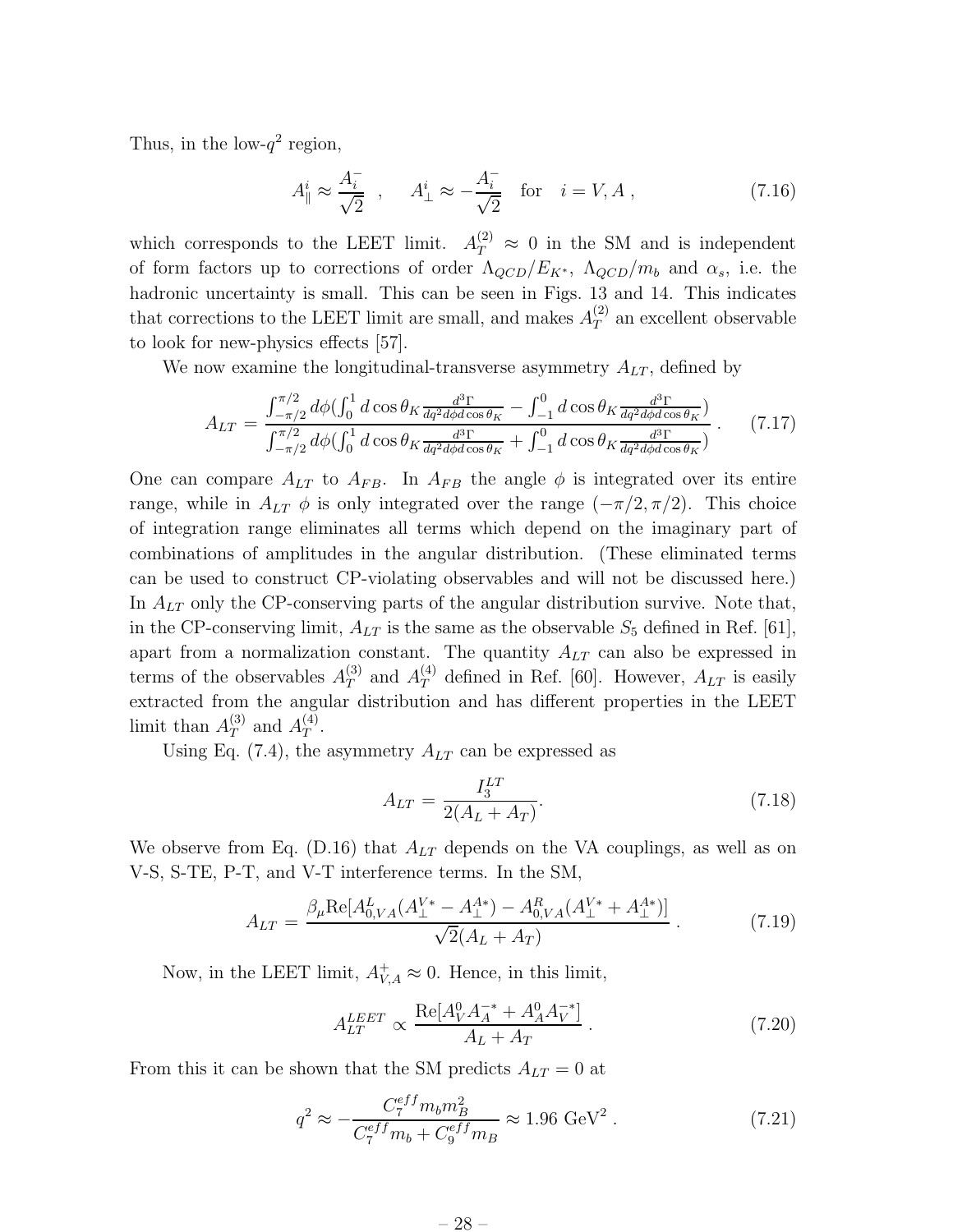Thus, just like  $A_{FB}$ , the quantity  $A_{LT}$  also has a zero crossing which is independent of form factors in the LEET limit. Note that the zero crossing of  $A_{LT}$  is different from that of  $A_{FB}$ . Figs. 13 and 14 also demonstrate that the zero crossing of  $A_{LT}$ has a very small hadronic uncertainty. This indicates small corrections to the LEET limit, making the position of the zero crossing of  $A_{LT}$  a robust prediction of the SM. This quantity would therefore be very useful in searching for new-physics effects.

New VA couplings can affect  $A_T^{(2)}$  $T<sup>(2)</sup>$  significantly: they can enhance its magnitude by a large amount, change its sign, and change its  $q^2$ -dependence. The zero-crossing point may be at a value of  $q^2$  different from that predicted by the SM.

Since  $A_{LT}$  here is identical to the observable  $S_5$  in Refs. [61, 67] in the CPconserving limit (apart from a normalization factor), the zero-crossing in both of these observables is expected to take place at the same  $q^2$ . Indeed, the results agree at LO, while the NLO corrections can shift the  $q^2$  at the zero-crossing to  $q^2 = 2.24^{+0.06}_{-0.08}$ [61]. Note that the deviation due to new VA couplings can be much larger than the effects due to NLO corrections.

Except at very low  $q^2$ , the magnitude of  $A_{LT}$  is generally suppressed by new VA couplings. The primed VA couplings can be constrained by  $A_{LT}$  better than the unprimed VA couplings. In both cases, the value of  $A_{LT}$  can be anywhere in the  $q^2$ range, and can be positive or negative. In particular, there may or may not be a zero crossing, and if there is, its position can be different from that of the SM.

New SP couplings do not affect  $A_T^{(2)}$  $T$ , and  $A_{LT}$  qualitatively behaves similarly to the SM. New T couplings in general tend to suppress the magnitudes of both asymmetries (see Fig. 14).

### 8. Discussion and Summary

Flavor-changing neutral current (FCNC) processes are expected to be incisive probes of new physics. In the SM, they occur only at loop level, and hence are suppressed. This may allow the new-physics (NP) effects to be identifiable. Of course, since we have no clue about what form the NP takes, the observations from a variety of processes are necessary. In this paper, we have focussed on the processes that involve the effective transition  $b \to s\mu^+\mu^-$ .

The transition  $b \to s\mu^+\mu^-$  is responsible for many decay modes such as  $\bar{B}^0_s \to$  $\mu^+\mu^-$ ,  $\bar{B}_d^0 \to X_s\mu^+\mu^-$ ,  $\bar{B}_s^0 \to \mu^+\mu^-\gamma$ ,  $\bar{B}_d^0 \to \bar{K}\mu^+\mu^-$ ,  $\bar{B}_d^0 \to \bar{K}^*\mu^+\mu^-$ . While some of these processes (e.g.  $\bar{B}_s^0 \to \mu^+ \mu^-$ ) have not yet been observed, the upper bounds on their branching ratios have already yielded strong constraints on NP. Some of these processes have been observed and the measurements of their branching fractions, as well as of additional observables such as the forward-backward asymmetries, are available. Indeed, the recently-observed muon forward-backward asymmetry in  $\bar{B}^0_d \rightarrow$  $\bar{K}^* \mu^+ \mu^-$  has been found to deviate slightly from the SM predictions. If this is in fact due to the presence of NP, such NP should contribute to all the other decays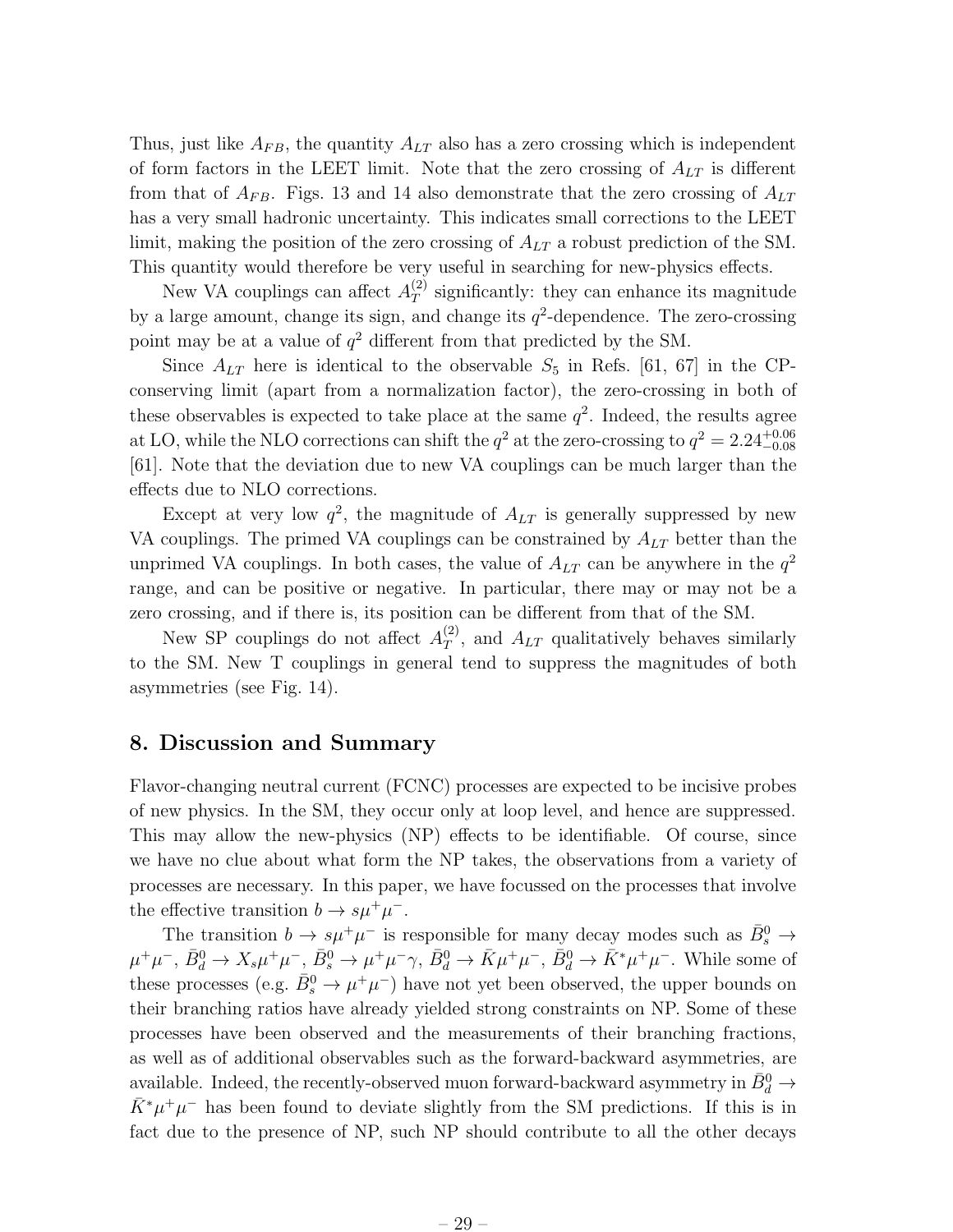

**Figure 13:** The left (right) panels of the figure show  $A_T^{(2)}$  $T(T^{(2)}$  and  $A_{LT}$  for  $\bar{B}_d^0 \to \bar{K}^* \mu^+ \mu^-$  in the low- $q^2$  (high- $q^2$ ) region, in the scenario where both  $(R_V, R_A)$  and  $(R'_V, R'_A)$  terms are present. The band corresponds to the SM prediction and its uncertainties; the lines show predictions for some representative values of NP parameters  $(R_V, R_A, R'_V, R'_A)$ . For example, the pink curves for  $A_T^{(2)}$  $T$  in the low- $q^2$  and high- $q^2$  regions correspond to (1.96, −4.09, 4.61, 0.13) and (1.64, −0.90, 4.27, −0.91), respectively. The red curves for  $A_{LT}$  in the low- $q^2$  and high- $q^2$  regions correspond to  $(-1.55, 1.75, 6.16, 1.73)$  and  $(-5.79, 1.10, 0.47, -3.33)$ , respectively.

involving the effective transition  $b \to s\mu^+\mu^-$ . The effects of this NP on these decay modes would be correlated, and hence a combined analysis of all these decay modes would be invaluable in discerning the type of NP present.

While specific models of NP may be used and their effect on the relevant observables studied, we have chosen to explore the NP in a model-independent way, in terms of the Lorentz structures of the NP operators that contribute to the effective  $b \to s\mu^+\mu^-$  Hamiltonian. We have performed a general analysis that includes NP vector-axial vector (VA), scalar-pseudoscalar (SP), and/or tensor (T) operators. We have computed the effects of such NP operators, individually and in all combinations, on these decays. We have taken the couplings to be real and have considered the CP-conserving observables in this paper; the CP-violating observables are discussed in Ref. [72]. The aim is to find NP signals, and using them, to identify the Lorentz structure of the NP. As the first step towards this goal, we calculate the constraints on the NP couplings, and, keeping the couplings within these bounds, we look for the observables where the NP signal can potentially stand out above the SM background.

It is crucial to understand this SM background, which makes it imperative to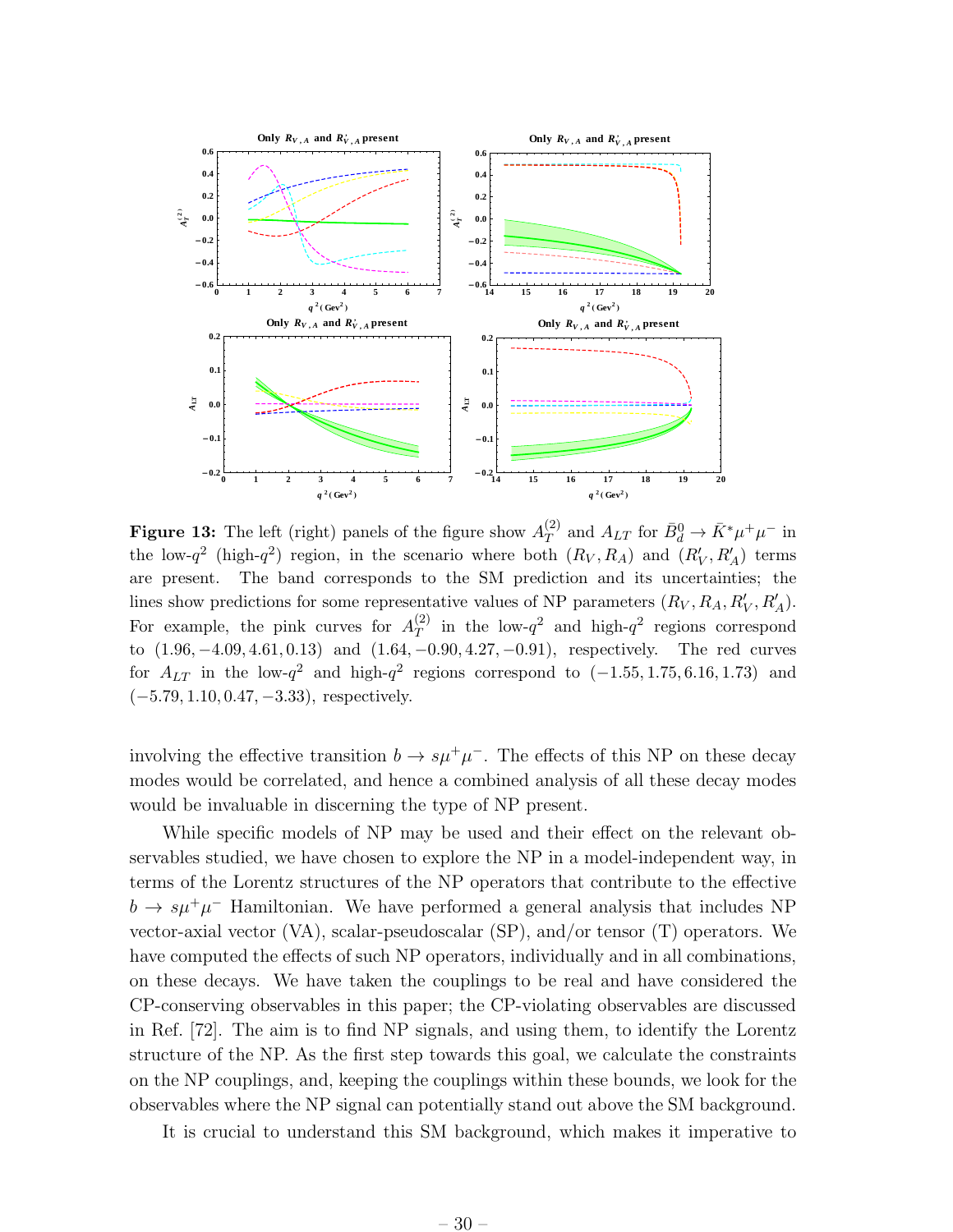

**Figure 14:** The left (right) panels of the figure show  $A_T^{(2)}$  $T(T^{(2)}$  and  $A_{LT}$  for  $\bar{B}_d^0 \to \bar{K}^* \mu^+ \mu^-$  in the low- $q^2$  (high- $q^2$ ) region, in the scenario where only new T couplings are present. The band corresponds to the SM prediction and its uncertainties; the lines show predictions for some representative values of NP parameters  $(C_T, C_{TE})$ . For example, the blue curves for  $A_T^{(2)}$  $T(T)$  in the low- $q^2$  and high- $q^2$  regions correspond to  $(0.3, -0.46)$  and  $(-0.005, 0.014)$ , respectively. The red curves for  $A_{LT}$  in the low- $q^2$  and high- $q^2$  regions correspond to  $(0.3, -0.46)$  and  $(0.66, -0.14)$ , respectively.

use observables whose values are predicted reasonably accurately within the SM. The main source of the SM uncertainties is the hadronic matrix elements, whose theoretical calculations often have errors of the order of tens of percent. We have handled this on many levels. First, we have tried to identify observables that will not be very sensitive to the hadronic uncertainties. For example in  $\bar{B}_d^0 \to \bar{K} \mu^+ \mu^-$ , the SM prediction for the forward-backward asymmetry is simply zero, independent of any hadronic elements. Also, while the differential branching ratios may be strongly dependent on the hadronic matrix elements, the forward-backward asymmetries are less so. Furthermore, the large-energy effective theory (LEET) limits can be used to control the uncertainties in the low- $q^2$  region for observables like  $A_{FB}$  and  $A_T^{(2)}$  $T^{(2)}$ . For example, certain observables, such as the zero-crossing of  $A_{FB}$  in  $\bar{B}^0_d \to \bar{K}^* \mu^+ \mu^-$ , can be shown to be robust under form-factor uncertainties in the LEET limit. The longitudinal-transverse asymmetry  $A_{LT}$  in  $\bar{B}^0_d \to \bar{K}^* \mu^+ \mu^-$  also has a zero crossing in the SM with small hadronic uncertainties. These measurements can even be used to extract the parameters of the NP operators, to a very good approximation.

Also, we focus only on the situations where the NP contribution can be so significant that it will stand out even if the SM errors were magnified. Our figures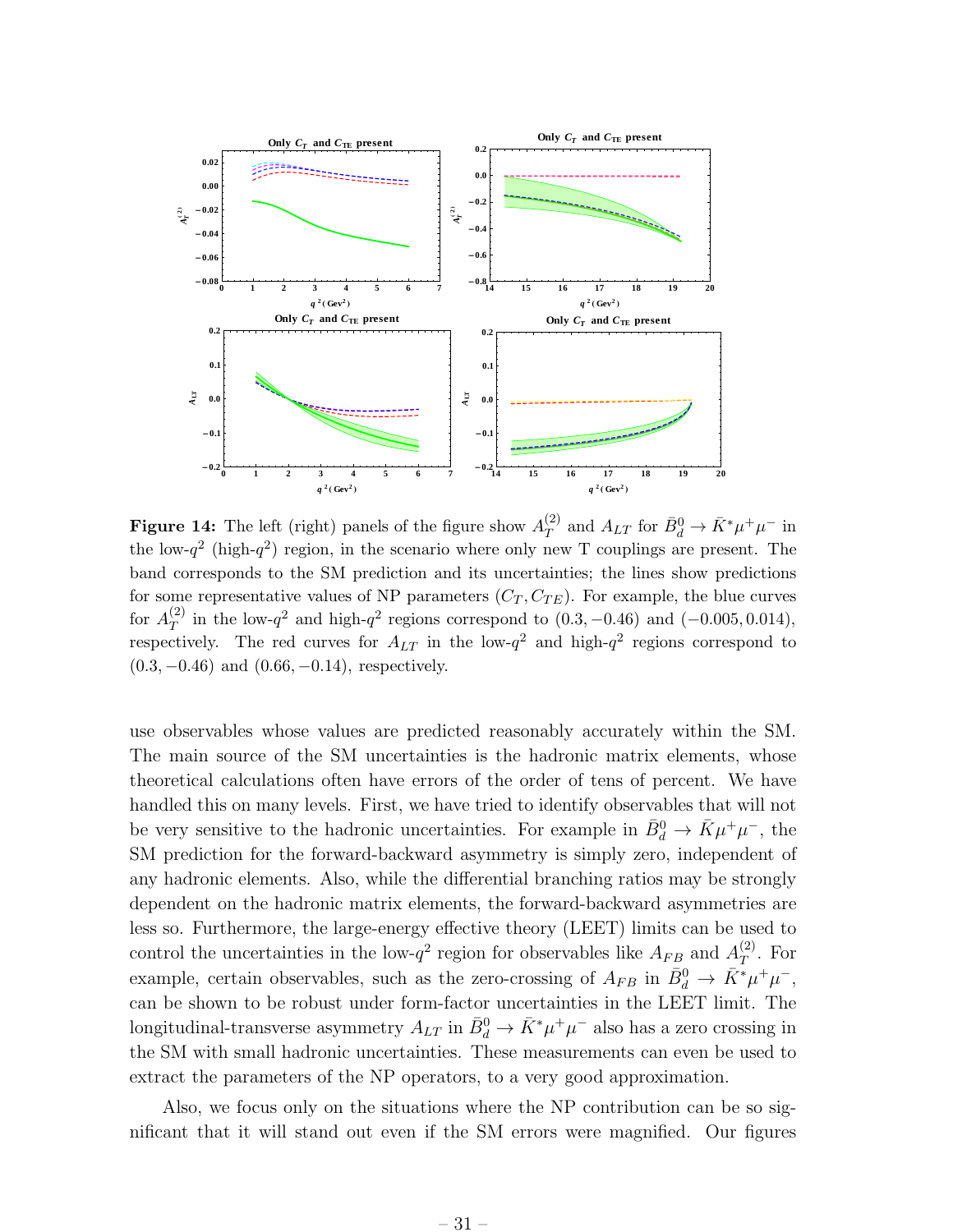show bands for SM predictions that include the form-factor uncertainties as quoted in the form-factor calculations, and these are overlaid with some examples of the allowed values of these observables when NP contributions are included. This allows the scaling of these uncertainties to be easily visualized. We identify and emphasize only those situations where the results with the NP can be significantly different from those without the NP, even if the hadronic uncertainties were actually much larger. Note that further inclusion of the NLO QCD corrections would affect the central values of the SM predictions to a small extent, while also decreasing the renormalization scale uncertainty. However, since our primary interest is looking for observables where the NP effects are large, a LO analysis is sufficient.

Our results are summarized in Table 1, for the cases where the NP has only one type of Lorentz structure: VA, SP or T. We note certain generic features of the influence of different NP Lorentz structures.

New VA operators are the ones that influence the observables strongly in most cases. They typically can interfere with the SM terms constructively or destructively, thus enhancing or suppressing the differential branching ratios by up to factors of 2 or 3. They also are able to enhance almost all the asymmetries, the notable exception being  $A_{FB}$  in  $\bar{B}^0_d \to \bar{K}\mu^+\mu^-$ , where the VA operators cannot contribute. But for most other observables, this kind of NP can potentially be observed. This can be traced to the large magnitudes of the NP couplings still allowed by data, which in turn can be traced to the possibility of interference between the new VA operators with the SM operators that allows more freedom for the new VA couplings. Typically, the  $R_{V,A}$  couplings are constrained more weakly than the  $R'_{V,A}$  couplings, since the corresponding operators have the same structure as those of the SM, allowing strong destructive interferences. Consequently, the operators with  $R_{VA}$  couplings are more likely to show themselves over and above the SM background. We point out that the exception to this rule is the  $A_{FB}$  in  $\bar{B}^0_d \to \bar{K}^* \mu^+ \mu^-$  at large  $q^2$ , where the  $R'_{V,A}$ couplings can cause a larger enhancement.

The SP operators, on the other hand, are handicapped by the stringent constraints from the upper bound on  $B(\bar{B}^0_s \to \mu^+\mu^-)$ . If only  $R_{S,P}$  or  $R'_{S,P}$  couplings are present, the constraints become even more severe. It is for this reason that, even when the SP contributions are unsuppressed by  $m_{\mu}/m_b$ , they are not often large enough to stand apart from the SM background.

The couplings of the T operators, viz.  $C_T$  and  $C_{TE}$ , are not as suppressed as those of the SP operators. Therefore, they typically contribute significantly to the DBRs. However, the interference terms of these operators with the SM operators often suffer from the  $m_{\mu}/m_b$  helicity suppression, and hence they tend to suppress the magnitudes of the asymmetries.

The combination of multiple Lorentz structures in general gives rise to the combination of features of the individual Lorentz structures involved. In particular, if the VA operators appear in conjunction with another Lorentz structure, the effects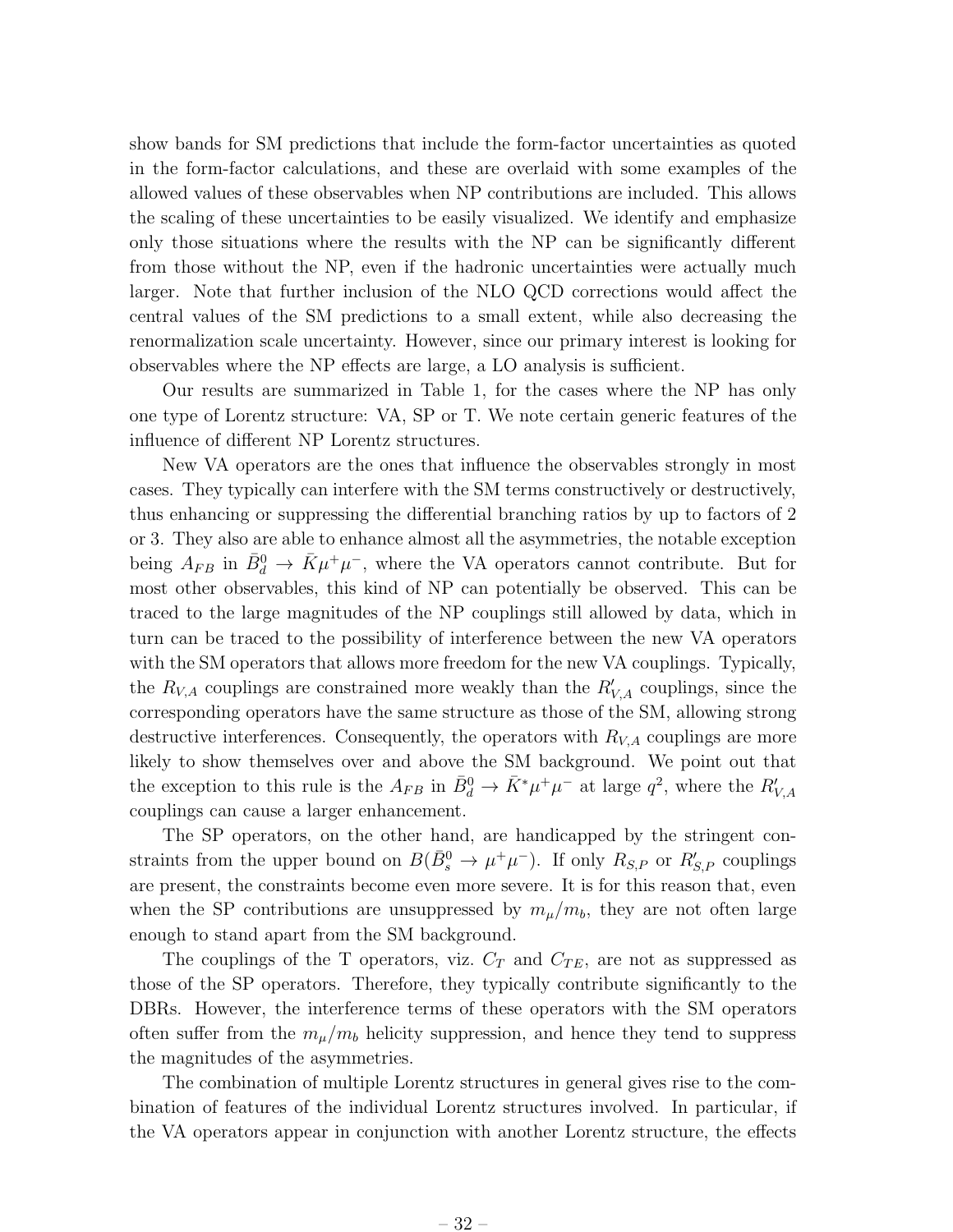| Observable                                          | <b>SM</b>                                                                      | Only new VA                                                      | Only new SP                              | Only new T                                    |
|-----------------------------------------------------|--------------------------------------------------------------------------------|------------------------------------------------------------------|------------------------------------------|-----------------------------------------------|
| $\bar{B}_s^0 \to \mu^+ \mu^-$<br><b>BR</b>          | $(3.35 \pm 0.32) \times$<br>$10^{-9}$                                          | $\bullet$ Marginal E<br>$\bullet$ Significant S                  | $\bullet$ Large E<br>$\bullet$ Maximal S | No effect                                     |
| $\bar{B}_d^0 \to X_s \mu^+ \mu^-$<br><b>DBR</b>     |                                                                                | $\bullet$ E $(\times 2)$ $\bullet$ S $(\div 2)$                  | $\bullet$ Marginal E                     | $\bullet$ E $(\times 2)$                      |
| $A_{FB}$                                            | $ZC \approx 3.5 \text{ GeV}^2$                                                 | • E(30%) low $q^2$<br>$\bullet$ ZC shift /<br>disappearence      | $\bullet$ Marginal S                     | $\bullet$ Marginal S                          |
| $f_L$                                               | $\bullet$ 0.9 $\rightarrow$ 0.3<br>$(\text{low} \rightarrow \text{high } q^2)$ | • Large S at low<br>$q^2$                                        | $\bullet$ Marginal S                     | $\bullet$ Marginal E                          |
| $\bar{B}_s^0 \to \mu^+ \mu^- \gamma$<br><b>DBR</b>  |                                                                                | • E ( $\times 2 - \times 3$ )<br>• S (low $q^2$ )                | No effect                                | $\bullet$ E $(\times 3)$                      |
| $A_{FB}$                                            | $ZC \approx 4.3 \text{ GeV}^2$                                                 | $\bullet$ ZC shift /<br>disappearence                            | No effect                                | $\bullet$ Large S                             |
| $\bar{B}_d^0 \to \bar{K} \mu^+ \mu^-$<br><b>DBR</b> |                                                                                | $\bullet$ E $(\times 2)$<br>$\bullet$ Marginal S                 | • E at high $q^2$                        | $\bullet$ Small effect                        |
| $A_{FB}$                                            | Vanishes                                                                       | $\bullet$ No effect                                              | • E at low $q^2$<br>$\bullet$ No ZC      | • E at high $q^2$<br>$\bullet$ No ZC          |
| $\bar{B}_d^0 \to \bar{K}^* \mu^+ \mu^-$<br>DBR.     |                                                                                | $\bullet$ E $(\times 2)$ $\bullet$ S $(\div 2)$                  | No effect                                | $\bullet$ E $(\times 2)$                      |
| $A_{FB}$                                            | $ZC \approx 3.9 \text{ GeV}^2$                                                 | • E at low $q^2$<br>$\bullet$ ZC shift /<br>disappearence        | $\rm No$ effect                          | $\bullet$ Significant S<br>$\bullet$ ZC shift |
| $f_L$                                               | $\bullet$ $0.9\rightarrow0.3$<br>(low $\rightarrow$ high $q^2$ )               | $\bullet$ Large S                                                | No effect                                | $\bullet$ Significant S                       |
| $A_T^{(2)}$                                         | $\bullet$ $\uparrow$ with $q^2$<br>$\bullet$ No ZC                             | $\bullet$ E $(\times 2)$<br>$\bullet$ ZC possible                | No effect                                | $\bullet$ Significant S                       |
| $A_{LT}$                                            | • ZC at low $q^2$<br>$\bullet$ more -ve<br>at large $q^2$                      | $\bullet$ Significant S<br>$\bullet$ ZC shift /<br>disappearence | No effect                                | $\bullet$ Significant S                       |

**Table 1:** The effect of NP couplings on observables.  $E(xn)$ : enhancement by up to a factor of  $n, S(\div n)$ : suppression by up to a factor of  $n, ZC$ : zero crossing.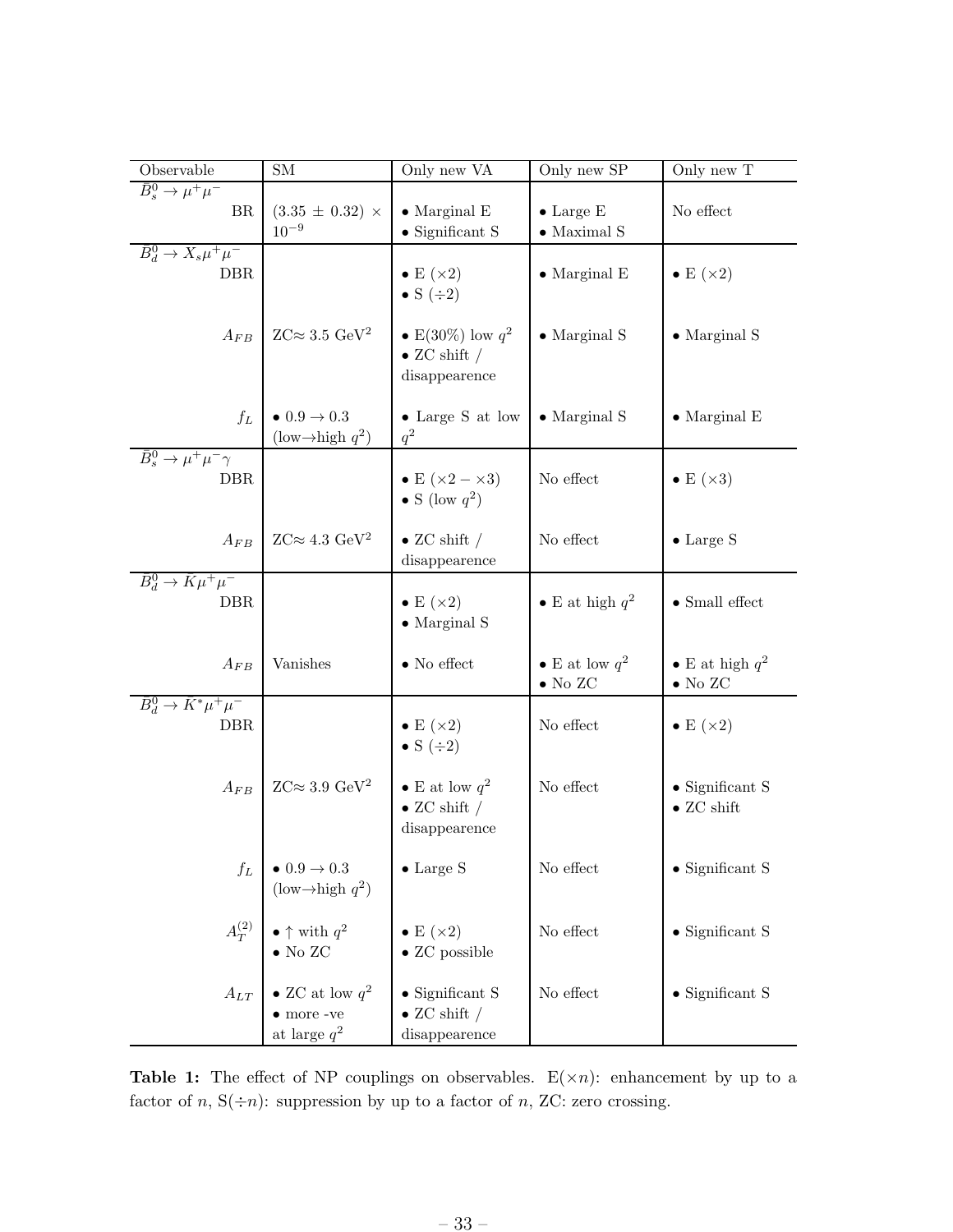of the VA operators typically dominate. The T operators can interfere with the SP operators without the  $m_{\mu}/m_b$  helicity suppression, but the strong constraints on the SP operators hold them back. A remarkable exception is the combination of SP and T operators in the forward-backward asymmetry in  $\bar{B}^0_d \to \bar{K} \mu^+ \mu^-$ . This asymmetry, which vanishes in the SM, can be enhanced to  $\sim 5\%$  at low  $q^2$  with only SP operators, and can be enhanced to  $\sim 30\%$  with T operators but only at  $q^2 \approx m_B^2$ . However, the presence of both SP and T operators allows the asymmetry to be  $\sim$  40% in the whole high- $q^2$  region. A similar feature, though to a less-spectacular extent, is observed in  $A_{FB}$  of  $\bar{B}^0_d \to \bar{K}^* \mu^+ \mu^-$  [62].

With the large amount of data expected from the LHC experiments and Bfactories in the coming years, we may be able to detect confirmed NP signals in the above processes. In that case, a combined analysis of all these decay modes, as carried out in this paper, would enable us to identify the Lorentz structure of the NP operators. This will be important in establishing precisely what type of NP is present.

Acknowledgments: We thank Gagan Mohanty and Zoltan Ligeti for useful comments, and S. Uma Sankar and Alejandro Szynkman for helpful collaboration on several parts of this analysis. M.D. would like to thank Wolfgang Altmannshofer for useful discussions. This work was financially supported by NSERC of Canada  $(AKA, DL)$ .

Notes added: After this paper was submitted, the CDF Collaboration reported [90] the measurement of

$$
B(\bar{B}_s^0 \to \mu^+ \mu^-) = (1.8^{+1.1}_{-0.9}) \times 10^{-8} . \tag{8.1}
$$

On the other hand, the recent LHCb update does not confirm this result [91]. They improve the present upper bound on  $B(\bar{B}^0_s \to \mu^+ \mu^-)$  to

$$
B(\bar{B}_s^0 \to \mu^+ \mu^-) \le 1.3 \times 10^{-8} \quad (90\% \text{ C.L.})
$$
 (8.2)

In addition, LHCb has measured various observables in  $\bar{B}_d^0 \to \bar{K}^* \mu^+ \mu^-$  [92]. Their measurement of the  $A_{FB}$  distribution is consistent with the SM prediction, except in the high- $q^2$  region, where we now see a slight suppression. This is contrary to the measurement of Belle. That is, LHCb does not confirm the Belle result of a large FB asymmetry in the low- $q^2$  region. Thus, the jury is still out on whether NP has already been seen in these measurements.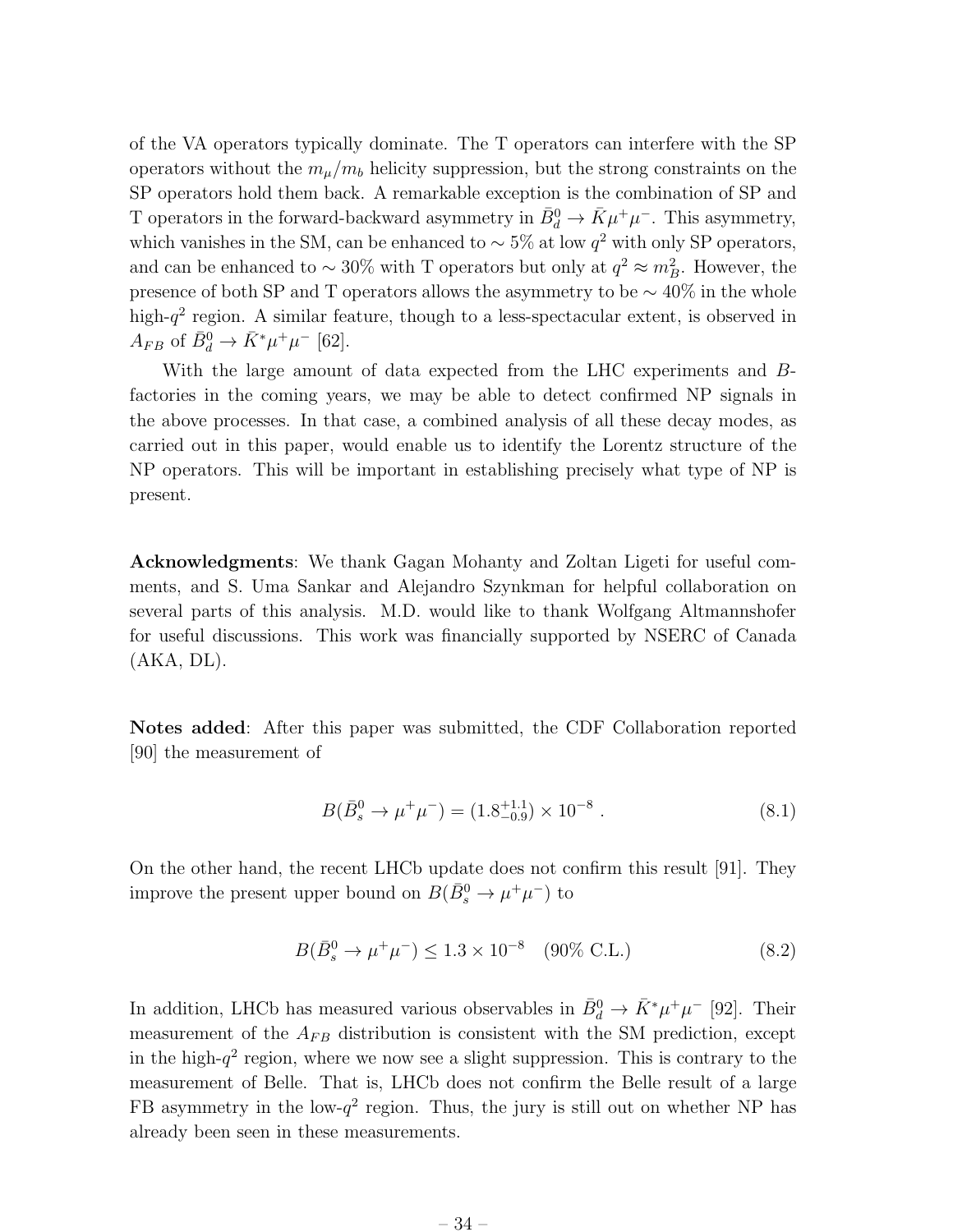## A. Details of the  $\bar{B}^0_d \to X_s \mu^+ \mu^-$  analysis

The differential branching ratio for  $\bar{B}_d^0 \to X_s \mu^+ \mu^-$  in SM can be written as

$$
\left(\frac{dB}{dz}\right)_{SM} = B_0 \frac{8}{3} (1-z)^2 \sqrt{1-\frac{4t^2}{z}} \times
$$
\n
$$
\left[ (2z+1) \left( \frac{2t^2}{z} + 1 \right) |C_9^{\text{eff}}|^2 + \left( \frac{2(1-4z)t^2}{z} + (2z+1) \right) |C_{10}^{\text{eff}}|^2 + 4 \left( \frac{2}{z} + 1 \right) \left( \frac{2t^2}{z} + 1 \right) |C_7^{\text{eff}}|^2 + 12 \left( \frac{2t^2}{z} + 1 \right) \text{Re}(C_7^{\text{eff}} C_9^{\text{eff}}) \right], \quad (A.1)
$$

Here  $t \equiv m_{\mu}/m_{b}^{\text{pole}}$  and  $z \equiv q^2/(m_{b}^{\text{pole}})$  $b^{\text{pole}}$ )<sup>2</sup>. The normalization constant  $B_0$  is [28]

$$
B_0 = \frac{3\alpha_{em}^2 B(\bar{B} \to X_c e \bar{\nu})}{32\pi^2 f(\hat{m}_c) \kappa(\hat{m}_c)} \frac{|V_{tb}V_{ts}^*|^2}{|V_{cb}|^2} , \qquad (A.2)
$$

where  $\hat{m}_c \equiv m_c^{\text{pole}}/m_b^{\text{pole}}$ . We use  $\hat{m}_c = 0.29 \pm 0.02$  [32],  $B(\bar{B} \to X_c e \bar{\nu}) = 0.1061 \pm$ 0.0017 [77] and  $|V_{tb}V_{ts}^*|/|V_{cb}| = 0.967 \pm 0.009$  [93]. Here  $f(\hat{m}_c)$  is the lowest-order (i.e. parton-model) phase-space factor in  $B(\bar{B}\to X_c e \bar{\nu})$ :

$$
f(\hat{m}_c) = 1 - 8\hat{m}_c^2 + 8\hat{m}_c^6 - \hat{m}_c^8 - 24\hat{m}_c^4 \ln \hat{m}_c , \qquad (A.3)
$$

and the function  $\kappa(\hat{m}_c)$  includes both the  $O(\alpha_s)$  QCD corrections and the leadingorder  $(1/m_b^2)$  power correction to  $B(\bar{B} \to X_c e \bar{\nu})$ :

$$
\kappa(\hat{m}_c) = 1 - \frac{2\alpha_s(m_b)}{3\pi}g(\hat{m}_c) + \frac{h(\hat{m}_c)}{2m_b^2}.
$$
\n(A.4)

Here the two functions are

$$
g(\hat{m}_c) = (\pi^2 - \frac{31}{4})(1 - \hat{m}_c)^2 + \frac{3}{2},
$$
  
\n
$$
h(\hat{m}_c) = \lambda_1 + \frac{\lambda_2}{f(\hat{m}_c)} \left[ -9 + 24\hat{m}_c^2 - 72\hat{m}_c^4 + 72\hat{m}_c^6 - 15\hat{m}_c^8 - 72\hat{m}_c^4 \ln \hat{m}_c \right].
$$
 (A.5)

After including all the NP interactions, and neglecting terms suppressed by  $m_{\mu}/m_b$ and  $m_s/m_b$ , the total differential branching ratio  $dB/dz$  can be written in the form

$$
\left(\frac{\mathrm{d}B}{\mathrm{d}z}\right)_{\text{Total}} = \left(\frac{\mathrm{d}B}{\mathrm{d}z}\right)_{\text{SM}} + B_0 \left[B_{SM\text{-}VA} + B_{VA} + B_{SP} + B_T\right],\tag{A.6}
$$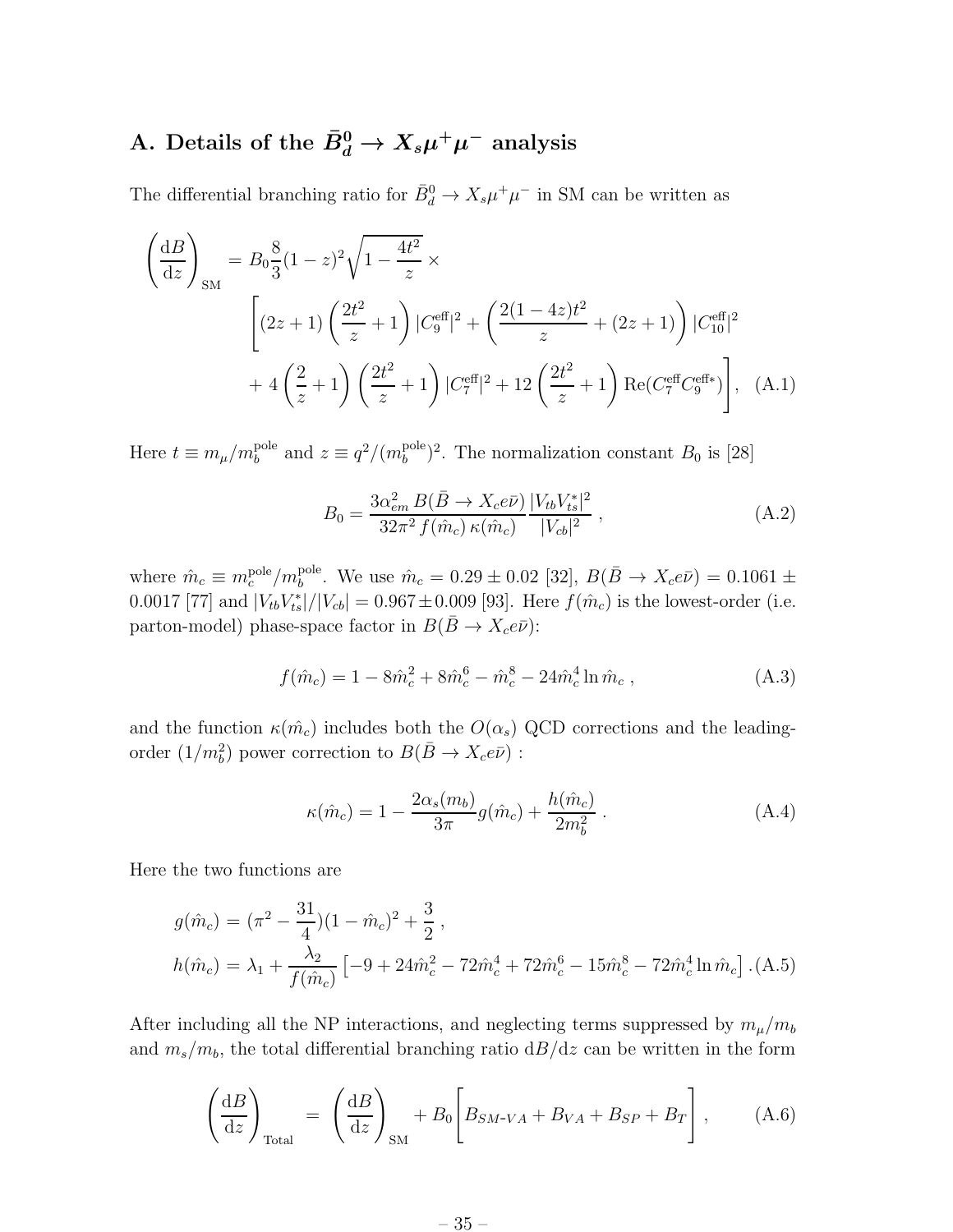where

$$
B_{SM-VA} = \frac{16}{3} (1 - z)^2 (1 + 2z) \left[ \text{Re}(C_9^{\text{eff}} R_V^*) + \text{Re}(C_{10} R_A^*) \right] + 32 (1 - z)^2 \text{Re}(C_7^{\text{eff}} R_V^*) , \tag{A.7}
$$

$$
B_{VA} = \frac{8}{3}(1-z)^2(1+2z)\left[|R_V|^2 + |R_A|^2 + |R_V'|^2 + |R_A'|^2\right], \quad (A.8)
$$

$$
B_{SP} = 4(1-z)^2 z \left[ |R_S|^2 + |R_P|^2 + |R_S'|^2 + |R_P'|^2 \right], \tag{A.9}
$$

$$
B_T = \frac{128}{3} (1-z)^2 (1+2z) \left[ |C_T|^2 + 4|C_{TE}|^2 \right]. \tag{A.10}
$$

Note that here we have separated the contribution of the SM VA operators (subscript  $SM-VA$ ) from that of the NP VA operators (subscript  $VA$ ), for clarity.

The forward-backward asymmetry in  $\bar{B}_d^0 \to X_s \mu^+ \mu^-$  is

$$
A_{FB}(q^2) = \frac{\int_0^1 d\cos\theta_\mu \frac{d^2 B}{dq^2 d\cos\theta_\mu} - \int_{-1}^0 d\cos\theta_\mu \frac{d^2 B}{dq^2 d\cos\theta_\mu}}{\int_0^1 d\cos\theta_\mu \frac{d^2 B}{dq^2 d\cos\theta_\mu} + \int_{-1}^0 d\cos\theta_\mu \frac{d^2 B}{dq^2 d\cos\theta_\mu}},
$$
(A.11)

where  $\theta_{\mu}$  is the angle between the  $\mu^{+}$  and the  $\bar{B}^{0}$  in the dimuon center-of-mass frame. We can write  $A_{FB}$  in the form

$$
A_{FB}(q^2) = \frac{N(z)}{\mathrm{d}B/\mathrm{d}z},\tag{A.12}
$$

where the numerator is given by

$$
N(z) = B_0 \left[ N_{SM} + N_{SM-VA} + N_{VA} + N_{SP-T} \right], \tag{A.13}
$$

with

$$
N_{SM} = -8 C_{10} (1-z)^2 \left[ 2C_7^{\text{eff}} + z \operatorname{Re}(C_9^{\text{eff}}) \right], \tag{A.14}
$$

$$
N_{SM\text{-}VA} = -8(1-z)^2 \left[ z \operatorname{Re} \left( C_{10} R_V^* + C_9^{\text{eff}} R_A^* \right) + 2C_7^{\text{eff}} \operatorname{Re} (R_A^*) \right], \quad (A.15)
$$

$$
N_{VA} = -8 z (1 - z)^{2} \left[ \text{Re}(R_{V} R_{A}^{*}) - \text{Re}(R_{V}' R_{A}'^{*}) \right], \qquad (A.16)
$$

$$
N_{SP-T} = -8 z (1 - z)^{2} \left[ \text{Re} \left\{ (R_{S} + R_{P}) (C_{T}^{*} - 2C_{TE}^{*}) \right\} + \text{Re} \left\{ (R_{S}' - R_{P}') (C_{T}^{*} + 2C_{TE}^{*}) \right\} \right].
$$
\n(A.17)

The expressions of Eqs. (A.7)-(A.17) are in agreement with Ref. [30].

The polarization fractions  $f_L$  and  $f_T$  are defined as

$$
f_L = \frac{H_L(z)}{H_L(z) + H_T(z)}, \qquad f_T = \frac{H_T(z)}{H_L(z) + H_T(z)}, \qquad (A.18)
$$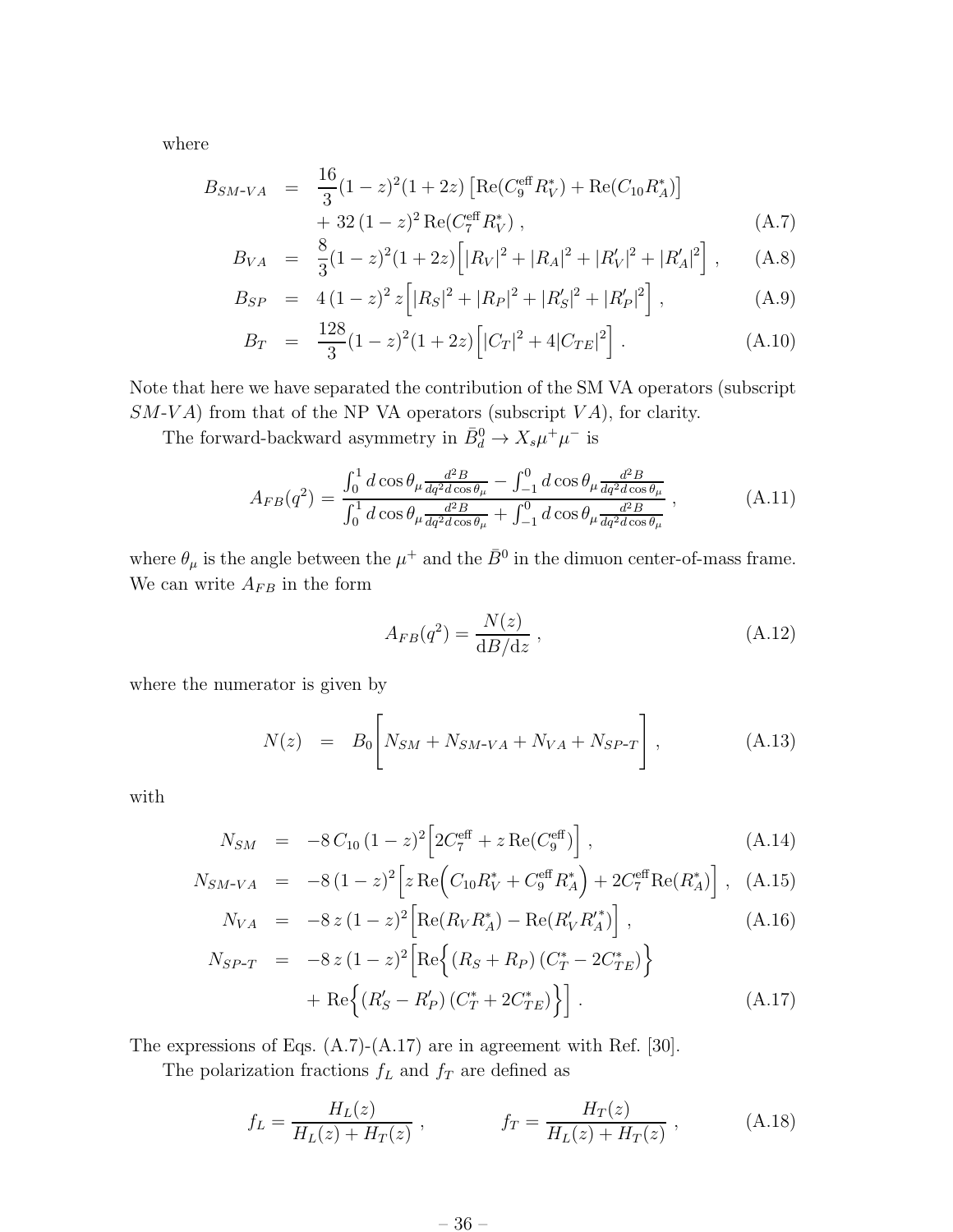where

$$
H_L(z) = H_L^{SM}(z) + H_L^{SM-VA}(z) + H_L^{VA}(z) + H_L^{SP}(z) + H_L^{T}(z) , \qquad (A.19)
$$

$$
H_T(z) = H_T^{SM}(z) + H_T^{SM-VA}(z) + H_T^{VA}(z) + H_T^{SP}(z) + H_T^{T}(z) . \tag{A.20}
$$

The components of  ${\cal H}_L$  and  ${\cal H}_T$  functions are

$$
H_L^{SM}(z) = \frac{8 B_0'}{3} (1 - z)^2 \left[ \left| C_9^{\text{eff}} + 2 C_7^{\text{eff}} \right|^2 + \left| C_{10} \right|^2 \right], \tag{A.21}
$$

$$
H_T^{SM}(z) = \frac{16 B_0'}{3} z (1 - z)^2 \left[ \left| C_9^{\text{eff}} + \frac{2}{z} C_7^{\text{eff}} \right|^2 + |C_{10}|^2 \right], \tag{A.22}
$$

$$
H_L^{SM-VA}(z) = \frac{16 B_0'}{3} (1-z)^2 \left[ \text{Re} \left( C_9^{\text{eff}} R_V^* + C_{10} R_A^* \right) + 2 \text{Re} (C_7^{\text{eff}} R_V^*) \right], \text{(A.23)}
$$

$$
H_T^{SM-VA}(z) = \frac{32 B_0'}{3} (1-z)^2 \left[ z \text{Re} \left( C_9^{\text{eff}} R_V^* + C_{10} R_A^* \right) + 2 \text{Re} (C_7^{\text{eff}} R_V^*) \right] (A.24)
$$

$$
H_L^{VA}(z) = \frac{8 B_0'}{3} (1 - z)^2 \left[ |R_V|^2 + |R_A|^2 + |R_V'|^2 + |R_A'|^2 \right], \tag{A.25}
$$

$$
H_T^{VA}(z) = \frac{16 B_0'}{3} z (1 - z)^2 \left[ |R_V|^2 + |R_A|^2 + |R_V'|^2 + |R_A'|^2 \right], \quad (A.26)
$$

$$
H_L^{SP}(z) = \frac{4 B_0'}{3} z (1 - z)^2 \Big[ |R_S|^2 + |R_P|^2 + |R_S'|^2 + |R_P'|^2 \Big], \tag{A.27}
$$

$$
H_T^{SP}(z) = \frac{8 B_0'}{3} z (1 - z)^2 \Big[ |R_S|^2 + |R_P|^2 + |R_S'|^2 + |R_P'|^2 \Big], \tag{A.28}
$$

$$
H_L^T(z) = \frac{64 B_0'}{3} (2 - z)(1 - z)^2 \left[ |C_T|^2 + 4|C_{TE}|^2 \right], \tag{A.29}
$$

$$
H_T^T(z) = \frac{128 B_0'}{3} z (1-z)^2 \left[ |C_T|^2 + 4|C_{TE}|^2 \right]. \tag{A.30}
$$

## B. Details of the  $\bar{B}^0_s \to \mu^+ \mu^- \gamma$  analysis

The transition amplitude for  $\bar{B}_s^0 \to \mu^+ \mu^- \gamma$  is

$$
i\mathcal{M}(\bar{B}_{s}^{0} \to \mu^{+}\mu^{-}\gamma) = (-i)\frac{1}{2}\left[-\frac{4G_{F}}{\sqrt{2}}\frac{\alpha_{em}}{4\pi}(V_{ts}^{*}V_{tb})\right] \times
$$
  

$$
\left\{\n\langle\gamma(k)|\bar{s}\gamma_{\mu}b|\bar{B}_{s}^{0}(p_{B})\rangle\left[(C_{9}^{\text{eff}}+R_{V}+R_{V}^{\prime})L^{\mu}+(C_{10}+R_{A}+R_{A}^{\prime})L^{\mu5}\right]\n+\langle\gamma(k)|\bar{s}\gamma_{\mu}\gamma_{5}b|\bar{B}_{s}^{0}(p_{B})\rangle\left[-(C_{9}^{\text{eff}}+R_{V}-R_{V}^{\prime})L^{\mu}-(C_{10}+R_{A}-R_{A}^{\prime})L^{\mu5}\right]\n+\langle\gamma(k)|\bar{s}i\sigma_{\mu\nu}q^{\nu}b|\bar{B}_{s}^{0}(p_{B})\rangle\left[-2m_{b}\frac{C_{7}^{\text{eff}}}{q^{2}}L^{\mu}\right]\n+\langle\gamma(k)|\bar{s}i\sigma_{\mu\nu}\gamma_{5}q^{\nu}b|\bar{B}_{s}^{0}(p_{B})\rangle\left[-2m_{b}\frac{C_{7}^{\text{eff}}}{q^{2}}L^{\mu}\right]\n+\langle\gamma(k)|\bar{s}\sigma_{\mu\nu}b|\bar{B}_{s}^{0}(p_{B})\rangle\left[2C_{T}L^{\mu\nu}+2iC_{TE}\epsilon^{\mu\nu\alpha\beta}L_{\alpha\beta}\right]\n\tag{B.1}
$$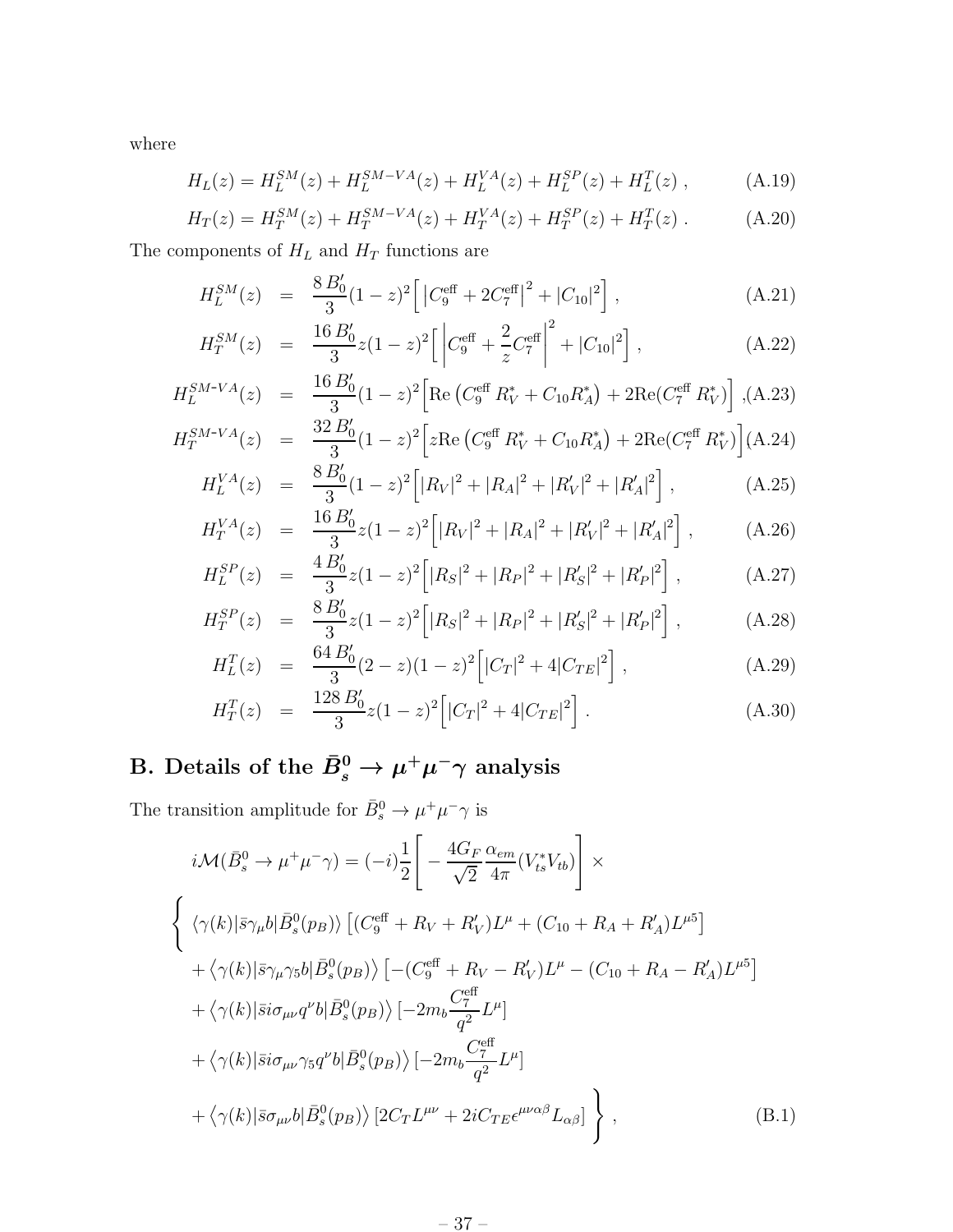| Parameter |     | T V  |            | TA         |
|-----------|-----|------|------------|------------|
| B(Ge)     | .28 | 0.30 | $\rm 0.26$ | $\rm 0.33$ |
| $(C_4)$   | 04  |      | 0.30       | 0.30       |

**Table 2:** The parameters for  $\bar{B}_s^0 \to \gamma$  form factors, as defined in Eq. (B.3).

where the  $L$ 's are defined in Eq.  $(2.8)$ .

In order to calculate the DBR, one needs the  $\bar{B}^0_s \to \gamma$  matrix elements and form factors. The matrix elements are given in Ref.  $[40]^3$ :

$$
\langle \gamma(k)|\bar{s}\gamma_{\mu}b|\bar{B}^{0}_{s}(p_{B})\rangle = -e \epsilon_{\mu\nu\rho\sigma}\varepsilon^{*\nu}q^{\rho}k^{\sigma}\frac{f_V(q^2)}{m_{B_s}},
$$

$$
\langle \gamma(k)|\bar{s}\gamma_{\mu}\gamma_{5}b|\bar{B}^{0}_{s}(p_{B})\rangle = ie\left[\varepsilon_{\mu}^{*}k \cdot q - \varepsilon^{*} \cdot qk_{\mu}\right]\frac{f_A(q^2)}{m_{B_s}},
$$

$$
\langle \gamma(k)|\bar{s}i\sigma_{\mu\nu}q^{\nu}b|\bar{B}^{0}_{s}(p_{B})\rangle = e \epsilon_{\mu\nu\rho\sigma}\varepsilon^{*\nu}q^{\rho}k^{\sigma}f_{TV}(q^2),
$$

$$
\langle \gamma(k)|\bar{s}i\sigma_{\mu\nu}\gamma_{5}q^{\nu}b|\bar{B}^{0}_{s}(p_{B})\rangle = ie\left[\varepsilon_{\mu}^{*}k \cdot q - \varepsilon^{*} \cdot qk_{\mu}\right]f_{TA}(q^2),
$$

$$
\langle \gamma(k)|\bar{s}\sigma_{\mu\nu}b|\bar{B}^{0}_{s}(p_{B})\rangle = -ie \epsilon_{\mu\nu\rho\sigma}\left[\frac{\{f_{TV}(q^2) - f_{TA}(q^2)\}}{q^2}\right\{(q \cdot k) \varepsilon^{*\rho}q^{\sigma} + (\varepsilon^{*} \cdot q)q^{\rho}k^{\sigma}\right]
$$

$$
-f_{TV}(q^2) \varepsilon^{*\rho}k^{\sigma}\right].
$$
(B.2)

Here  $\varepsilon_{\mu}$  is the four-vector polarization of the photon and  $q = p_B - k$ . For the  $\bar{B}^0_s \to \mu^+ \mu^- \gamma$  form factors  $f_i$  ( $i = V, A, TA, TV$ ), we use the parameterization [40]

$$
f_i(q^2) = \beta_i \frac{f_{B_s} m_{B_s}}{\Delta_i + 0.5 m_{B_s} \left(1 - q^2 / m_{B_s}^2\right)} , \qquad (B.3)
$$

where the parameters  $\beta_i$  and  $\Delta_i$  are given in Table 2. These values of parameters ensure that the large energy effective theory (LEET) relations between form factors are satisfied to a 10% accuracy [40]. In our numerical analysis we take the errors in these form factors to be  $\pm 10\%$ .

In terms of the dimensionless parameter  $x_{\gamma} = 2E_{\gamma}/m_{B_s}$ , where  $E_{\gamma}$  is the photon energy in the  $\bar{B}^0_s$  rest frame, one can calculate the double differential decay rate to be

$$
\frac{\mathrm{d}^2 \Gamma}{\mathrm{d}x_\gamma \mathrm{d}(\cos \theta_\mu)} = \frac{1}{2m_{B_s}} \frac{2v \, m_{B_s}^2 x_\gamma}{(8\pi)^3} \mathcal{M}^\dagger \mathcal{M} \,, \tag{B.4}
$$

where  $v \equiv \sqrt{1-4m_{\mu}^2/[m_{B_s}^2(1-x_{\gamma})]}$ . From Eq. (B.4) we get the DBR to be

$$
\frac{dB}{dx_{\gamma}} = \tau_{B_s} \int_{-1}^{1} \frac{d^2 \Gamma}{dx_{\gamma} d(\cos \theta_{\mu})} d \cos \theta_{\mu} \n= \tau_{B_s} \left[ \frac{1}{2m_{B_s}} \frac{2 v m_{B_s}^2}{(8\pi)^3} \right] \left[ \frac{1}{4} \frac{16 G_F^2}{2} \frac{\alpha_{em}^2}{16\pi^2} |V_{tb} V_{ts}^*|^2 e^2 \right] \Theta .
$$
\n(B.5)

<sup>3</sup>We use the convention  $\epsilon^{0123} = +1$ .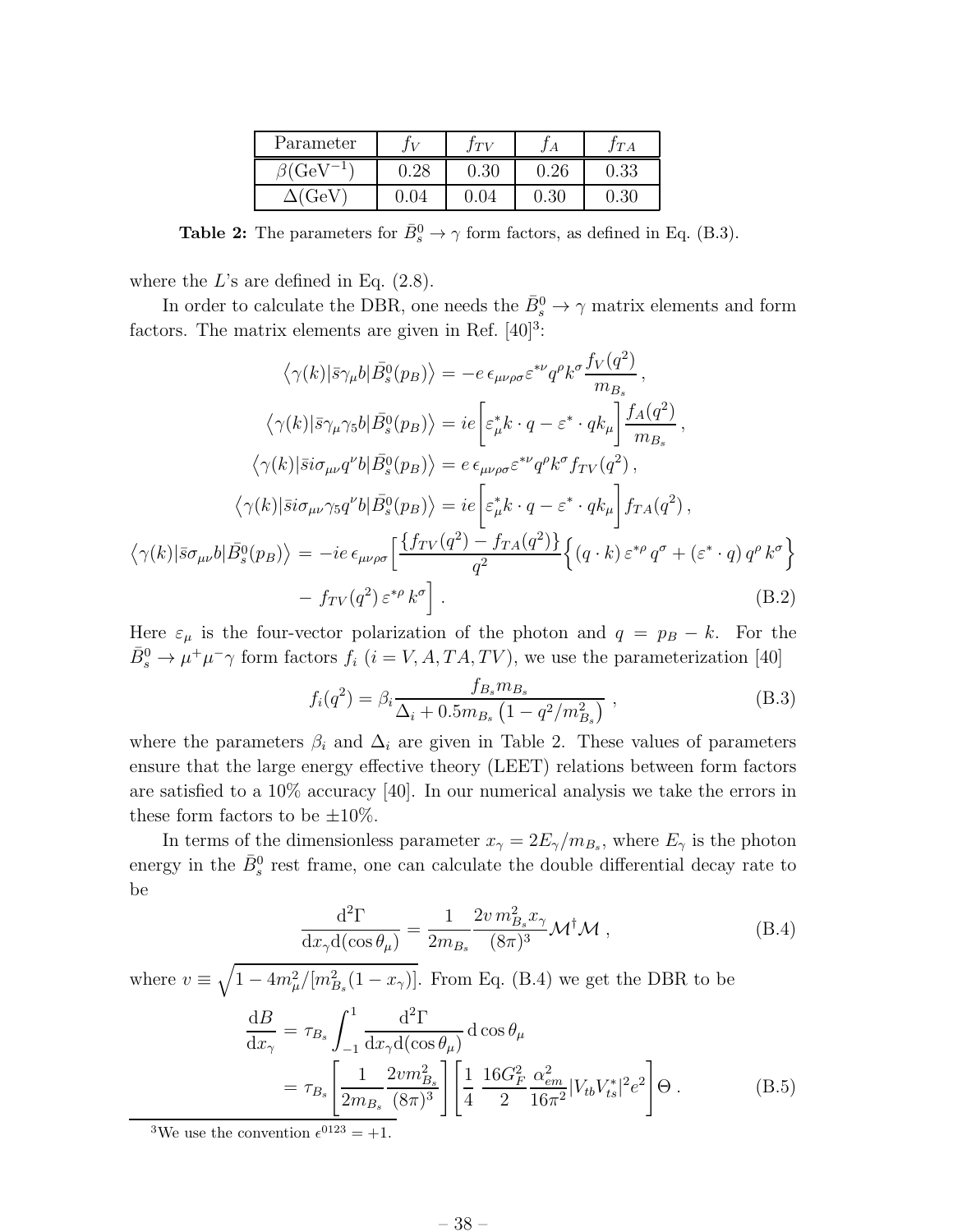Here the quantity  $\Theta$  has the form

$$
\Theta = \frac{2}{3} m_{Bs}^4 x_{\gamma}^3 \Big[ X_{VA} + X_T + X_{VA-T} \Big] , \qquad (B.6)
$$

where the  $X$  terms are

$$
X_{VA} = (|A|^2 + |B|^2) m_{Bs}^2 (3 - v^2) (1 - x_\gamma) + (|C|^2 + |D|^2) 2 m_{Bs}^2 v^2 (1 - x_\gamma) ,
$$
  
\n
$$
X_T = 4|E|^2 (3 - v^2) + 4|F|^2 m_{Bs}^4 v^2 (1 - x_\gamma)^2
$$
  
\n
$$
+ 16|G|^2 (3 - v^2) + 16|H|^2 m_{Bs}^4 (3 - 2v^2) (1 - x_\gamma)^2
$$
  
\n
$$
+ 8m_{Bs}^2 v^2 (1 - x_\gamma) \text{Re}(E^*F) + 32m_{Bs}^2 (3 - 2v^2) (1 - x_\gamma) \text{Re}(G^*H) ,
$$
  
\n
$$
X_{VA-T} = -24m_\mu \text{Re}(A^*E) - 48m_\mu \text{Re}(B^*G) - 48m_\mu m_{Bs}^2 (1 - x_\gamma) \text{Re}(B^*H) .
$$
 (B.7)

Note that here, the VA subscript includes the SM operators. The parameters  $A-H$ are combinations of the Wilson coefficients, form factors and NP parameters, and are given by

$$
A = (C_9^{\text{eff}} + R_V + R'_V) \frac{f_V(q^2)}{m_{B_s}} + \frac{2 m_b C_7^{\text{eff}}}{q^2} f_{TV}(q^2),
$$
  
\n
$$
B = (C_9^{\text{eff}} + R_V - R'_V) \frac{f_A(q^2)}{m_{B_s}} + \frac{2 m_b C_7^{\text{eff}}}{q^2} f_{TA}(q^2),
$$
  
\n
$$
C = (C_{10}^{\text{eff}} + R_A + R'_A) \frac{f_V(q^2)}{m_{B_s}},
$$
  
\n
$$
D = (C_{10}^{\text{eff}} + R_A - R'_A) \frac{f_A(q^2)}{m_{B_s}},
$$
  
\n
$$
E = -2C_T f_{TV}(q^2),
$$
  
\n
$$
F = 2C_T \frac{f_{TV}(q^2) - f_{TA}(q^2)}{q^2},
$$
  
\n
$$
G = -2C_{TE} f_{TV}(q^2),
$$
  
\n
$$
H = 2C_{TE} \frac{f_{TV}(q^2) - f_{TA}(q^2)}{q^2}.
$$
  
\n(B.8)

The normalized forward-backward asymmetry of muons in  $\bar{B}_s^0 \to \mu^+ \mu^- \gamma$  is defined as

$$
A_{FB}(q^2) = \frac{\int_0^1 d\cos\theta_\mu \frac{d^2B}{dq^2d\cos\theta_\mu} - \int_{-1}^0 d\cos\theta_\mu \frac{d^2B}{dq^2d\cos\theta_\mu}}{\int_0^1 d\cos\theta_\mu \frac{d^2B}{dq^2d\cos\theta_\mu} + \int_{-1}^0 d\cos\theta_\mu \frac{d^2B}{dq^2d\cos\theta_\mu}},
$$
(B.9)

where  $\theta_{\mu}$  is the angle between the three-momentum vectors of the  $\bar{B}^0_s$  and the  $\mu^+$  in the dimuon center-of-mass frame. The calculation of  $A_{FB}$  gives

$$
A_{FB}(q^2) = \frac{1}{\Theta} \left( 2m_{B_s}^4 v x_{\gamma}^3 \right) \left[ Y_{VA} + Y_{VA \neg T} \right], \tag{B.10}
$$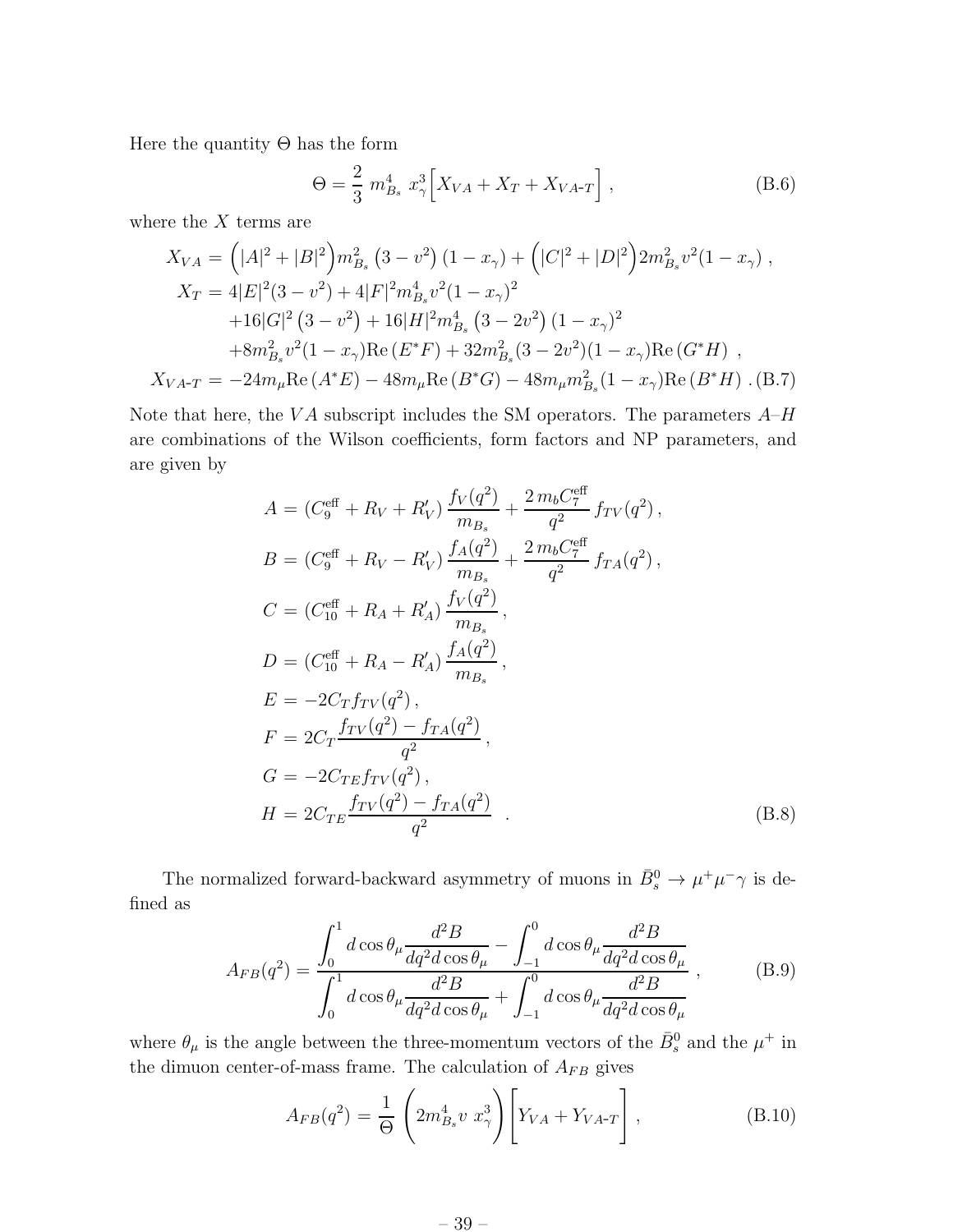with the  $Y$  terms given by

$$
Y_{VA} = \left( \text{Re} \left( A^* D \right) + \text{Re} \left( B^* C \right) \right) m_{B_s}^2 (1 - x_\gamma) ,
$$
  

$$
Y_{VA-T} = -4m_\mu \left( 2 \text{Re} \left( C^* G \right) + 2m_{B_s}^2 (1 - x_\gamma) \text{Re} \left( C^* H \right) + \text{Re} \left( D^* E \right) \right) .
$$
 (B.11)

## C. Details of the  $\bar{B}^0_d \to \bar{K} \mu^+ \mu^-$  analysis

The transition matrix element for  $\bar{B}_d^0 \to \bar{K} \mu^+ \mu^-$  is given by

$$
i\mathcal{M} (\bar{B}_{d}^{0} \to \bar{K}\mu^{+}\mu^{-}) = (-i) \frac{1}{2} \left[ -\frac{4 G_{F}}{\sqrt{2}} \frac{\alpha_{em}}{4\pi} (V_{ts}^{*} V_{tb}) \right] \times
$$
  

$$
\left\{ \langle K(p_{2}) | \bar{s}\gamma_{\mu} b | B(p_{1}) \rangle \left[ (C_{9}^{\text{eff}} + R_{V} + R_{V}^{\prime}) L^{\mu} + (C_{10} + R_{A} + R_{A}^{\prime}) L^{\mu 5} \right] \right. \\ \left. + \langle K(p_{2}) | \bar{s} b | B(p_{1}) \rangle \left[ (R_{S} + R_{S}^{\prime}) L + (R_{P} + R_{P}^{\prime}) L^{5} \right] \right. \\ \left. + \langle K(p_{2}) | \bar{s} i\sigma_{\mu\nu} q^{\nu} b | B(p_{1}) \rangle \left[ -2 C_{7}^{\text{eff}} (m_{b}/q^{2}) L^{\mu} \right] \right. \\ \left. + \langle K(p_{2}) | \bar{s}\sigma_{\mu\nu} b | B(p_{1}) \rangle \left[ 2 C_{T} L^{\mu\nu} + 2i C_{T E} \epsilon^{\mu\nu\alpha\beta} L_{\alpha\beta} \right] \right\} , \tag{C.1}
$$

where the  $L$ 's are defined in Eq.  $(2.8)$ .

The  $\bar{B}^0_d \to \bar{K}$  matrix elements needed to calculate the decay rate and asymmetry in  $\bar{B}^0_d \to \bar{K} \mu^+ \mu^-$  are [45]

$$
\langle \bar{K}(p_2) | \bar{s} \gamma_\mu b | \bar{B}_d^0(p_1) \rangle = (2p_1 - q)_\mu f_+(z) + (\frac{1 - k^2}{z}) q_\mu [f_0(z) - f_+(z)] ,
$$
  

$$
\langle \bar{K}(p_2) | \bar{s} i \sigma_{\mu\nu} q^\nu b | \bar{B}_d^0(p_1) \rangle = -[(2p_1 - q)_\mu q^2 - (m_B^2 - m_K^2) q_\mu] \frac{f_T(z)}{m_B + m_K},
$$
  

$$
\langle \bar{K}(p_2) | \bar{s} b | \bar{B}_d^0(p_1) \rangle = \frac{m_B(1 - k^2)}{\hat{m}_b} f_0(z) ,
$$
  

$$
\langle \bar{K}(p_2) | \bar{s} \sigma_{\mu\nu} b | \bar{B}_d^0(p_1) \rangle = i[(2p_1 - q)_\mu q_\nu - (2p_1 - q)_\nu q_\mu] \frac{f_T(z)}{m_B + m_K}, \quad (C.2)
$$

where  $k \equiv m_K/m_B$ ,  $\hat{m}_b \equiv m_b/m_B$ ,  $q_\mu = (p_1 - p_2)_\mu = (p_+ + p_-)_\mu$ , and  $z \equiv q^2/m_B^2$ . The form factors  $f_{+,0,T}$  were calculated in the framework of QCD light-cone sum rules in Ref. [45]. The z dependence of these is parametrized by

$$
f(z) = f(0) \exp(c_1 z + c_2 z^2 + c_3 z^3), \qquad (C.3)
$$

where the parameters  $f(0), c_1, c_2$  and  $c_3$  for each form factor are taken from Tables III, IV and V of Ref. [45]. Using these, the differential branching ratio is given by

$$
\frac{dB}{dz} = B_0' \phi^{1/2} \beta_\mu \left[ X_{VA}' + X_{SP}' + X_T' + X_{VA-SP}' + X_{VA-T}' \right],\tag{C.4}
$$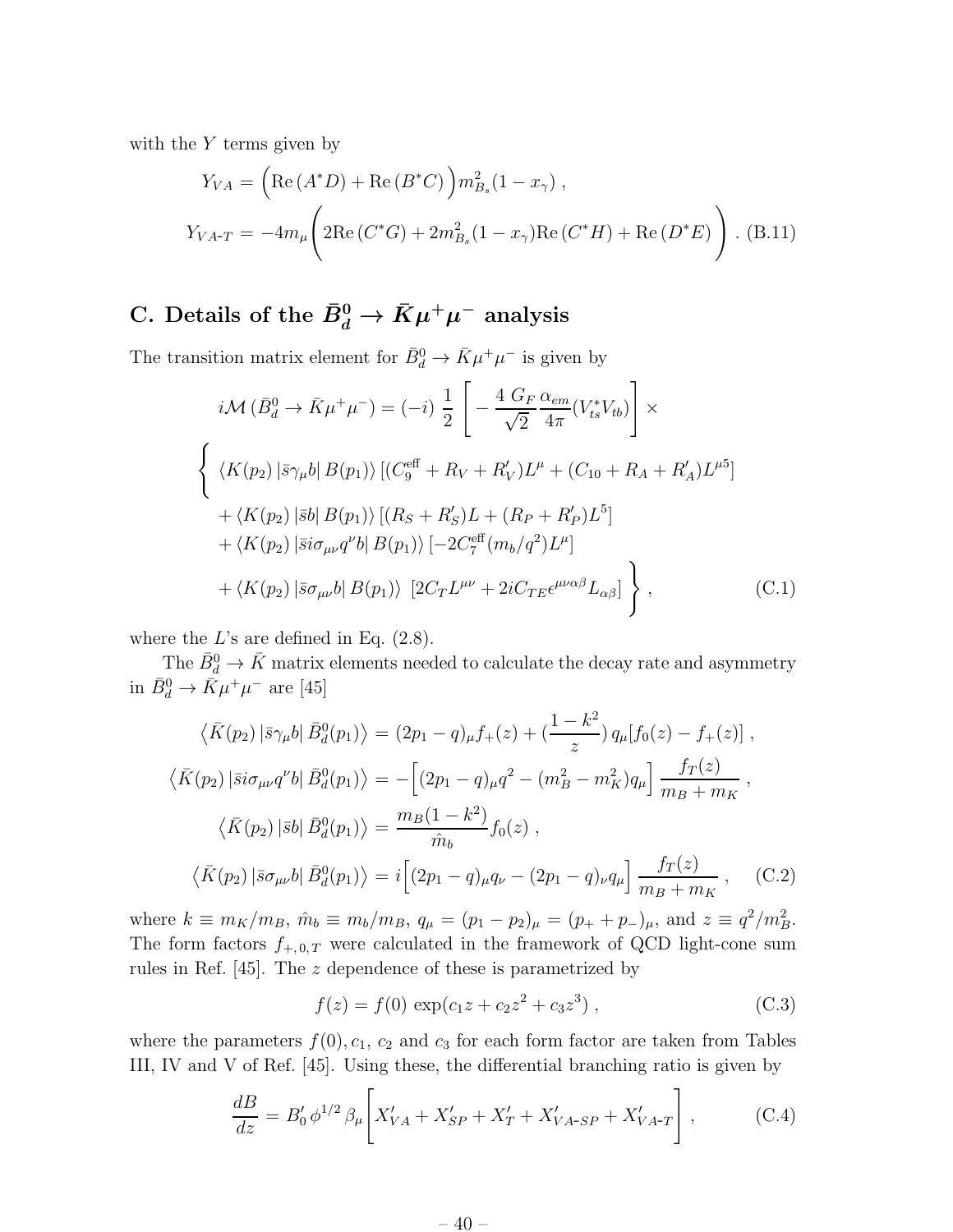where  $B'_0$  is the normalization factor:

$$
B_0' = \frac{G_F^2 \alpha^2 \tau_B}{2^{12} \pi^5} |V_{tb} V_{ts}^*|^2 m_B^5 , \qquad (C.5)
$$

the phase factor  $\phi$  is

$$
\phi \equiv 1 + k^4 + z^2 - 2(k^2 + k^2 z + z) , \qquad (C.6)
$$

and the  $X'$  terms are given by

$$
X'_{VA} = \phi \left( 1 - \frac{1}{3} \beta_{\mu}^{2} \right) \left( |A'|^{2} + |B'|^{2} \right) + 4 \hat{m}_{\mu}^{2} |B'|^{2} (2 + 2k^{2} - z)
$$
  
+ 
$$
4 \hat{m}_{\mu}^{2} z |C'|^{2} + 8 \hat{m}_{\mu}^{2} (1 - k^{2}) \operatorname{Re}(B'C'^{*}) ,
$$
  

$$
X'_{SP} = \frac{z}{m_{B}^{2}} (|E'|^{2} + \beta_{\mu}^{2} |D'|^{2}) ,
$$
  

$$
X'_{T} = \frac{4}{3} \phi z m_{B}^{2} \left[ 3|F'|^{2} + 2 \beta_{\mu}^{2} (2|G'|^{2} - |F'|^{2}) \right] ,
$$
  

$$
X'_{VA-SP} = \frac{4 \hat{m}_{\mu}}{m_{B}} (1 - k^{2}) \operatorname{Re}(B'E'^{*}) + \frac{4 \hat{m}_{\mu}}{m_{B}} z \operatorname{Re}(C'E'^{*}) ,
$$
  

$$
X'_{VA-T} = 8 \hat{m}_{\mu} m_{B} \phi \operatorname{Re}(A'F'^{*}) .
$$
 (C.7)

Here  $\hat{m}_{\mu} \equiv m_{\mu}/m_B$  and  $\beta_{\mu} \equiv \sqrt{1-4\hat{m}_{\mu}^2/z}$ . The parameters  $A'-G'$  are combinations of the Wilson coefficients, form factors and NP parameters, and are given by

$$
A' \equiv 2(C_9^{eff} + R_V + R'_V) f_+(z) + 4C_7^{eff} \hat{m}_b \frac{f_T(z)}{1+k},
$$
  
\n
$$
B' \equiv 2(C_{10} + R_A + R'_A) f_+(z),
$$
  
\n
$$
C' \equiv 2(C_{10} + R_A + R'_A) \frac{1 - k^2}{z} [f_0(z) - f_+(z)],
$$
  
\n
$$
D' \equiv 2(R_S + R'_S) \frac{m_B(1 - k^2)}{\hat{m}_b} f_0(z),
$$
  
\n
$$
E' \equiv 2(R_P + R'_P) \frac{m_B(1 - k^2)}{\hat{m}_b} f_0(z),
$$
  
\n
$$
F' \equiv 4C_T \frac{f_T(z)}{m_B(1 + k)},
$$
  
\n
$$
G' \equiv -4C_{TE} \frac{f_T(z)}{m_B(1 + k)}.
$$
\n(C.8)

The limits on the kinematical variables  $z$  and  $\cos\theta_\mu$  are

$$
-1 \le \cos \theta_{\mu} \le 1 \quad , \quad 4\hat{m}_{\mu}^{2} \le z \le (1 - k)^{2} \ . \tag{C.9}
$$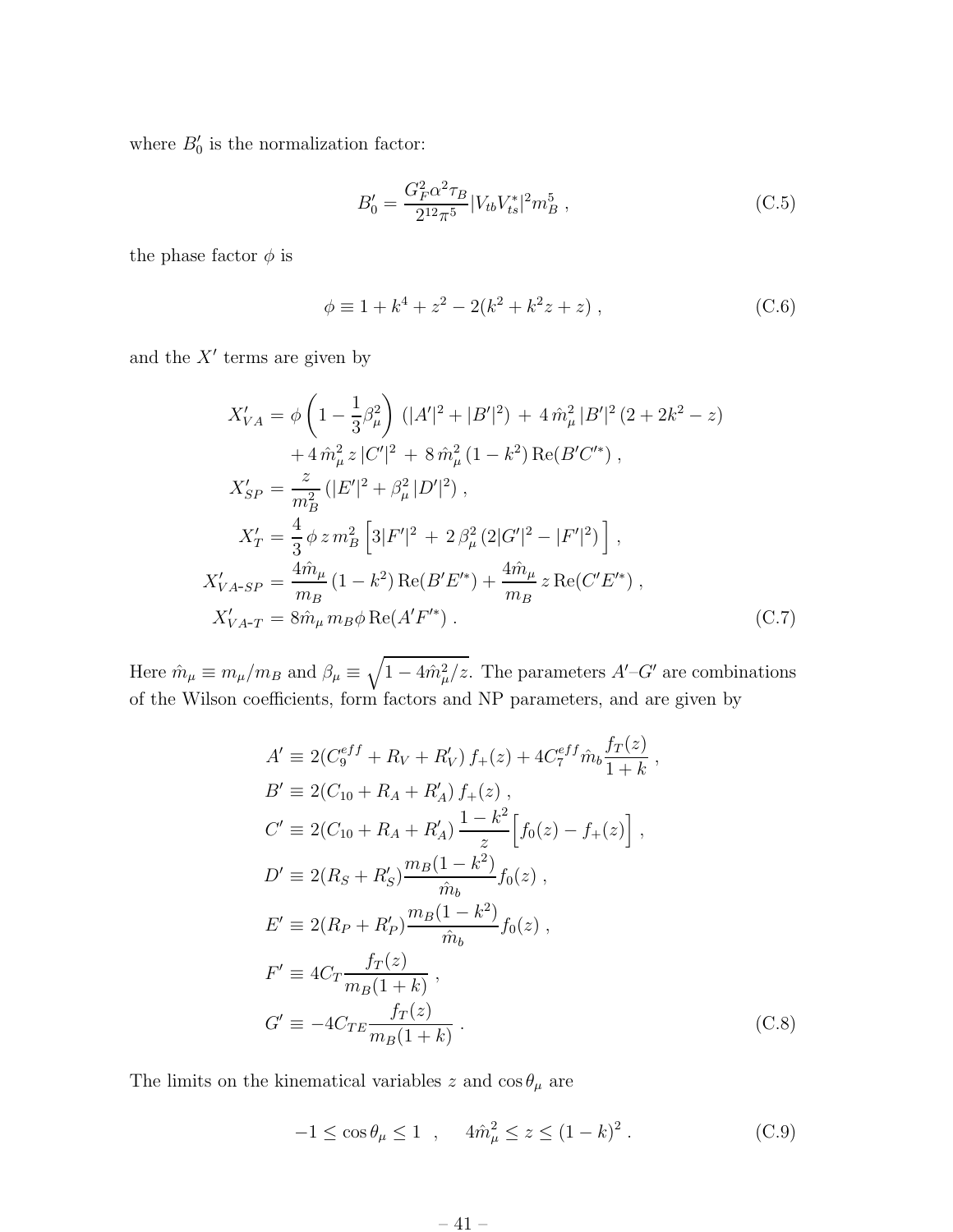Note that in the large energy (LEET) limit, there are relations between form factors that are valid up to  $\alpha_s$ ,  $1/E_K$  and  $1/m_b$  corrections [50, 51]. These are

$$
f_{+}(z) = \zeta(m_{B}, E_{P}),
$$
  
\n
$$
f_{0}(z) = \left(1 - \frac{q^{2}}{m_{B}^{2} - m_{P}^{2}}\right) \zeta(m_{B}, E_{P}),
$$
  
\n
$$
f_{T}(z) = \left(1 + \frac{m_{P}}{m_{B}}\right) \zeta(m_{B}, E_{P}).
$$
\n(C.10)

Thus, all form factors can be expressed in terms of a single universal soft form factor  $\zeta(m_B, E_P)$  in this limit.

The normalized forward-backward asymmetry for the muons in  $\bar{B}^0_d \to \bar{K} \mu^+ \mu^$ is defined as

$$
A_{FB}(q^2) = \frac{\int_0^1 d\cos\theta_\mu \frac{d^2B}{dq^2d\cos\theta_\mu} - \int_{-1}^0 d\cos\theta_\mu \frac{d^2B}{dq^2d\cos\theta_\mu}}{\int_0^1 d\cos\theta_\mu \frac{d^2B}{dq^2d\cos\theta_\mu} + \int_{-1}^0 d\cos\theta_\mu \frac{d^2B}{dq^2d\cos\theta_\mu}},
$$
(C.11)

where  $\theta_{\mu}$  is the angle between the three-momenta of the  $\bar{B}^0_d$  and the  $\mu^+$  in the dimuon center-of-mass frame. The calculation of  $A_{FB}(q^2)$  gives

$$
A_{FB}(q^2) = \frac{2B_0' \beta_\mu \phi}{dB/dz} \left[ Y'_{VA-SP} + Y'_{VA-T} + Y'_{SP-T} \right]
$$
 (C.12)

where

$$
Y'_{VA-SP} = -\frac{\hat{m}_{\mu}}{m_B} \text{Re}(A'D'^*)
$$
  
\n
$$
Y'_{VA-T} = -4m_{\mu}(1 - k^2) \text{Re}(B'G'^*) - 4zm_{\mu} \text{Re}(C'G'^*)
$$
  
\n
$$
Y'_{SP-T} = -\frac{z}{4} \text{Re}(D'F'^*) - 2z \text{Re}(E'G'^*)
$$
 (C.13)

Note that only  $Y'_{SP-T}$  term is unsuppressed by the muon mass.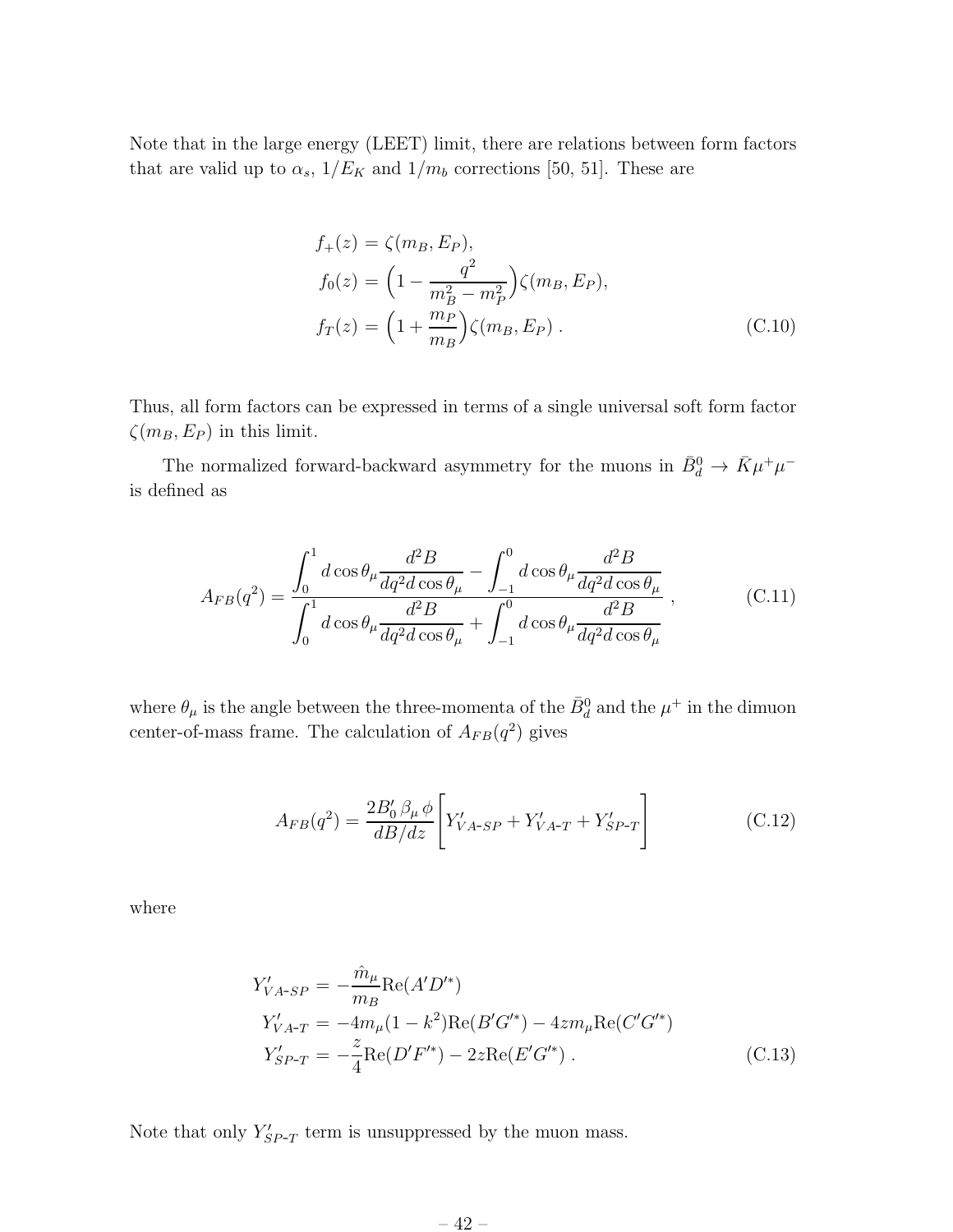## D. Details of the  $\bar{B}^0_d\to \bar{K}^*\mu^+\mu^-$  angular analysis

### D.1 Matrix elements

The full transition amplitude for  $\bar{B}(p_B) \to \bar{K}^*(p_{K^*}, \epsilon^*) \mu^+(p^+_\mu) \mu^-(p^-_\mu)$  is

$$
i\mathcal{M} (\bar{B}_{d}^{0} \to \bar{K}^{*} \mu^{+} \mu^{-}) = (-i) \frac{1}{2} \left[ -\frac{4 G_{F}}{\sqrt{2}} \frac{\alpha_{em}}{4\pi} (V_{ts}^{*} V_{tb}) \right] \times
$$
  

$$
\left\{ \langle K^{*}(p_{K^{*}}, \epsilon) | \bar{s} \gamma_{\mu} b | B(p_{B}) \rangle \left[ (C_{g}^{\text{eff}} + R_{V} + R'_{V}) L^{\mu} + (C_{10} + R_{A} + R'_{A}) L^{\mu 5} \right] \right. +\langle K^{*}(p_{K^{*}}, \epsilon) | \bar{s} \gamma_{\mu} \gamma_{5} b | B(p_{B}) \rangle \left[ - (C_{g}^{\text{eff}} + R_{V} - R'_{V}) L^{\mu} - (C_{10} + R_{A} - R'_{A}) L^{\mu 5} \right] + \langle K^{*}(p_{K^{*}}, \epsilon) | \bar{s} i \sigma_{\mu \nu} q^{\nu} (1 + \gamma_{5}) b | B(p_{B}) \rangle \left[ -2 C_{7}^{\text{eff}} (m_{b}/q^{2}) L^{\mu} \right] + \langle K^{*}(p_{K^{*}}, \epsilon) | \bar{s} b | B(p_{B}) \rangle \left[ (R_{S} + R'_{S}) L + (R_{P} + R'_{P}) L^{5} \right] + \langle K^{*}(p_{K^{*}}, \epsilon) | \bar{s} \gamma_{5} b | B(p_{B}) \rangle \left[ (R_{S} - R'_{S}) L + (R_{P} - R'_{P}) L^{5} \right] + \langle K^{*}(p_{K^{*}}, \epsilon) | \bar{s} \sigma_{\mu \nu} b | B(p_{B}) \rangle \left[ 2 C_{T} L^{\mu \nu} + 2 i C_{T E} \epsilon^{\mu \nu \alpha \beta} L_{\alpha \beta} \right] \right\}, \qquad (D.1)
$$

where the L's are defined in Eq. (2.8). Here  $q = p_B - p_{K^*} = p_{\mu}^+ + p_{\mu}^-$ . This can be written in the form

$$
i\mathcal{M}(\bar{B}_d^0 \to \bar{K}^* \mu^+ \mu^-) = (-i)\frac{1}{2} \left[ \frac{4 G_F}{\sqrt{2}} \frac{\alpha_{em}}{4\pi} (V_{ts}^* V_{tb}) \right] \times
$$
  

$$
[M_{V\mu} L^{\mu} + M_{A\mu} L^{\mu 5} + M_S L + M_P L^5 + M_{T\mu\nu} L^{\mu\nu} + i M_{E\mu\nu} L_{\alpha\beta} \epsilon^{\mu\nu\alpha\beta}],
$$
 (D.2)

with

$$
M_{V\mu} = -A''\epsilon_{\mu\nu\alpha\beta}\varepsilon^{*\nu}p_{K*}^{\alpha}q^{\beta} + iB''\varepsilon_{\mu}^{*} + iC''\varepsilon^{*}.q(p_{B} + p_{K*})_{\mu} + iD''\varepsilon^{*}.qq_{\mu},
$$
  
\n
$$
M_{A\mu} = -E''\epsilon_{\mu\nu\alpha\beta}\varepsilon^{*\nu}p_{K*}^{\alpha}q^{\beta} + iF''\varepsilon_{\mu}^{*} + iG''\varepsilon^{*}.q(p_{B} + p_{K*})_{\mu} + iH''\varepsilon^{*}.qq_{\mu},
$$
  
\n
$$
M_{S} = iS''\varepsilon^{*}.q,
$$
  
\n
$$
M_{P} = iP''\varepsilon^{*}.q,
$$
  
\n
$$
M_{T\mu\nu} = C_{T}(iT''_{1}\epsilon_{\mu\nu\alpha\beta}\varepsilon^{*\alpha}(p_{B} + p_{K*})^{\beta} + iT''_{2}\epsilon_{\mu\nu\alpha\beta}\varepsilon^{*\alpha}q^{\beta} - iT''_{3}\epsilon_{\mu\nu\alpha\beta}\varepsilon^{*}.qp_{K*}^{\alpha}q^{\beta}),
$$
  
\n
$$
M_{E\mu\nu} = C_{TE}(iT''_{1}\epsilon_{\mu\nu\alpha\beta}\varepsilon^{*\alpha}(p_{B} + p_{K*})^{\beta} + iT''_{2}\epsilon_{\mu\nu\alpha\beta}\varepsilon^{*\alpha}q^{\beta} - iT''_{3}\epsilon_{\mu\nu\alpha\beta}\varepsilon^{*}.qp_{K*}^{\alpha}q^{\beta})(D.3)
$$

The quantities  $A''$ ,  $B''$ ,  $C''$ ,  $D''$ ,  $E''$ ,  $F''$ ,  $G''$ ,  $S''$ ,  $P''$ , and  $T''_i$   $(1=1,2,3)$  are related to the  $\bar{B} \to \bar{K}^*$  form factors which are given below. The contribution to the transition amplitudes from the quantity  $D''(q^2)$  vanishes and that from  $H''(q^2)$  is suppressed because of the equation of motion of the muons.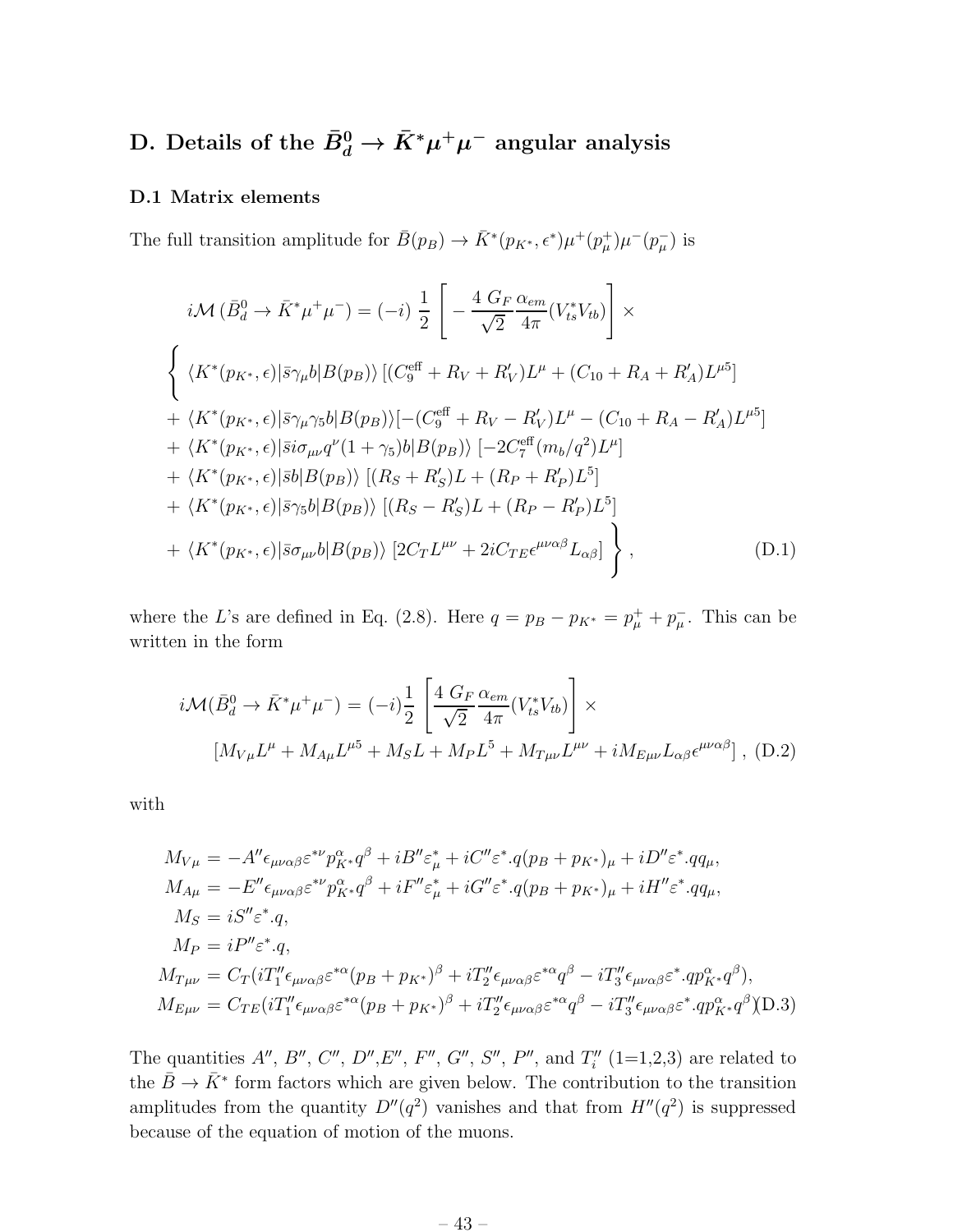### D.2 Form factors

The form factors for the decay amplitude for  $\bar{B}_d^0 \to \bar{K}^* \mu^+ \mu^-$  [Eq. (D.1)] in terms of matrix elements of the quark operators are given by [45]

$$
\langle K^*(p_{K^*}, \epsilon) | \bar{s} \gamma_\mu (1 \pm \gamma_5) b | B(p_B) \rangle = \mp i q_\mu \frac{2m_{K^*}}{q^2} \epsilon^* \cdot q \left[ A_3(q^2) - A_0(q^2) \right]
$$
  

$$
\pm i \epsilon^*_\mu (m_B + m_{K^*}) A_1(q^2) \mp i (p_B + p_{K^*})_\mu \epsilon^* \cdot q \frac{A_2(q^2)}{(m_B + m_{K^*})}
$$
  

$$
- \epsilon_{\mu\nu\lambda\sigma} \epsilon^{*\nu} p_{K^*}^{\lambda} q^{\sigma} \frac{2V(q^2)}{(m_B + m_{K^*})}, \tag{D.4}
$$

where

$$
A_3(q^2) = \frac{m_B + m_{K^*}}{2m_{K^*}} A_1(q^2) - \frac{m_B - m_{K^*}}{2m_{K^*}} A_2(q^2) .
$$
 (D.5)

$$
\langle K^*(p_{K^*}, \epsilon) | \bar{s} \sigma_{\mu\nu} b | B(p_B) \rangle = i \epsilon_{\mu\nu\lambda\sigma} \left\{ -T_1(q^2) \epsilon^{*\lambda} (p_B + p_{K^*})^{\sigma} + \frac{(m_B^2 - m_{K^*}^2)}{q^2} \left( T_1(q^2) - T_2(q^2) \right) \epsilon^{*\lambda} q^{\sigma} - \frac{2}{q^2} \left( T_1(q^2) - T_2(q^2) - \frac{q^2}{(m_B^2 - m_{K^*}^2)} T_3(q^2) \right) \epsilon^* \cdot q p_{K^*}^{\lambda} q^{\sigma} \right\}.
$$
 (D.6)

$$
\langle K^*(p_{K^*}, \epsilon) | \bar{s} i \sigma_{\mu\nu} q^{\nu} (1 \pm \gamma_5) b | B(p_B) \rangle = 2 \epsilon_{\mu\nu\lambda\sigma} \epsilon^{*\nu} p_{K^*}^{\lambda} q^{\sigma} T_1(q^2) \n\pm i \left\{ \epsilon_{\mu}^*(m_B^2 - m_{K^*}^2) - (p_B + p_{K^*})_{\mu} \epsilon^* \cdot q \right\} T_2(q^2) \n\pm i \epsilon^* \cdot q \left\{ q_{\mu} - \frac{(p_B + p_{K^*})_{\mu} q^2}{(m_B^2 - m_{K^*}^2)} \right\} T_3(q^2) .
$$
\n(D.7)

$$
\langle K^*(p_{K^*}, \epsilon) | \bar{s} (1 \pm \gamma_5) b | B(p_B) \rangle = \mp 2i \frac{m_{K^*}}{m_b} \epsilon^* \cdot q A_0(q^2) . \tag{D.8}
$$

Here we have neglected the strange-quark mass. The matrix elements are functions of 7 unknown form factors:  $A_{0,1,2}(q^2)$ ,  $V(q^2)$ ,  $T_{1,2,3}(q^2)$ .

The matrix elements  $M_{V,A,S,P,T,E}$  appearing in Eq. (D.3) can be written in terms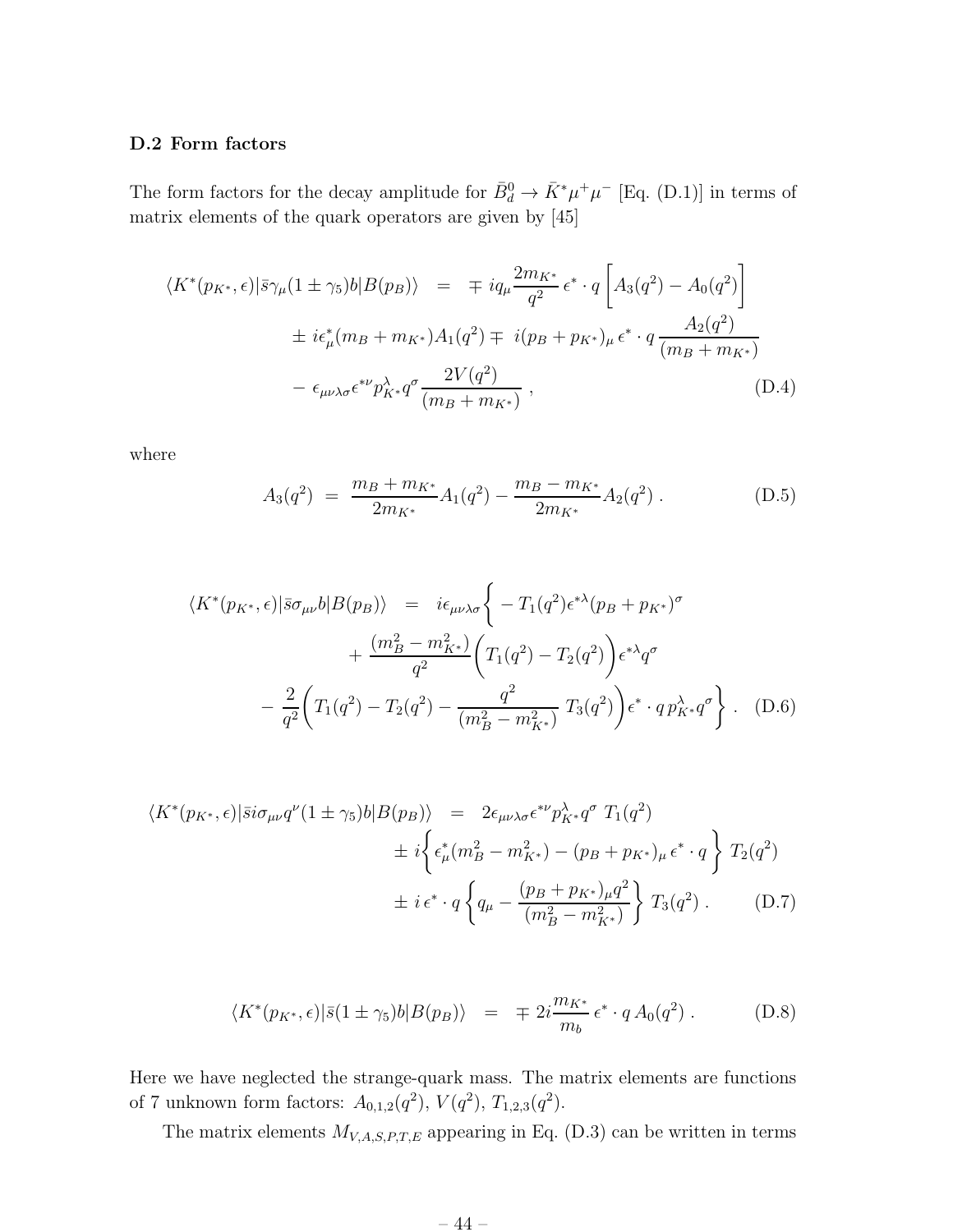of these 7 form factors, coupling constants and kinematic variables as

$$
A'' = \left[ \frac{2V(q^2)(C_9^{eff} + R_V + R'_V)}{m_B + m_{K^*}} + \frac{4m_b}{q^2} C_7^{eff} T_1(q^2) \right],
$$
  
\n
$$
B'' = -\left[ (m_B + m_{K^*}) A_1(q^2)(C_9^{eff} + R_V - R'_V) + \frac{2m_b}{q^2} C_7^{eff} T_2(q^2)(m_B^2 - m_{K^*}^2) \right],
$$
  
\n
$$
C'' = \left[ \frac{A_2(q^2)}{m_B + m_{K^*}} (C_9^{eff} + R_V - R'_V) + \frac{2m_b}{q^2} C_7^{eff} \left( T_2(q^2) + \frac{q^2 T_3(q^2)}{(m_B^2 - m_{K^*}^2)} \right) \right],
$$
  
\n
$$
D'' = \left[ \frac{2m_{K^*}}{q^2} (C_9^{eff} + R_V - R'_V) (A_3(q^2) - A_0(q^2)) - \frac{2m_b}{q^2} C_7^{eff} T_3(q^2) \right],
$$
  
\n
$$
E'' = \left[ \frac{2V(q^2)(C_{10} + R_A + R'_A)}{m_B + m_{K^*}} \right],
$$
  
\n
$$
F'' = -\left[ (m_B + m_{K^*}) A_1(q^2)(C_{10} + R_A - R'_A) \right],
$$
  
\n
$$
G'' = \left[ \frac{A_2(q^2)}{m_B + m_{K^*}} (C_{10} + R_A - R'_A) (A_3(q^2) - A_0(q^2)) \right],
$$
  
\n
$$
S'' = \left[ -2(R_S - R'_S) \frac{m_{K^*}}{m_b} A_0(q^2) \right],
$$
  
\n
$$
P'' = \left[ -2(R_P - R'_P) \frac{m_{K^*}}{m_b} A_0(q^2) \right],
$$
  
\n
$$
T''_1 = -2T_1(q^2),
$$
  
\n
$$
T''_2 = \left[ \frac{2(m_B^2 - m_{K^*}^2)}{q^2} (T_1(q^2) - T_2(q^2)) \right],
$$
  
\n
$$
T''_3 = \left[ \frac{4}{q^2
$$

Also, we define

$$
T_0 = \frac{1}{m_{K^*}} \Big( \sqrt{q^2} (E_{K^*} \sqrt{q^2} + 2m_{K^*}^2) T_1'' + q^2 (E_{K^*} T_2'' - |\vec{p}_{K^*}|^2 \sqrt{q^2} T_3'') \Big) ,
$$
  
\n
$$
T_+ = (q^2 + 2E_{K^*} \sqrt{q^2}) T_1'' + q^2 T_2'' , \quad T_- = 2|\vec{p}_{K^*}| \sqrt{q^2} T_1'' .
$$
 (D.10)

### D.3 Transversity amplitudes

We summarize the various transversity amplitudes that appear in the  $\bar{B}_d^0 \to \bar{K}^* \mu^+ \mu^$ angular distribution. The decay amplitude of  $\bar{B}_d^0 \to \bar{K}^* \mu^+ \mu^-$  depends on the  $K^*$ polarization vector  $\varepsilon(\lambda)$  with helicity  $\lambda$  (0,  $\pm$ 1). Hence, the decay amplitude can be decomposed into three components. Below we define the helicity amplitudes of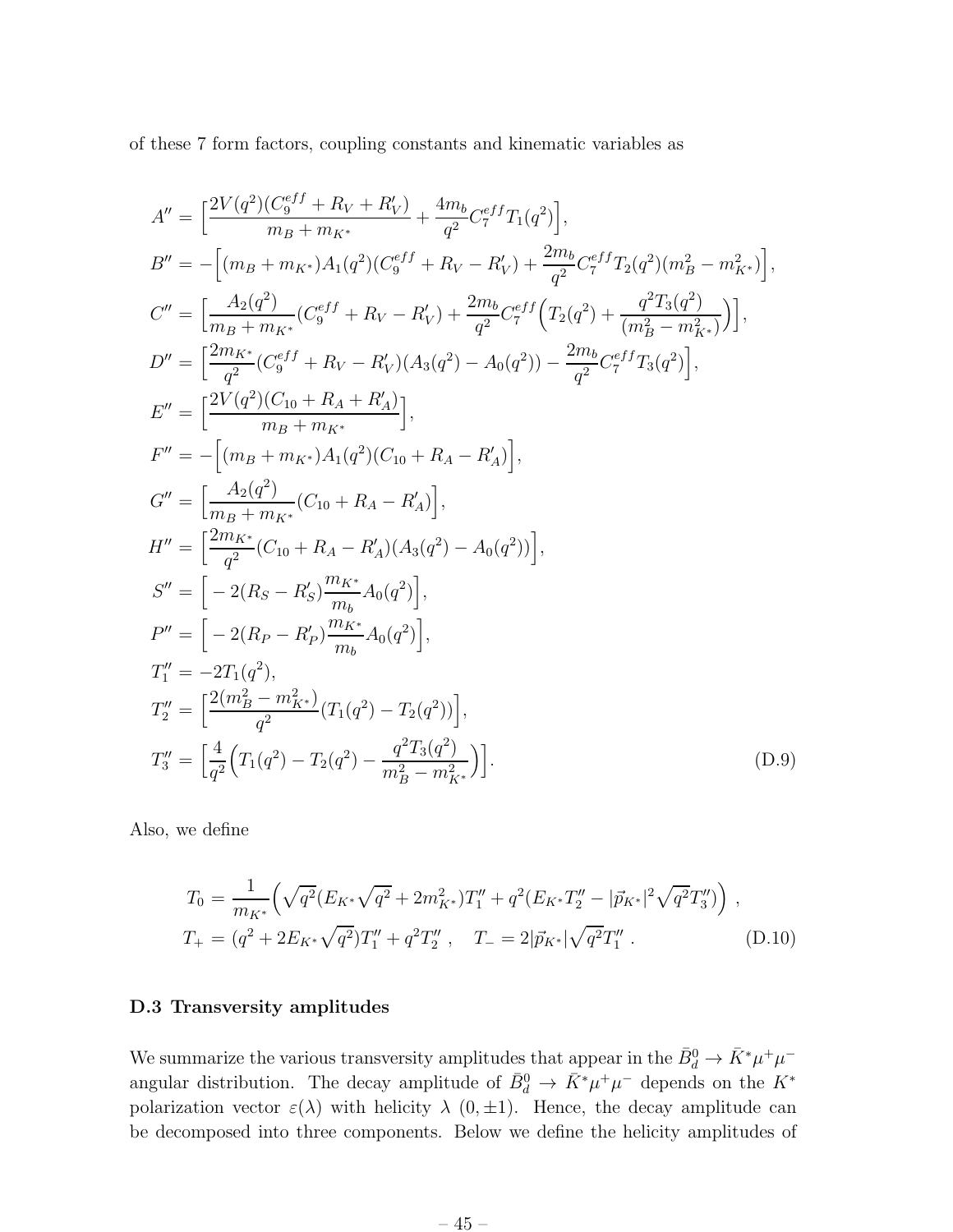various operators with different Lorentz structures (V, A, S, P, T, TE) in Eq. (D.1).

$$
A_V^0 = \sqrt{q^2} \Big( \frac{E_{K^*}}{m_{K^*}} B'' + \frac{2|\vec{p}_{K^*}|^2 \sqrt{q^2}}{m_{K^*}} C'' \Big) , \quad A_V^{\pm} = \sqrt{q^2} (\pm |\vec{p}_{K^*}| \sqrt{q^2} A'' + B'') ,
$$
  
\n
$$
A_A^0 = \sqrt{q^2} \Big( \frac{E_{K^*}}{m_{K^*}} F'' + \frac{2|\vec{p}_{K^*}|^2 \sqrt{q^2}}{m_{K^*}} G'' \Big) , \quad A_A^{\pm} = \sqrt{q^2} (\pm |\vec{p}_{K^*}| \sqrt{q^2} E'' + F'') ,
$$
  
\n
$$
A_S = \frac{2|\vec{p}_{K^*}| q^2}{m_{K^*}} S'' , \qquad A_P = \frac{2|\vec{p}_{K^*}| q^2}{m_{K^*}} P'' ,
$$
  
\n
$$
A_T^0 = T_0 C_T , \qquad A_T^{\pm} = T_{\pm} C_T ,
$$
  
\n
$$
A_{TE}^0 = 2T_0 C_{TE} , \qquad A_{TE}^{\pm} = 2T_{\pm} C_{TE} ,
$$
  
\n
$$
A_{vt} = -2|\vec{p}_{K^*}| \sqrt{q^2} (C_{10} + R_A - R_{A'}) A_0 , \qquad (D.11)
$$

where the amplitude  $A_{vt}$  is related to the time-like component of the virtual  $K^*$ . In the transversity basis, the positive and negative helicity amplitudes are replaced by the transversity amplitudes as

$$
A_{\parallel}^{i} = \frac{1}{\sqrt{2}} (A_{i}^{+} + A_{i}^{-}) , \quad A_{\perp}^{i} = \frac{1}{\sqrt{2}} (A_{i}^{+} - A_{i}^{-}) , \quad i = \text{V}, \text{A}, \text{T}, \text{TE}. \quad \text{(D.12)}
$$

The left and right component of the transversity amplitudes of vector and axial-vector currents in [61] can be written as

$$
A_{0,VA}^{L,R} = A_V^0 \mp A_A^0, A_{\parallel, VA}^{L,R} = (A_{\parallel}^V \mp A_{\parallel}^A), A_{\perp, VA}^{L,R} = (A_{\perp}^V \mp A_{\perp}^A). \tag{D.13}
$$

Note that in the notation of Ref. [61], we have the correspondence  $A_{(0,\parallel,\perp),VA}^{L,R}$  =  $(\sqrt{q^2}/N)A_{(0,\parallel}^{L,R}$  $L_{,R}^{L,R}$ <sub>(0,||,⊥)</sub>,  $A_S = (\sqrt{q^2}/N)A_S$ , and  $(A_{vt} +$  $\sqrt{q^2}$  $\frac{{\cal V}^{q^2}}{4m_{\mu}} A_P) = -\sqrt{q^2}/(2N) A_t.$ 

### D.4 Angular coefficients

The expressions for the twelve angular coefficients (*I*'s) in the  $\bar{B}_d^0 \to \bar{K}^* \mu^+ \mu^-$  angular distribution are summarized here according to  $K^*$  helicity combinations  $\lambda_1\lambda_2$ . The longitudinal  $I^{0}$ 's  $(\lambda_1 \lambda_2 = 00)$  are given by

$$
I_1^0 = 2 \left[ \frac{1}{2} (|A_{0,VA}^L|^2 + |A_{0,VA}^R|^2) + \frac{1}{2} \beta_\mu^2 |A_S|^2 + \frac{4m_\mu^2}{q^2} \left( \text{Re}[A_{0,VA}^L A_{0,VA}^{R*}] \right) \right]
$$
  
+2|A\_{vt} + \frac{\sqrt{q^2}}{4m\_\mu} A\_P|^2 + 8|A\_{TE}^0|^2 \right) + 4\beta\_\mu^2 (|A\_T^0|^2 + |A\_{TE}^0|^2)   
- \frac{8m\_\mu}{\sqrt{q^2}} \text{Re}[ (A\_{0,VA}^L + A\_{0,VA}^R) A\_{TE}^{q\*}] \right],  

$$
I_2^0 = \beta_\mu^2 \left[ - (|A_{0,VA}^L|^2 + |A_{0,VA}^R|^2) + 8(|A_T^0|^2 + |A_{TE}^0|^2) \right],
$$

$$
I_3^0 = 2\beta_\mu \text{Re} \left[ -4A_{TE}^0 A_S^* + \frac{4m_\mu}{\sqrt{q^2}} \left( \frac{1}{2} (A_{0,VA}^L + A_{0,VA}^R) A_S^* \right) + 4(A_{vt} + \frac{\sqrt{q^2}}{4m_\mu} A_P) A_T^{q*} \right) \right]
$$
(D.14)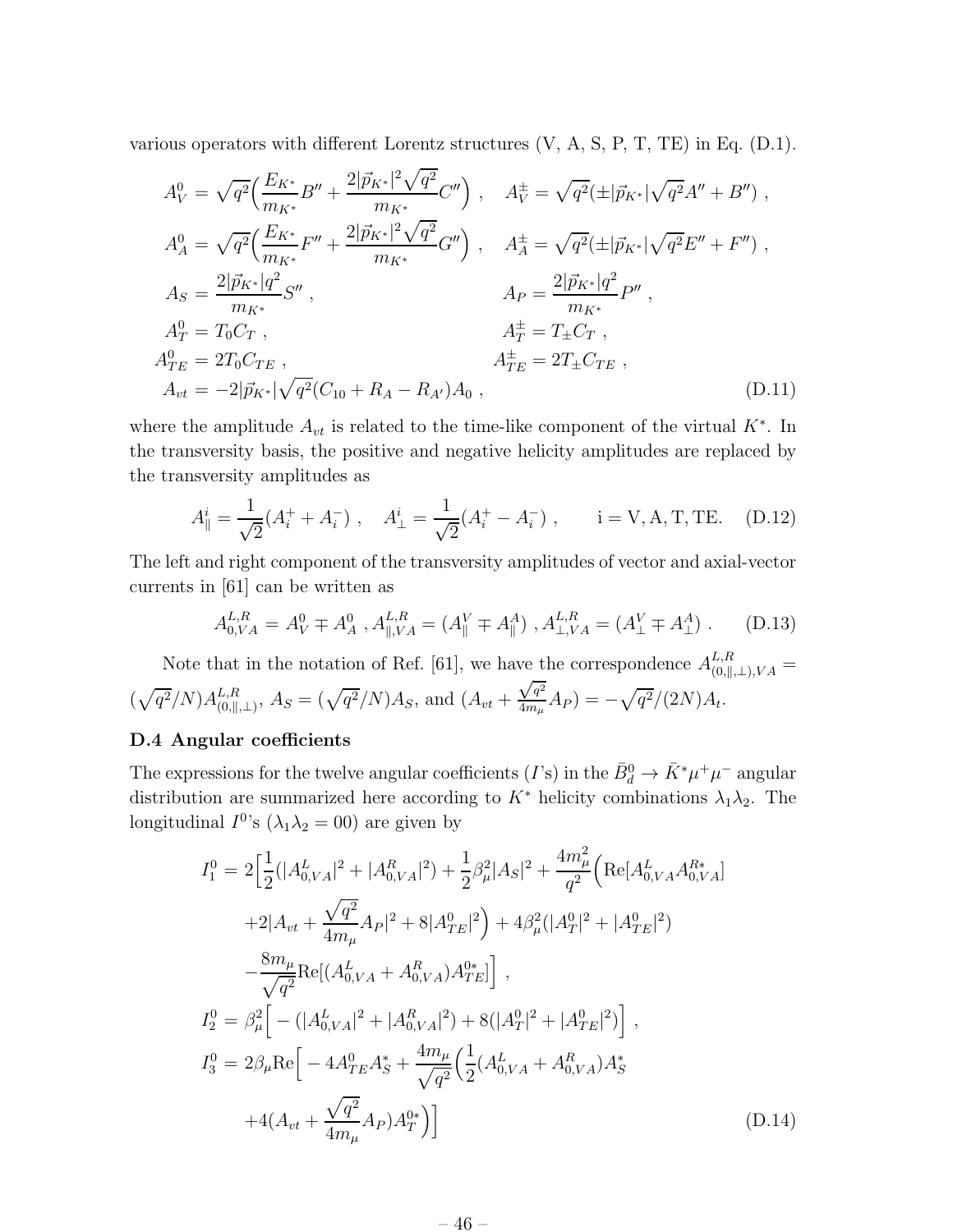The transverse  $I^T$ 's  $(\lambda_1 \lambda_2 = ++, --, +-, -+)$  are given by

$$
I_1^T = \left[ \frac{2 + \beta_{\mu}^2}{2} \left( |A_{\parallel}^V|^2 + |A_{\perp}^V|^2 + |A_{\parallel}^A|^2 + |A_{\perp}^A|^2 \right) - 4(-2 + \beta_{\mu}^2) \left( |A_{\parallel}^T|^2 + |A_{\perp}^T|^2 + |A_{\parallel}^T|^2 \right) \right.
$$
  
\n
$$
+ |A_{\perp}^T|^2 \right) + \frac{4m_{\mu}^2}{q^2} \left( |A_{\parallel}^V|^2 + |A_{\perp}^V|^2 - |A_{\parallel}^A|^2 - |A_{\perp}^A|^2 - 16 \text{Re}[(A_{\parallel}^T A_{\perp}^T - A_{\parallel}^T B_{\perp}^T)] \right)
$$
  
\n
$$
- 16 \frac{m_{\mu}}{\sqrt{q^2}} \left( \text{Re}[A_{\perp}^V (A_{\parallel}^T^* - A_{\perp}^T^*)] + A_{\parallel}^V (A_{\parallel}^{TE*} + A_{\perp}^{TE*})] \right),
$$
  
\n
$$
I_2^T = \beta_{\mu}^2 \left[ \frac{1}{2} \left( |A_{\parallel}^V|^2 + |A_{\perp}^V|^2 + |A_{\parallel}^A|^2 + |A_{\perp}^A|^2 \right) - 4 \left( |A_{\parallel}^T|^2 + |A_{\perp}^T|^2 + |A_{\perp}^T|^2 + |A_{\perp}^T|^2 \right) \right],
$$
  
\n
$$
I_3^T = -4\beta_{\mu} \left[ \text{Re}[A_{\perp}^V A_{\parallel}^{A*} + A_{\parallel}^V A_{\perp}^{A*}] - 4 \frac{m_{\mu}}{\sqrt{q^2}} \text{Re}[A_{\parallel}^A (A_{\parallel}^{T*} - A_{\perp}^{T*}) + A_{\perp}^A (A_{\parallel}^{TE*} + A_{\perp}^{TE*})] \right],
$$
  
\n
$$
I_4^T = \beta_{\mu}^2 \left[ \left( |A_{\perp}^V|^2 - |A_{\parallel}^V|^2 + |A_{\perp}^A|^2 - |A_{\parallel}^A|^2 \right) + 16 \text{Re}[A
$$

The mixed  $I^{LT}$ 's  $(\lambda_1 \lambda_2 = 0 \pm, \pm 0)$  are given by

$$
I_{1}^{LT} = \beta_{\mu}^{2} \text{Re} \Big[ \frac{1}{\sqrt{2}} \Big( A_{0,VA}^{R}(A_{\parallel}^{V*} + A_{\parallel}^{A*}) + A_{0,VA}^{L}(A_{\parallel}^{V*} - A_{\parallel}^{A*}) \Big) -4\sqrt{2} \Big( A_{T}^{0}(A_{\parallel}^{T*} + A_{\perp}^{T*}) + A_{TE}^{0}(A_{\parallel}^{TE*} + A_{\perp}^{TE*}) \Big) \Big],
$$
  
\n
$$
I_{2}^{LT} = \frac{1}{\sqrt{2}} \beta_{\mu}^{2} \text{Im} [A_{0,VA}^{R}(A_{\perp}^{V*} + A_{\perp}^{A*}) + A_{0,VA}^{L}(A_{\perp}^{V*} - A_{\perp}^{A*})] ,
$$
  
\n
$$
I_{3}^{LT} = \sqrt{2} \beta_{\mu} \text{Re} \Big[ A_{0,VA}^{L}(A_{\perp}^{V*} - A_{\perp}^{A*}) - A_{0,VA}^{R}(A_{\perp}^{V*} + A_{\perp}^{A*}) + 2(A_{\parallel}^{TE} + A_{\perp}^{TE}) A_{S}^{*} -2 \frac{m_{\mu}}{\sqrt{q^{2}}} \Big( A_{\parallel}^{V} A_{S}^{*} + 4(A_{\parallel}^{T} + A_{\perp}^{T}) (A_{vt}^{*} + \frac{\sqrt{q^{2}}}{4m_{\mu}} A_{P}^{*}) +2(A_{\parallel}^{T} - A_{\perp}^{T}) (A_{0,VA}^{L*} - A_{0,VA}^{R*}) - 4A_{\perp}^{A} A_{TE}^{0*} \Big) \Big],
$$
  
\n
$$
I_{4}^{LT} = \sqrt{2} \beta_{\mu} \text{Im} \Big[ A_{0,VA}^{L}(A_{\parallel}^{V*} - A_{\parallel}^{A*}) - A_{0,VA}^{R}(A_{\parallel}^{V*} + A_{\parallel}^{A*}) + 2(A_{\parallel}^{T} - A_{\perp}^{T}) A_{S}^{*} +2\frac{m_{\mu}}{\sqrt{q^{2}}} \Big( A_{\perp}^{V} A_{S}^{*} + 4(A_{\parallel}^{TE} - A_{\perp}^{TE}) (A_{vt}^{*} +
$$

### References

[1] In the latest update of the  $\pi K$  puzzle, it was seen that, although NP was hinted at in  $B \to \pi K$  decays, it could be argued that the SM can explain the data, see S. Baek, C. W. Chiang and D. London, "The  $B \to \pi K$  Puzzle: 2009 Update," *Phys. Lett.* B 675 (2009) 59.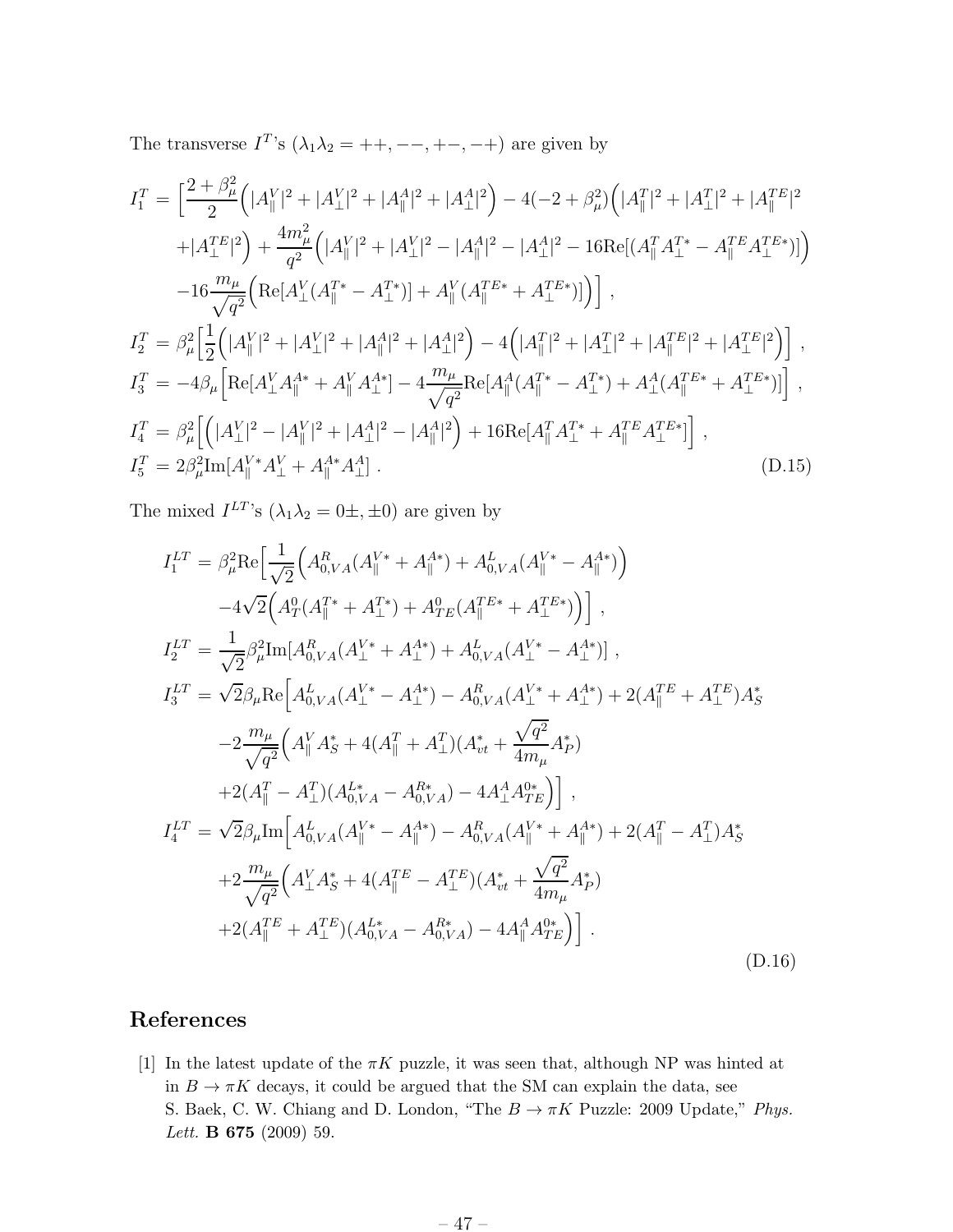- [2] H. Y. Cheng, C. K. Chua and A. Soni, "CP-violating asymmetries in  $B^0$  decays to  $K^+K^-K^0_{S,L}$  and  $K^0_SK^0_{S,L}$ ," *Phys. Rev.* **D 72** (2005) 094003 [hep-ph/0506268].
- [3] G. Buchalla, G. Hiller, Y. Nir and G. Raz, "The pattern of CP asymmetries in  $b \to s$ transitions," *J. High Energy Phys.* 0509 (2005) 074 [hep-ph/0503151].
- [4] E. Lunghi and A. Soni, "Hints for the scale of new CP-violating physics from B-CP anomalies," *J. High Energy Phys.* 0908 (2009) 051 [arXiv:0903.5059 [hep-ph]].
- [5] T. Aaltonen et al. (CDF Collaboration), V. M. Abazov et al. (DØ Collaboration), "Combination of DØ and CDF Results on  $\Delta\Gamma_s$  and the CP-Violating Phase  $\beta_s^{J/\psi\phi}$ ," CDF Note No. CDF/PHYS/BOTTOM/CDFR/9787, 2009; D0 Note No. 5928-CONF, 2009.
- [6] B. Aubert *et al.* [BABAR Collaboration], "Rates, polarizations, and asymmetries in charmless vector-vector B meson decays," *Phys. Rev. Lett.* 91 (2003) 171802 [arXiv:hep-ex/0307026].
- [7] K. F. Chen *et al.* [Belle Collaboration], "Measurement of branching fractions and polarization in  $B \to \phi K^{(*)}$  decays," *Phys. Rev. Lett.* **91** (2003) 201801 [arXiv:hep-ex/0307014].
- [8] V. M. Abazov *et al.* [The D0 Collaboration], "Evidence for an anomalous like-sign dimuon charge asymmetry," arXiv:1005.2757 [hep-ex].
- [9] A. Dighe, A. Kundu and S. Nandi, "Enhanced  $B_s \bar{B}_s$  lifetime difference and anomalous like-sign dimuon charge asymmetry from new physics in  $B_s \to \tau^+\tau^-$ ," arXiv:1005.4051 [hep-ph].
- [10] A. Ishikawa *et al.*, "Measurement of forward-backward asymmetry and Wilson coefficients in  $B \to K^* \ell^+ \ell^-$ ," *Phys. Rev. Lett.* **96** (2006) 251801 [hep-ex/0603018].
- [11] J. T. Wei *et al.* [BELLE Collaboration], "Measurement of the Differential Branching Fraction and Forward-Backword Asymmetry for  $B \to K^{(*)} \ell^+ \ell^-$ ," *Phys. Rev. Lett.* 103 (2009) 171801 [arXiv:0904.0770 [hep-ex]].
- [12] T. Aaltonen *et al.* [ CDF Collaboration ], "Measurement of the Forward-Backward Asymmetry in the  $B \to K^{(*)} \mu^+ \mu^-$  Decay and First Observation of the  $B^0_s \to \phi \mu^+ \mu^-$ Decay," *Phys. Rev. Lett.* 106 (2011) 161801 [arXiv:1101.1028[hep-ex]].
- [13] B. Aubert *et al.* [BABAR Collaboration], "Measurements of branching fractions, rate asymmetries, and angular distributions in the rare decays  $B \to K \ell^+ \ell^-$  and  $B \to K^* \ell^+ \ell^-,$ " *Phys. Rev.* **D 73** (2006) 092001 [hep-ex/0604007].
- [14] B. Aubert *et al.* [BABAR Collaboration], "Angular Distributions in the Decays  $B \to K^* \ell^+ \ell^-,$ " *Phys. Rev.* **D 79** (2009) 031102 [arXiv:0804.4412 [hep-ex]].
- [15] W. Skiba and J. Kalinowski, " $B_s \to \tau^+\tau^-$  decay in a two Higgs doublet model," *Nucl. Phys.* B 404 (1993) 3.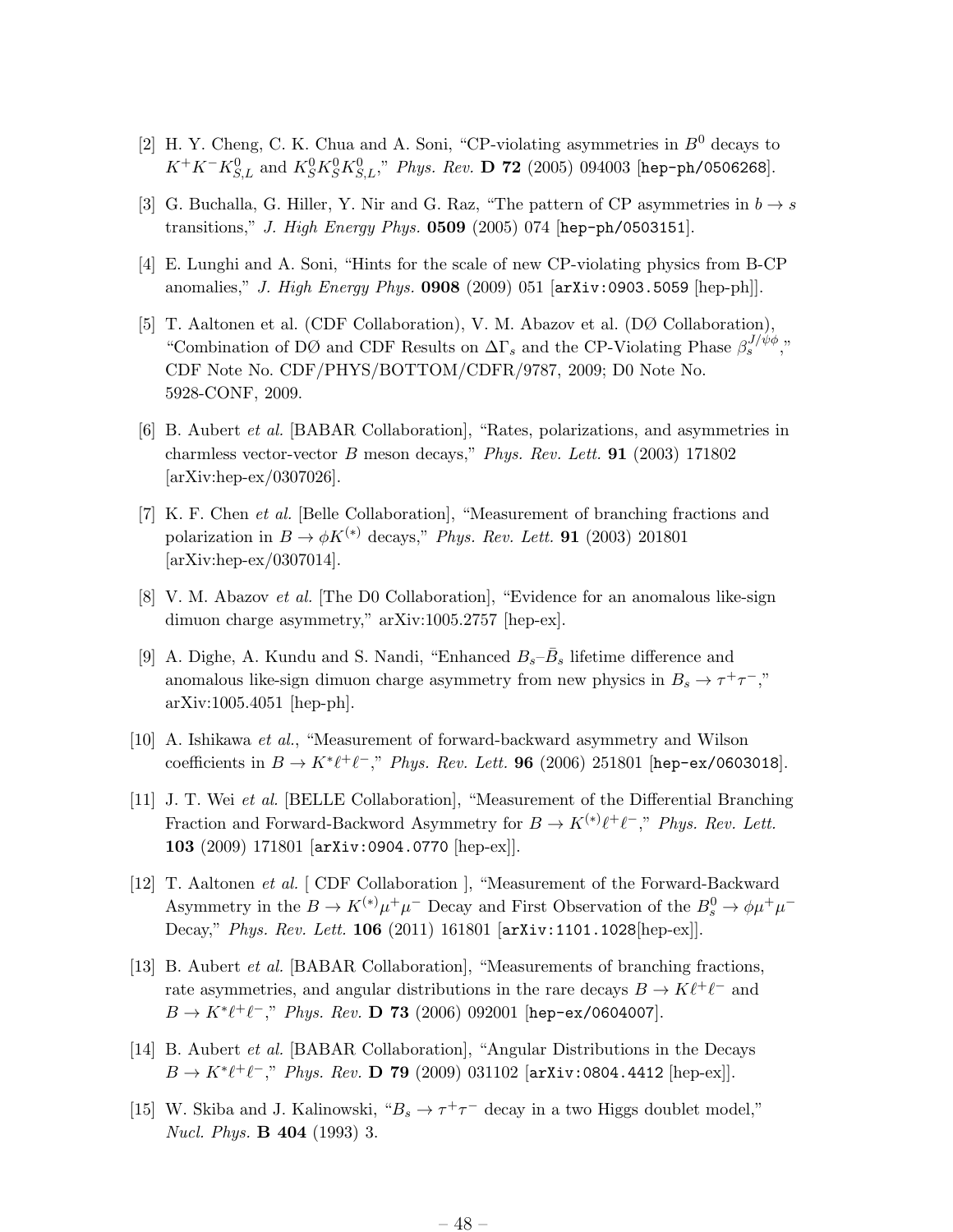- [16] S. R. Choudhury and N. Gaur, "Dileptonic decay of  $B_s$  meson in SUSY models with large tanβ," *Phys. Lett.* B 451 (1999) 86 [arXiv:hep-ph/9810307].
- [17] C. S. Huang, W. Liao, Q. S. Yan and S. H. Zhu,  ${}^{\omega}B_s \to \ell^+ \ell^-$  in a general 2HDM and MSSM," Phys. Rev. D 63, 114021 (2001) [Erratum-ibid. D 64, 059902 (2001)] [arXiv:hep-ph/0006250].
- [18] C. Bobeth, T. Ewerth, F. Kruger and J. Urban, "Analysis of neutral Higgs boson contributions to the decays  $\bar{B}_s \to \ell^+ \ell^-$  and  $\bar{B} \to K \ell^+ \ell^-$ ," *Phys. Rev.* **D 64** (2001) 074014 [hep-ph/0104284].
- [19] C. S. Huang and X. H. Wu, " $B_s \to \mu^+\mu^-$  and  $B \to X_s\mu^+mu^-$  in MSSM," Nucl. Phys. B 657, 304 (2003) [arXiv:hep-ph/0212220].
- [20] P. H. Chankowski and L. Slawianowska, "Effects of the scalar FCNC in  $b\to s\ell^+\ell^$ transitions and supersymmetry," *Eur. Phys. J.* C 33 (2004) 123 [hep-ph/0308032].
- [21] A. K. Alok and S. U. Sankar, "New physics upper bound on the branching ratio of  $B_s \to \ell^+ \ell^-,$ " *Phys. Lett.* **B 620** (2005) 61 [arXiv:hep-ph/0502120].
- [22] M. Blanke, A. J. Buras, D. Guadagnoli and C. Tarantino, "Minimal Flavor Violation Waiting for Precise Measurements of  $\Delta M_s$ ,  $S_{\psi\phi}$ ,  $A_{SL}^s$ ,  $|V_{ub}|$ ,  $\gamma$  and  $B_{s,d}^0 \to \mu^+\mu^-$ ", *J. High Energy Phys.* 0610 (2006) 003 [arXiv:hep-ph/0604057].
- [23] A. K. Alok and S. K. Gupta, " $B_s \to \mu^+\mu^-$  decay in the R-parity violating minimal supergravity," *Eur. Phys. J.* C 65 (2010) 491 [arXiv:0904.1878 [hep-ph]].
- [24] A. J. Buras, B. Duling, T. Feldmann, T. Heidsieck, C. Promberger and S. Recksiegel, "Patterns of Flavour Violation in the Presence of a Fourth Generation of Quarks and Leptons," JHEP 1009, 106 (2010) [arXiv:1002.2126 [hep-ph]].
- [25] E. Golowich, J. Hewett, S. Pakvasa, A. A. Petrov and G. K. Yeghiyan, "Relating  $B_s$ Mixing and  $B_s \to \mu^+\mu^-$  with New Physics," arXiv:1102.0009 [hep-ph].
- [26] A. Ali, T. Mannel and T. Morozumi, "Forward backward asymmetry of dilepton angular distribution in the decay  $b \to s\ell^+\ell^-$ ," *Phys. Lett.* **B 273** (1991) 505.
- [27] A. J. Buras and M. Munz, "Effective Hamiltonian for  $B \to X_s \ell^+ \ell^-$  beyond leading logarithms in the NDR and HV schemes," Phys. Rev. D 52, 186 (1995) [arXiv:hep-ph/9501281].
- [28] A. Ali, G. Hiller, L. T. Handoko and T. Morozumi, "Power corrections in the decay rate and distributions in  $B \to X_s \ell^+ \ell^-$  in the standard model," *Phys. Rev.* **D** 55 (1997) 4105 [arXiv:hep-ph/9609449].
- [29] C. S. Huang, W. Liao and Q. S. Yan, "The promising process to distinguish supersymmetric models with large tan(beta) from the standard model:  $B \to X_s \mu^+ \mu^-,$ " Phys. Rev. D 59, 011701 (1999) [arXiv:hep-ph/9803460].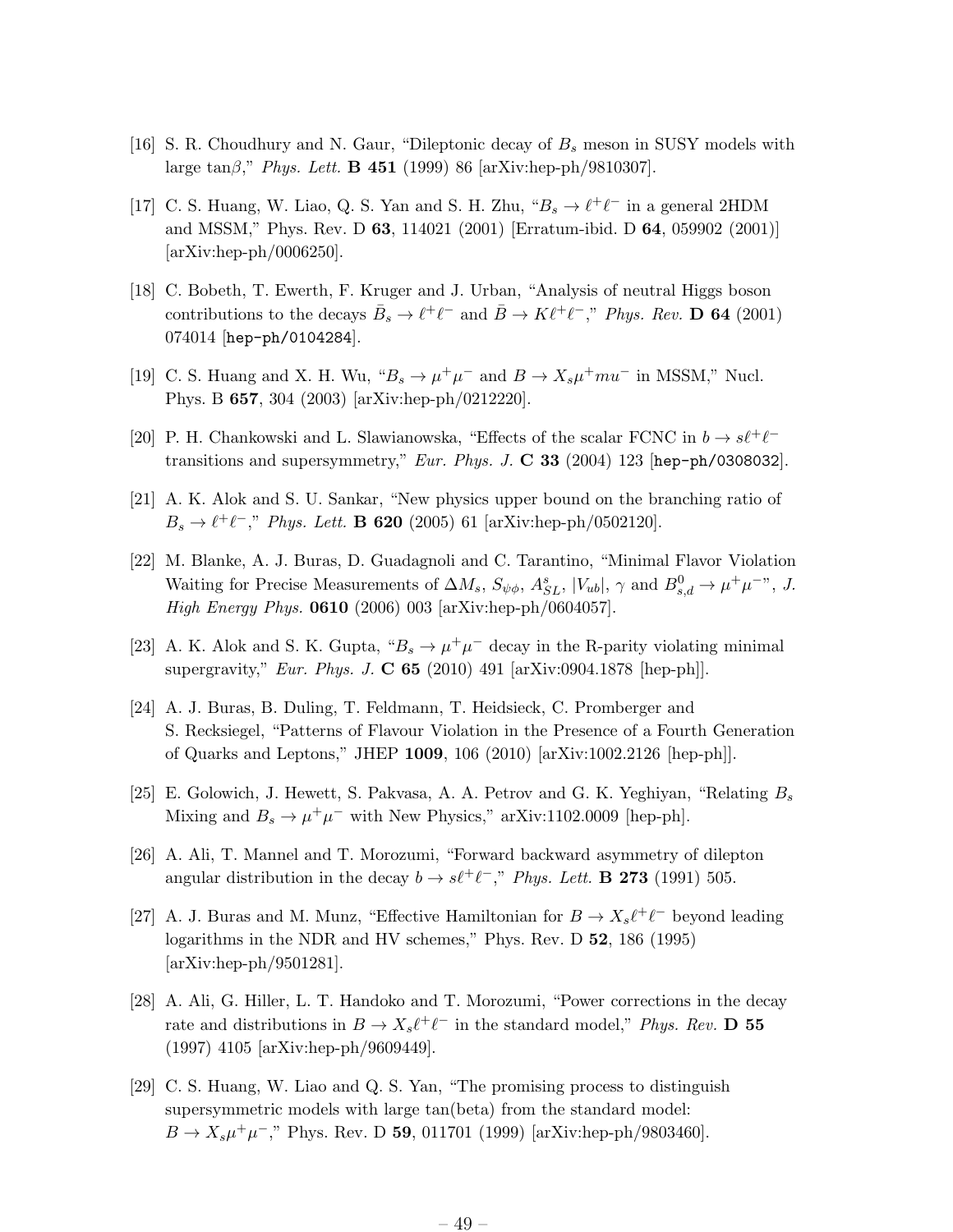- [30] S. Fukae, C. S. Kim, T. Morozumi and T. Yoshikawa, "A Model independent analysis of the rare B decay  $B \to X_s \ell^+ \ell^-$ ," Phys. Rev. D **59**, 074013 (1999) [arXiv:hep-ph/9807254].
- [31] C. Bobeth, M. Misiak and J. Urban, "Photonic penguins at two loops and  $m_t$ -dependence of BR( $B \to X_s \ell^+ \ell^-$ )," *Nucl. Phys.* **B 574** (2000) 291 [hep-ph/9910220].
- [32] A. Ali, E. Lunghi, C. Greub and G. Hiller, "Improved model independent analysis of semileptonic and radiative rare B decays," *Phys. Rev.* D 66 (2002) 034002 [hep-ph/0112300];
- [33] T. Huber, T. Hurth and E. Lunghi, "Logarithmically Enhanced Corrections to the Decay Rate and Forward Backward Asymmetry in  $\bar{B} \to X_s \ell^+ \ell^-,$ " *Nucl. Phys.* **B** 802 (2008) 40 [arXiv:0712.3009 [hep-ph]].
- [34] K. S. M. Lee, Z. Ligeti, I. W. Stewart and F. J. Tackmann, "Extracting short distance information from  $b \to s\ell^+\ell^-$  effectively," Phys. Rev. D 75, 034016 (2007) [arXiv:hep-ph/0612156].
- [35] Z. Ligeti and F. J. Tackmann, "Precise predictions for  $B \to X_s \ell^+ \ell^-$  in the large  $q^2$ region," Phys. Lett. B 653, 404 (2007) [arXiv:0707.1694 [hep-ph]].
- [36] G. Eilam, C. D. Lu and D. X. Zhang, "Radiative dileptonic decays of B mesons," *Phys. Lett.* B 391 (1997) 461 [arXiv:hep-ph/9606444].
- [37] T. M. Aliev, A. Ozpineci and M. Savci,  $B_q \to \ell^+ \ell^- \gamma$  decays in light cone QCD," *Phys. Rev.* D 55 (1997) 7059 [arXiv:hep-ph/9611393].
- [38] C. Q. Geng, C. C. Lih and W. M. Zhang, "Study of  $B_{s,d} \to \ell^+ \ell^- \gamma$  decays," Phys. *Rev.* D 62 (2000) 074017 [arXiv:hep-ph/0007252].
- [39] Y. Dincer and L. M. Sehgal, "Charge asymmetry and photon energy spectrum in the decay  $B_s \to \ell^+ \ell^- \gamma$ ," *Phys. Lett.* **B 521** (2001) 7 [arXiv:hep-ph/0108144].
- [40] F. Kruger and D. Melikhov, "Gauge invariance and form factors for the decay  $B \to \gamma \ell^+ \ell^-$ ," *Phys. Rev.* **D 67** (2003) 034002 [arXiv:hep-ph/0208256].
- [41] D. Melikhov and N. Nikitin, "Rare radiative leptonic decays  $B_{d,s} \to \ell^+ \ell^- \gamma$ ," *Phys. Rev.* D 70 (2004) 114028 [arXiv:hep-ph/0410146].
- [42] D. Melikhov, N. Nikitin and K. Toms, "Rare radiative leptonic decays  $B_{d,s} \to \ell^+ \ell^- \gamma$ ," *Phys. Atom. Nucl.* **68** (2005) 1842 [*Yad. Fiz.* **68**, 1904 (2005)].
- [43] A. K. Alok and S. Uma Sankar, "New physics upper bound on the branching ratio of  $B_s \to \ell^+ \ell^- \gamma$ ," *Mod. Phys. Lett.* **A 22** (2007) 1319 [arXiv:hep-ph/0603262].
- [44] I. Balakireva, D. Melikhov, N. Nikitin and D. Tlisov, "Forward-backward and CP-violating asymmetries in rare  $B_{d,s} \to (V,\gamma)\ell^+\ell^-$  decays," Phys. Rev. D 81, 054024 (2010) [arXiv:0911.0605 [hep-ph]].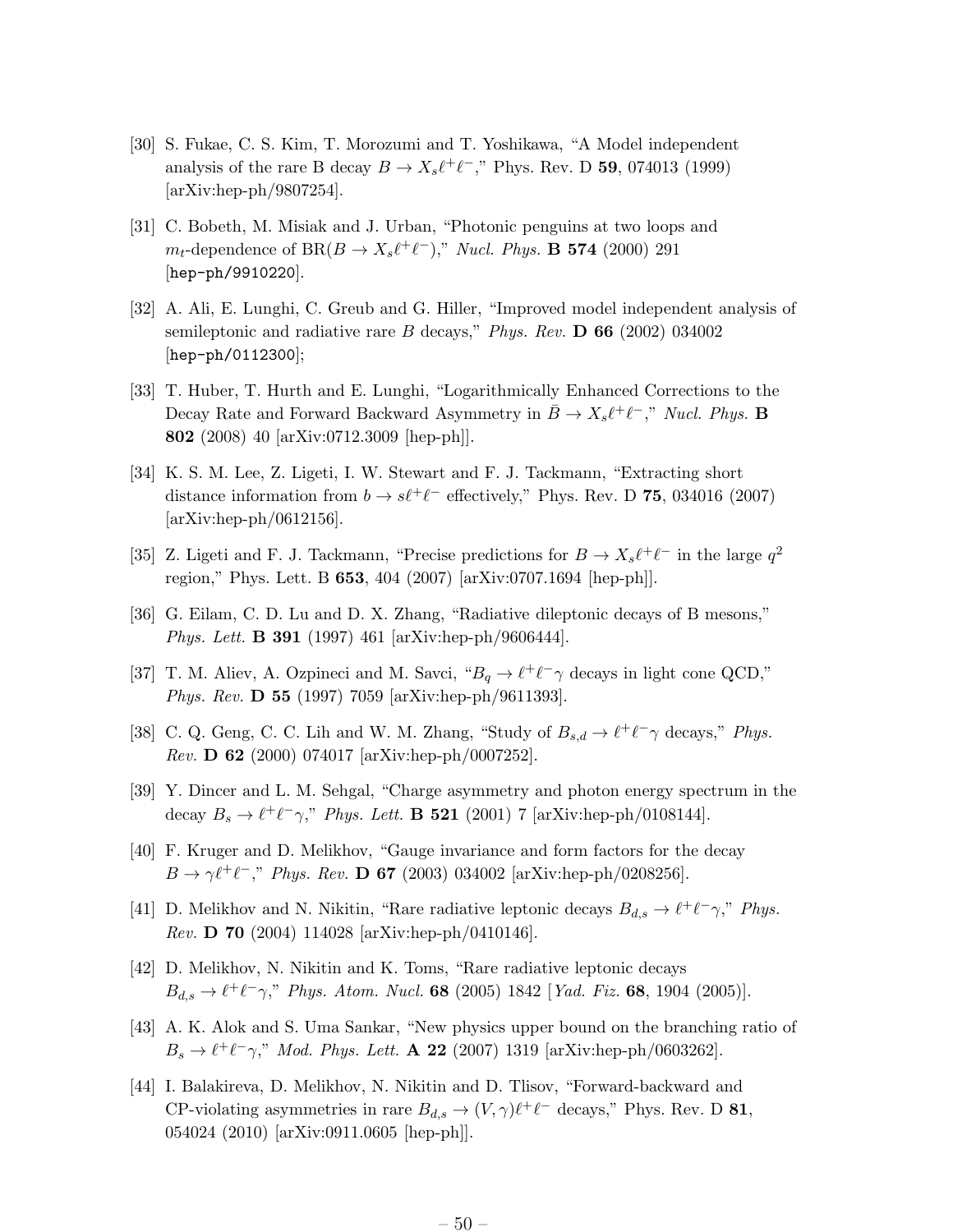- [45] A. Ali, P. Ball, L. T. Handoko and G. Hiller, "A comparative study of the decays  $B \to (K, K^*)\ell^+\ell^-$  in standard model and supersymmetric theories", *Phys. Rev.* **D** 61 (2000) 074024 [arXiv:hep-ph/9910221].
- [46] T. M. Aliev, M. K. Cakmak, A. Ozpineci and M. Savci, "New physics effects to the lepton polarizations in the  $B \to K \ell^+ \ell^-$  decay," *Phys. Rev.* **D 64** (2001) 055007 [hep-ph/0103039].
- [47] W. Bensalem, D. London, N. Sinha and R. Sinha, "Lepton polarization and forward backward asymmetries in  $b \rightarrow s\tau^{+}\tau^{-}$ ," *Phys. Rev.* **D 67** (2003) 034007 [hep-ph/0209228].
- [48] C. Bobeth, G. Hiller and G. Piranishvili, "Angular Distributions of  $B \to K \ell \ell$ Decays," *J. High Energy Phys.* 0712 (2007) 040 [arXiv:0709.4174 [hep-ph]].
- [49] A. K. Alok, A. Dighe and S. Uma Sankar, "Large forward-backward asymmetry in  $B \to K \mu^+ \mu^-$  from new physics tensor operators," *Phys. Rev.* **D 78** (2008) 114025 [arXiv:0810.3779 [hep-ph]].
- [50] J. Charles, A. Le Yaouanc, L. Oliver, O. Pene and J. C. Raynal, "Heavy-to-light form factors in the heavy mass to large energy limit of QCD," Phys. Rev. D 60, 014001 (1999) [arXiv:hep-ph/9812358].
- [51] M. Beneke and T. Feldmann, "Symmetry-breaking corrections to heavy-to-light B meson form factors at large recoil," Nucl. Phys. B 592, 3 (2001) [arXiv:hep-ph/0008255].
- [52] F. Kruger and E. Lunghi, "Looking for novel CP violating effects in  $\bar{B} \to K^* \ell^+ \ell^-,$ " *Phys. Rev.* D 63 (2001) 014013 [hep-ph/0008210].
- [53] M. Beneke, T. Feldmann and D. Seidel, "Systematic approach to exclusive  $B \to V \ell^+ \ell^-, V \gamma$  decays," *Nucl. Phys.* **B 612** (2001) 25 [hep-ph/0106067].
- [54] Q. S. Yan, C. S. Huang, W. Liao and S. H. Zhu, "Exclusive semileptonic rare decays  $B \to (K, K^*)\ell^+\ell^-$  in supersymmetric theories," Phys. Rev. D 62, 094023 (2000) [arXiv:hep-ph/0004262].
- [55] T. M. Aliev, V. Bashiry and M. Savci, "Double-lepton polarization asymmetries in the  $B \to K \ell^+ \ell^-$  decay beyond the standard model," *Eur. Phys. J.* **C** 35 (2004) 197 [hep-ph/0311294].
- [56] T. M. Aliev, V. Bashiry and M. Savci, "Polarized lepton pair forward-backward asymmetries in  $B \to K^* \ell^+ \ell^-$  decay beyond the standard model," *J. High Energy Phys.* 0405 (2004) 037 [hep-ph/0403282].
- [57] F. Kruger and J. Matias, "Probing new physics via the transverse amplitudes of  $B^0 \to K^{*0} (\to K^- \pi^+) \ell^+ \ell^-$  at large recoil," *Phys. Rev.* **D 71** (2005) 094009 [arXiv:hep-ph/0502060].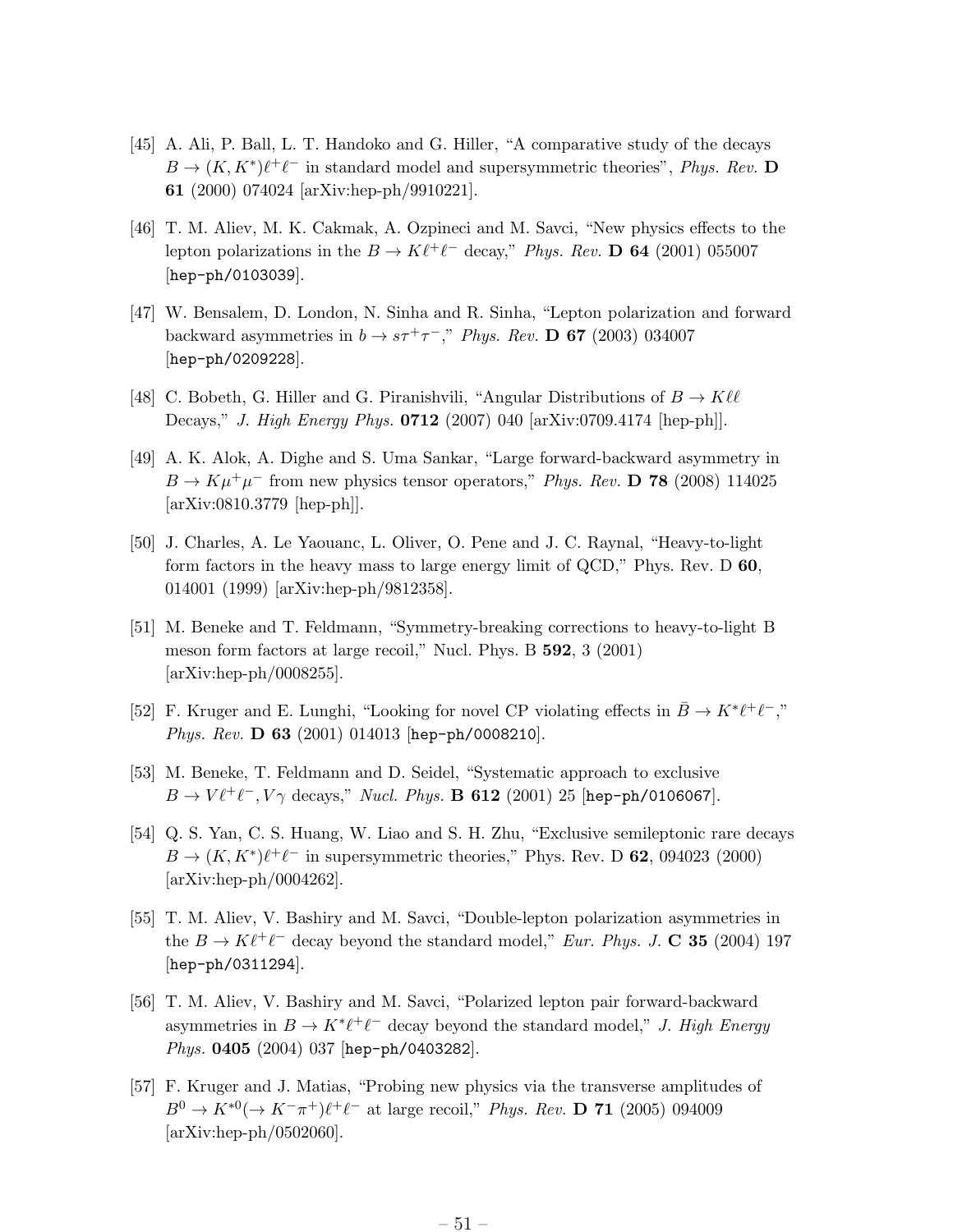- [58] E. Lunghi and J. Matias, "Huge right-handed current effects in  $B \to K^*(K\pi) \ell^+ \ell^-$  in supersymmetry," *J. High Energy Phys.* 0704 (2007) 058 [hep-ph/0612166].
- [59] A. Hovhannisyan, W. S. Hou and N. Mahajan, " $B \to K^* \ell^+ \ell^-$  forward-backward asymmetry and new physics," *Phys. Rev.* D 77 (2008) 014016 [hep-ph/0701046].
- [60] U. Egede, T. Hurth, J. Matias, M. Ramon and W. Reece, "New observables in the decay mode  $\bar{B} \to \bar{K}^{*0} \ell^+ \ell^-,$ " *J. High Energy Phys.* **0811** (2008) 032 [arXiv:0807.2589 [hep-ph]].
- [61] W. Altmannshofer, P. Ball, A. Bharucha, A. J. Buras, D. M. Straub and M. Wick, "Symmetries and Asymmetries of  $B \to K^* \mu^+ \mu^-$  Decays in the Standard Model and Beyond," *J. High Energy Phys.* 0901 (2009) 019 [arXiv:0811.1214 [hep-ph]].
- [62] A. K. Alok, A. Dighe, D. Ghosh, D. London, J. Matias, M. Nagashima and A. Szynkman, "New-physics contributions to the forward-backward asymmetry in  $B \to K^* \mu^+ \mu^-,$ " *J. High Energy Phys.* **1002** (2010) 053 [arXiv:0912.1382 [hep-ph]].
- [63] A. Soni, A. K. Alok, A. Giri, R. Mohanta and S. Nandi, "SM with four generations: Selected implications for rare B and K decays," Phys. Rev. D 82, 033009 (2010) [arXiv:1002.0595 [hep-ph]].
- [64] C. Bobeth, G. Hiller and D. van Dyk, "The Benefits of  $B \to K^* \ell^+ \ell^-$  Decays at Low Recoil," JHEP 1007, 098 (2010) [arXiv:1006.5013 [hep-ph]].
- [65] E. Lunghi and A. Soni, "An improved observable for the forward-backward asymmetry in  $B \to K^* \ell^+ \ell^-$  and  $B_s \to \phi \ell^+ \ell^-$ ," JHEP 1011, 121 (2010) [arXiv:1007.4015 [hep-ph]].
- [66] C. Bobeth, G. Hiller and D. van Dyk, "More Benefits of Semileptonic Rare B Decays at Low Recoil: CP Violation," arXiv:1105.0376 [hep-ph].
- [67] A. Bharucha, W. Reece, Eur. Phys. J. C69, 623-640 (2010) [arXiv:1002.4310 [hep-ph]].
- [68] G. Hiller and F. Kruger, "More model independent analysis of  $b \rightarrow s$  processes," *Phys. Rev.* D 69 (2004) 074020 [hep-ph/0310219].
- [69] A. K. Alok, A. Dighe and S. U. Sankar, "Tension between scalar/pseudoscalar new physics contribution to  $B_s \to \mu^+\mu^-$  and  $B \to K\mu^+\mu^-$ ," *Mod. Phys. Lett.* **A 25** (2010) 1099 [arXiv:0803.3511 [hep-ph]].
- [70] A. K. Alok, A. Dighe and S. U. Sankar, "Probing extended Higgs sector through rare  $b \to s\mu^{+}\mu^{-}$  transitions," *Phys. Rev.* **D 78** (2008) 034020 [arXiv:0805.0354 [hep-ph]].
- [71] M. Beylich, G. Buchalla, T. Feldmann, "Theory of  $B \to K^* \ell^+ \ell^-$  decays at high  $q^2$ : OPE and quark-hadron duality," Eur. Phys. J. C71, 1635 (2011). [arXiv:1101.5118 [hep-ph]].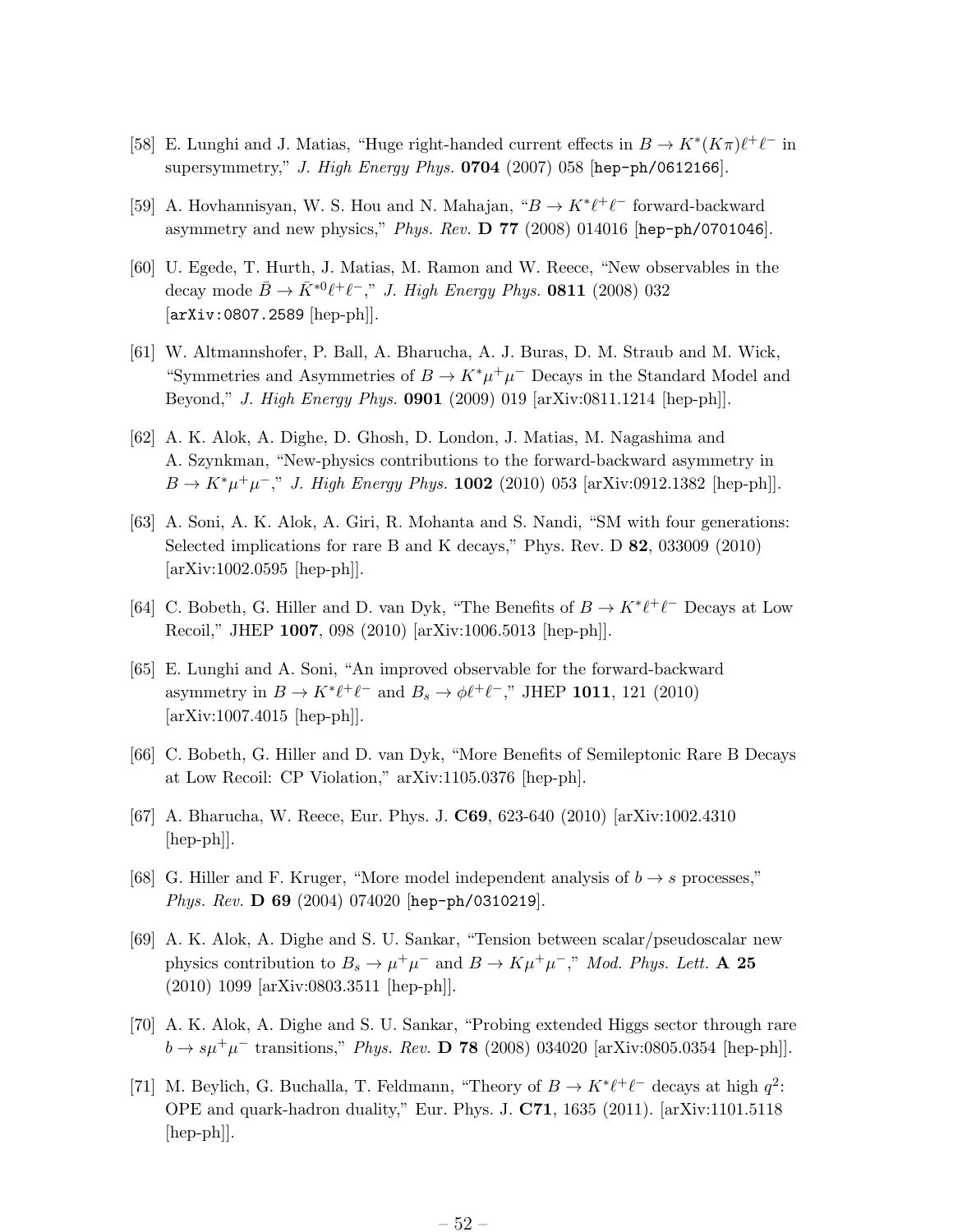- [72] A. K. Alok, A. Datta, A. Dighe, M. Duraisamy, D. Ghosh and D. London, "New Physics in  $b \to s\mu^+\mu^-$ : CP-Violating Observables," arXiv:1103.5344 [hep-ph].
- [73] B. Grinstein and D. Pirjol, "Symmetry-breaking corrections to heavy meson form-factor relations," Phys. Lett. B 533, 8 (2002) [arXiv:hep-ph/0201298].
- [74] B. Grinstein and D. Pirjol, "Precise  $|V_{ub}|$  determination from exclusive B decays: Controlling the long-distance effects," Phys. Rev. D 70, 114005 (2004) [arXiv:hep-ph/0404250].
- [75] P. Gambino, U. Haisch and M. Misiak, "Determining the sign of the  $b \to s\gamma$ amplitude," *Phys. Rev. Lett.* 94 (2005) 061803 [hep-ph/0410155].
- [76] T. Aaltonen *et al.* [CDF Collaboration], "Search for  $B_s^0 \to \mu^+\mu^-$  and  $B_d^0 \to \mu^+\mu^$ decays with  $2fb^{-1}$  of  $p\bar{p}$  collisions," *Phys. Rev. Lett.* **100** (2008) 101802 [arXiv:0712.1708 [hep-ex]].
- [77] C. Amsler *et al.* [Particle Data Group], "Review of particle physics," *Phys. Lett.* B 667 (2008) 1.
- [78] E. Barberio *et al.* [Heavy Flavor Averaging Group], "Averages of b−hadron and c−hadron Properties at the End of 2007," arXiv:0808.1297 [hep-ex], and online update at http://www.slac.stanford.edu/xorg/hfag
- [79] B. Aubert *et al.* [BABAR Collaboration], "Measurement of the  $B \to X_s \ell^+ \ell^$ branching fraction with a sum over exclusive modes," *Phys. Rev. Lett.* 93 (2004) 081802 [arXiv:hep-ex/0404006].
- [80] M. Iwasaki *et al.* [Belle Collaboration], "Improved measurement of the electroweak penguin process  $B \to X_s \ell^+ \ell^-$ ," *Phys. Rev.* **D** 72 (2005) 092005 [arXiv:hep-ex/0503044].
- [81] J. Laiho, E. Lunghi and R. S. Van de Water, "Lattice QCD inputs to the CKM unitarity triangle analysis," Phys. Rev. D 81, 034503 (2010) [arXiv:0910.2928 [hep-ph]].
- [82] M. Lenzi, "Rare B decays at LHCb," arXiv:0710.5056 [hep-ex].
- [83] T. E. Browder, T. Gershon, D. Pirjol, A. Soni and J. Zupan, "New Physics at a Super Flavor Factory," arXiv:0802.3201 [hep-ph].
- [84] B. Aubert *et al.* [BABAR Collaboration], "Measurements of branching fractions, rate asymmetries, and angular distributions in the rare decays  $B \to K \ell^+ \ell^-$  and  $B \to K^* \ell^+ \ell^-$ ", *Phys. Rev.* **D 73** (2006) 092001 [arXiv:hep-ex/0604007].
- [85] K. Ikado [Belle Collaboration], "Measurements of forward-backward asymmetry in  $B \to K^* \ell^+ \ell^-$  and evidence of  $B^- \to \tau^- \bar{\nu}$ ", arXiv:hep-ex/0605067.